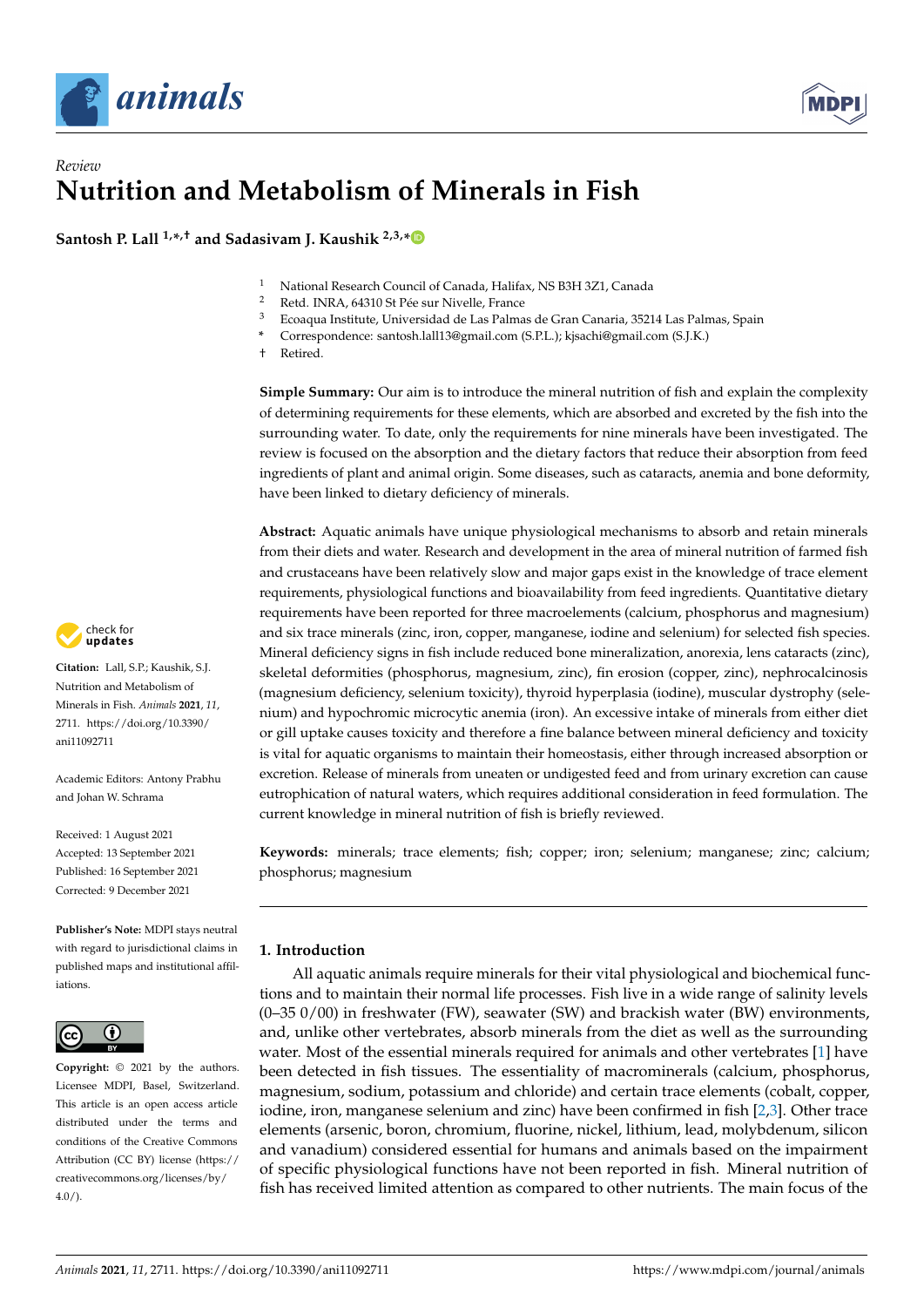current review is trace element nutrition and metabolism of fish with a brief discussion on major macrominerals. A significant amount of research has been directed towards the physiological aspects of waterborne mineral toxicity and is the subject of comprehensive reviews [\[4](#page-25-3)[,5\]](#page-25-4).

The biochemical mechanisms of mineral metabolism in fish are generally considered similar to those of terrestrial animals at the cellular level. The exchange of ions from across the gills and skin of fish in surrounding water complicates the determination of the quantitative dietary requirement [\[6\]](#page-25-5). Gills comprise over 50% of the surface area of the fish and are considered the major route of uptake of waterborne minerals in FW. In SW, fish exhibit obligatory drinking as part of their overall physiological osmoregulatory mechanism to maintain internal body fluids substantially hypotonic to the external salinity of seawater [\[7\]](#page-25-6). Therefore, absorption of dietary minerals from the gastrointestinal tract is important in FW fish, whereas in SW fish, both dietary and waterborne minerals are absorbed. The life cycle of anadromous fish like salmonids consists of FW and SW, where they gradually adapt to a marine environment and acquire inorganic elements by drinking SW, similar to marine fish.

In the past two decades, the number of farmed crustaceans, FW and marine fish species has increased considerably [\[8\]](#page-25-7). Often a generalization is made estimating their mineral requirements based on salmonids and certain freshwater species with proper consideration for the determination made on different types of diets (purified, semi-purified and practical diet) and the use of inorganic supplements with high bioavailability. In addition, fish feeds increasingly comprise alternate sources of plant-based feed ingredients as compared to previously widely used fish meal due to the increase in global aquaculture production and its limited supply. Obviously, there is a need to reassess the mineral requirements as well as their bioavailability from a wide range of plant feed ingredients as well as new alternate sources of feed ingredients compared to fish meal. The absorption of minerals may vary among fishes because of differences in gastric acid secretion in fish with stomach and agastric or stomachless fish [\[6\]](#page-25-5) as well as uptake of minerals from water. There are also differences in the methodology used to measure the mineral requirements and response criteria (e.g., growth, feed utilization, whole body and/or vertebrae, plasma/serum and tissue mineral concentration, hematology and changes in specific enzyme activities).

Minerals are known to interact with other nutrients due to their lability and tendency to form chemical bonds. The term "interaction" for minerals was defined by O'Dell [\[9\]](#page-25-8) as "interrelationships among mineral elements as revealed by physiological or biochemical consequences". Such interactions are broadly classified as positive or synergistic, or negative or antagonistic. Direct positive interactions between elements in structural processes such as the requirement of copper (Cu) and iron (Fe) for hemoglobin formation, calcium (Ca), phosphorus (P) and magnesium (Mg) for formation of bone hydroxyapatite and an interaction of Mn with Zn for the proper conformational shape of RNA molecules in the liver have been widely recognized. Antagonistic relationships are considered to occur when trace elements with a similar electronic configuration and ionic radius compete for binding sites, such as zinc  $(Zn)$  and cadmium  $(Cd)$  in metallothionein, and Mg/manganese (Mn) substitutions at active sites of enzymes. In the gastrointestinal tract, antagonistic relationships may occur by a simple mechanism, which involves a chemical reaction forming an insoluble complex between minerals such as Cu and sulfur (S) to form copper sulfide or a mineral and another dietary component such as Zn combined with phytic acid to form phytate [\[10\]](#page-25-9). A range of potential mineral–mineral and mineral–vitamin interactions have also been reported in fish [\[11\]](#page-25-10). Specific trace element interactions are discussed in appropriate individual sections.

Extensive research conducted on animals has clearly shown that mineral requirements are significantly affected by their bioavailability from different forms of feed supplements and feed ingredients. Bioavailability is defined as the proportion of dietary intake of an element that is utilized for biochemical or physiological functions [\[9\]](#page-25-8). Generally, the bioavailability reflects the absorption of the nutrient. From a practical standpoint,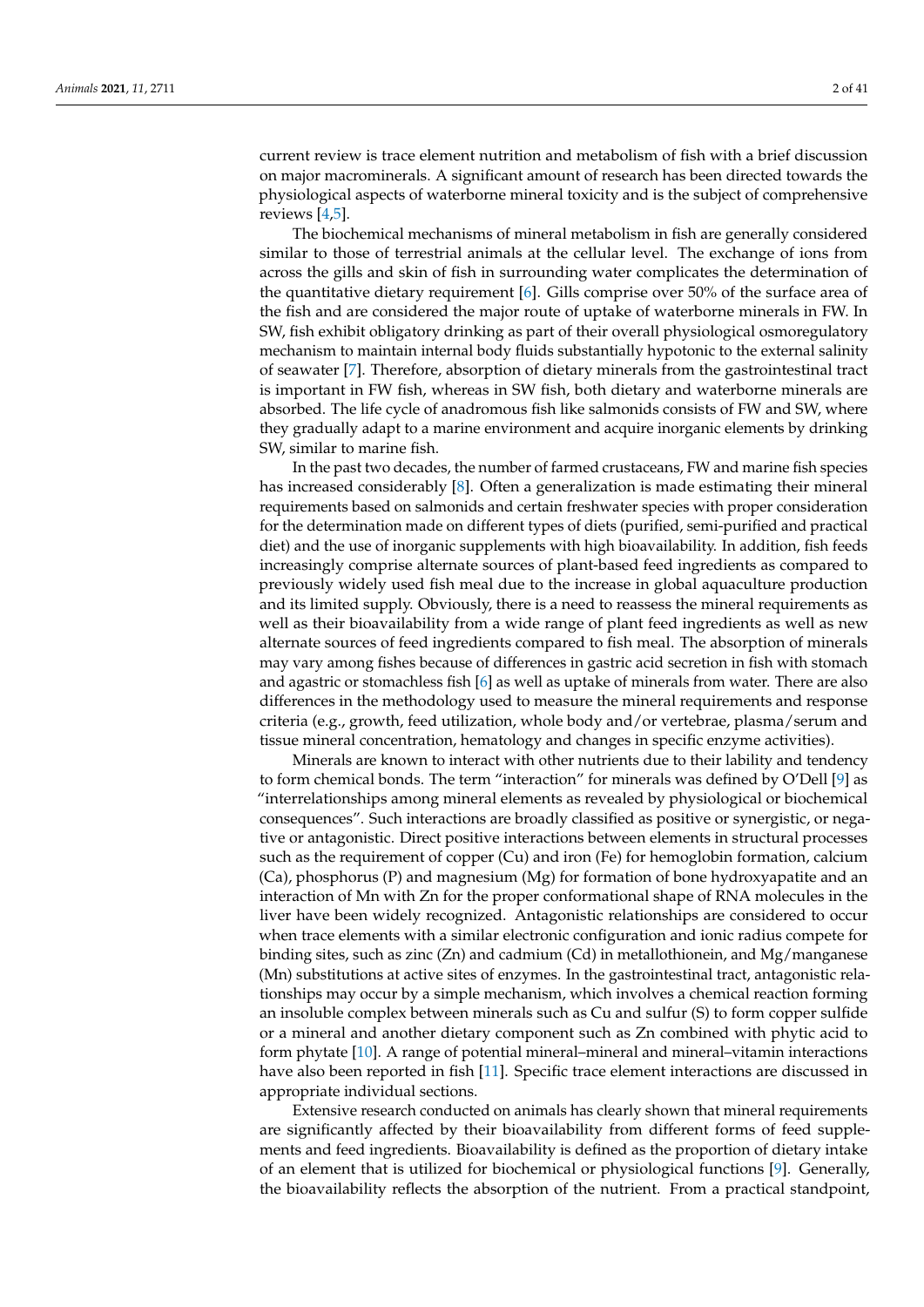measurement of biochemical and physiological functions may not always be possible. Ammerman [\[12\]](#page-25-11) suggested that more emphasis should be on the degree to which an ingested element could be utilized for metabolism. Limited information exists on the utilization and metabolism of trace elements in fish. The following methods have been used to determine the bioavailability of trace minerals in animals [\[9](#page-25-8)[,12](#page-25-11)[,13\]](#page-26-0): (a), growth, (b) apparent absorption or digestibility, (c) plasma or tissue mineral concentration, (d) mineral retention or balance, (e) specific enzyme activity (e.g., superoxide dismutase, glutathione peroxidase) or blood parameter (e.g., hemoglobin level), (f) prevention of deficiency signs. Some of these methods have also been used in fish to estimate the bioavailability of Zn, Fe and selenium (Se) from chemically defined or practical diets based on fish meal and plant protein and are discussed later in individual sections.

Aquatic animals accumulate excessive minerals from water which can interact with as well as inhibit proteins that facilitate essential ion transport [\[14–](#page-26-1)[16\]](#page-26-2). Metal binding reactions include competition at the biotic ligand with other cations (e.g., Na<sup>+</sup>, H<sup>+</sup>, Ca<sup>2+</sup>) and competing complexation reactions for the metal by other ligands in solution including inorganic anions (e.g., chloride, hydroxide, sulfide) as well as organic ligands such as dissolved organic carbon [\[16\]](#page-26-2). For example, accumulation of Cu at the fish gill interferes with  $Na<sup>+</sup>$  uptake, thereby disrupting ionic balance in the organism, leading to toxicity [\[17\]](#page-26-3). Similarly, Cd and Zn interfere with Ca uptake at the fish gill, leading to hypocalcemia and toxicity [\[18\]](#page-26-4). The ability of fish to regulate high concentrations of trace elements originating from water varies among different fish species. The major route of uptake for some metals, such as Se, mercury (Hg) and arsenic (As), is trophic transfer through the food chain. Certain fish are able to excrete high proportions of excessive metal intake and consequently regulate the concentration in their body at relatively normal levels [\[19\]](#page-26-5). The soluble trace elements in water are considered more toxic than higher dietary intake of minerals such as Cu, Fe and Zn. The subject of aquatic toxicology to fish is beyond the scope of this review.

Minerals discharged from uneaten feeds, excretion of undigested material in feces and urine from hatcheries and aquaculture operations, directly influence the aquatic environment [\[20\]](#page-26-6). These minerals excreted in soluble and particulate forms affect water quality. The particulate form can settle to the bottom of ponds or tanks or accumulate at the end of raceways or in sediment under fish cages. The chemical composition of feedstuffs and type of inorganic or organic mineral supplements used have significant effects on the breakdown of organically bound minerals in feces and the amount of soluble inorganic compounds from urine in water. Microorganisms and several environmental factors (e.g., water current, temperature, dissolved oxygen levels, pH and salinity) and the type of microorganisms also affect minerals released from feces and urine in natural waters. Experimental studies have demonstrated that elevated concentrations of Zn and Cu originating from feeds in sediments under sea cages decrease to background levels after chemical remediation [\[21](#page-26-7)[,22\]](#page-26-8). Some of these trace elements (e.g., Cu, Zn, Cd, etc.) can also be associated with naturally occurring organic debris. Organic particles associated with metals are remobilized into the dissolved phase, and soluble Cu, Zn and Cd form complexes with organic ligands in pore waters [\[23,](#page-26-9)[24\]](#page-26-10). Fishery by-products and other ingredients may contribute to a minor amount of Cd in the finished feed. Cadmium can be scavenged from the water column and ultimately deposited with organic particles [\[25](#page-26-11)[,26\]](#page-26-12). Several countries have developed legal measures to regulate the maximum limit of mineral supplementation in fish feeds to minimize their impacts on the environment.

The main purpose of this review is to update current knowledge of mineral nutrition of fish and to identify areas that require future research, particularly trace elements.

#### **2. Microminerals**

Optimum levels of essential macro- and microminerals are required for growth and maintenance of normal health of farmed fish. Four broad biochemical functions of microor trace elements are widely recognized: (a) catalytic, (b) structural, (c) physiological and (d) regulatory [\[27\]](#page-26-13). Trace minerals can act as catalysts in enzyme and endocrine systems,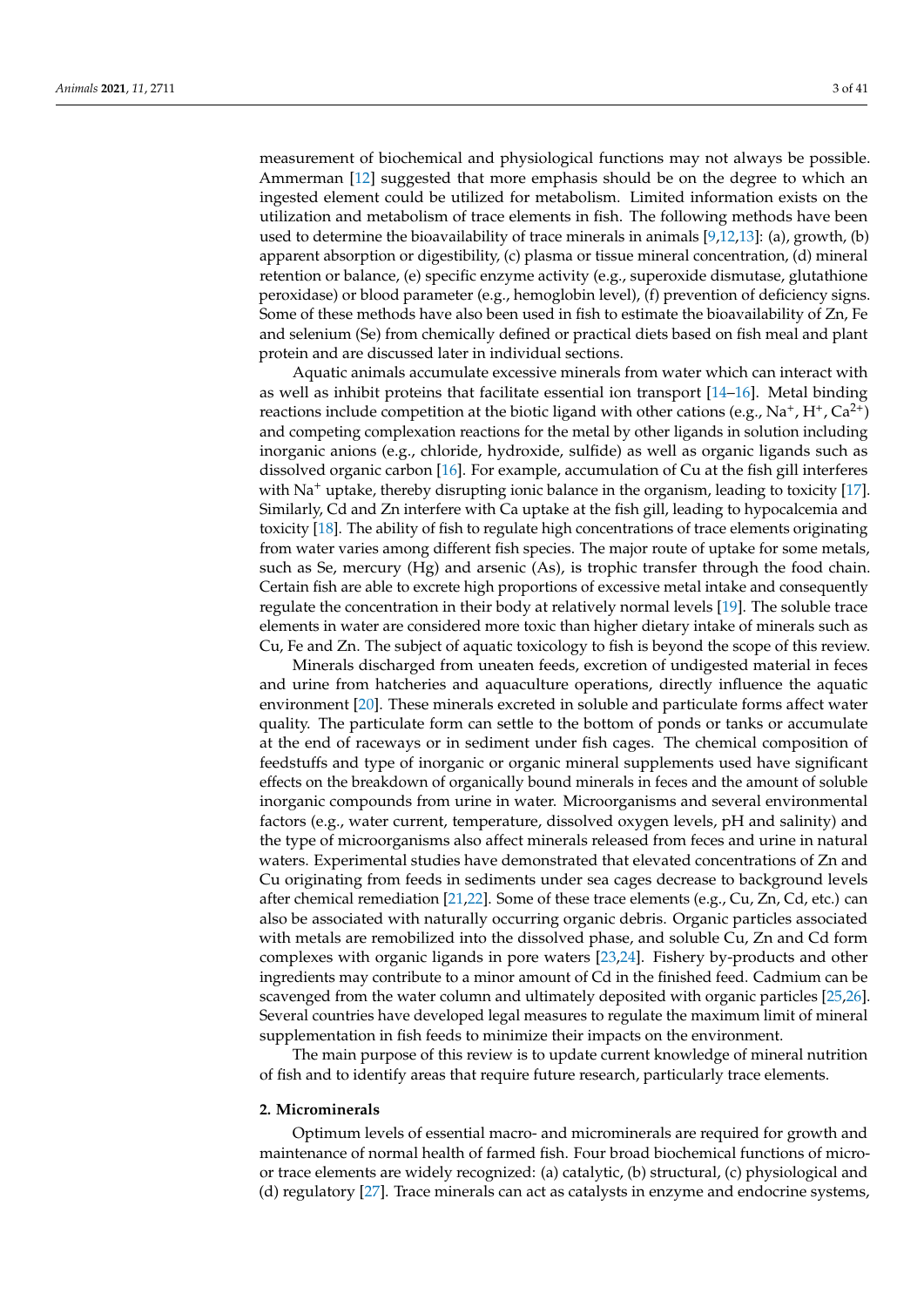as integral and specific components of the structure of metalloenzymes and hormones or as activators (coenzymes) within those systems. More than one-third of all proteins require a trace element cofactor for normal function [\[28](#page-26-14)[,29\]](#page-26-15). Numerous metalloenzymes are required for a wide range of metabolic activities such as energy production, protein digestion, cell replication and antioxidant activity, which are discussed in later sections. Deficiencies or suboptimum levels of the trace element may cause a decrease in or loss of enzyme activities [\[30\]](#page-26-16). Increased attention has been focused on certain micronutrients and immunostimulants to reduce susceptibility to various stressors and diseases, as well as enhance the overall health of humans, animals and fish [\[31](#page-26-17)[–33\]](#page-26-18). The concept is based on understanding the contribution of minerals in reducing the detrimental effects of free radicals and toxic metabolites on immune processes in the animal's body. The knowledge in this area on the role of minerals in fish or shrimp as compared to animals and humans is scant.

#### *2.1. Copper*

It is widely accepted that Cu is an essential trace element required for cellular functioning of all living organisms. Copper ions have a unique chemistry due to their ability to adopt distinct redox states, either oxidized  $Cu^{2+}$  or the reduced state  $Cu^{3+}$ . Due to the high avidity of biological ligands, free ionic  $Cu^{2+}$  is present in physiological fluids at extremely low concentrations. Copper metalloenzymes are involved in Fe metabolism, cellular energy production (cytochrome c oxidase), protection of cells from free radical damage (superoxide dismutase), collagen synthesis (lysyl oxidase) in brain neurotransmitters (dopamine hydroxylase and peptidyl alpha amidating monoxygenase) and melanin production (tyrosinase) [\[34\]](#page-26-19). Four Cu-containing enzymes, known as multi-copper oxidases (MCO) or ferroxidases, oxidize  $Fe^{2+}$  to  $Fe^{3+}$  ion, the form of iron that can be incorporated onto the protein transferrin for transport to the site of red blood cell formation. The MCO family comprises circulating and membrane-bound ceruloplasmin and two other proteins [\[35\]](#page-26-20). Metabolic changes in Cu-requiring proteins or alterations in enzyme activities may cause pathophysiological conditions [\[36\]](#page-26-21).

Fish absorb Cu via the gills and digestive tract; however, the diet is considered a major source of Cu for growth, development and essential physiological functions [\[14](#page-26-1)[,37\]](#page-26-22). The gill may contribute to a significant amount of Cu uptake depending upon the Cu concentration of the water [\[38\]](#page-26-23), particularly when dietary Cu intake is low [\[39\]](#page-26-24). In rainbow trout fed a Cu-deficient diet, waterborne Cu uptake contributed the major proportion (60 %) of the body's Cu; however, feeding high levels of Cu contributed to nearly 99 % of body Cu [\[37\]](#page-26-22). Uptake of Cu from water and its toxicity have been extensively studied and reviewed [\[17](#page-26-3)[,40\]](#page-26-25). Copper uptake is facilitated via two distinctive mechanisms: (a) by a transmembrane protein (Cu transporter 1) and (b) the apical  $Na<sup>+</sup>$  uptake pathways located at branchial epithelial cells. The former pathway is insensitive to external Cu concentrations, and the latter pathway involving  $Na<sup>+</sup>$  uptake is sensitive to Cu [\[41\]](#page-27-0). In gastrointestinal Cu transport, apical Cu uptake appears to be passive while basolateral transport is active and rate limiting [\[42,](#page-27-1)[43\]](#page-27-2). Copper is known to induce oxidative stress, olfactory impairment, increased plasma ammonia and disturbed acid–base balance [\[17](#page-26-3)[,44\]](#page-27-3).

Maintaining Cu homeostasis demands a critical physiological orchestration between Cu uptake and distribution within cells, and detoxification and removal. In fish and terrestrial vertebrates, the liver is the main organ involved in Cu homeostasis and metabolism [\[41,](#page-27-0)[45\]](#page-27-4). Most studies on Cu homeostasis in fish have been undertaken in FW fish. After gill uptake and absorption from the gut, Cu is cleared from blood by the liver and incorporated into ceruloplasmin for transport to extrahepatic organs, stored in Cu–protein complexes or excreted via the bile [\[19,](#page-26-5)[46\]](#page-27-5).

#### 2.1.1. Requirement

The dietary Cu requirement has been reported for several freshwater and marine fish (Table [1\)](#page-4-0). These requirements are relatively low as compared to other trace elements. It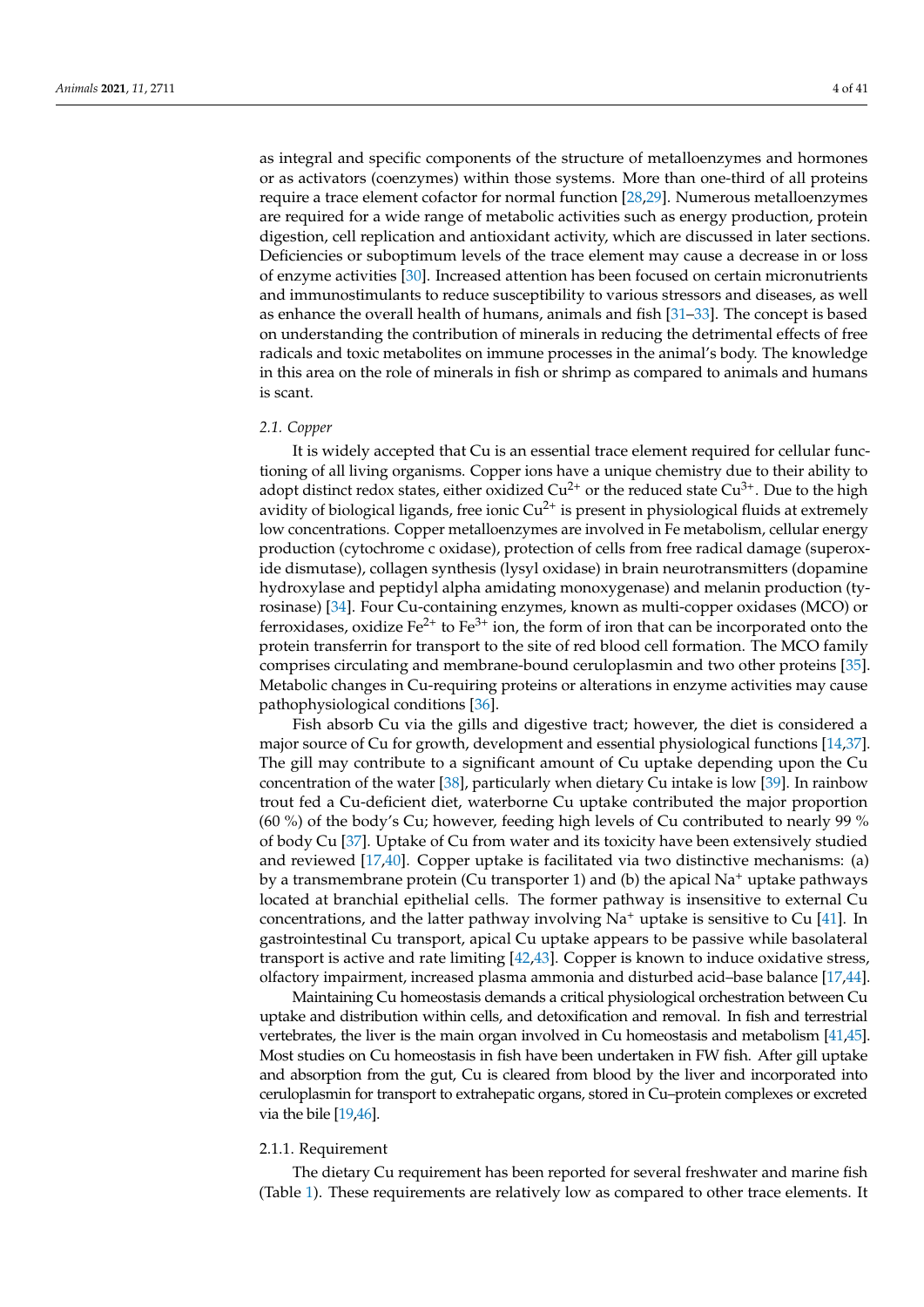is necessary to know the concentration of Cu in water, feed ingredients and tissue prior to requirement studies, in order to properly estimate the quantitative Cu requirement [\[1\]](#page-25-0). Copper in the water alone cannot meet the requirements so oral administration of Cu is essential for aquatic animals [\[3\]](#page-25-2). The dietary Cu requirement would depend on the physiological status of the animal, the concentration of Cu in the water and also the levels of elements that are metabolic antagonists of copper, such as Fe, Zn, Cd and Mo [\[1,](#page-25-0)[47\]](#page-27-6). A metaanalysis of published information on the Cu requirement of several fish species showed relatively close estimates for the Cu requirement (mg  $kg^{-1}$  diet) based on the following parameters: weight gain (WG), [\[6,](#page-25-5)[48\]](#page-27-7) whole body, liver or vertebral Cu concentration [\[6,](#page-25-5)[48\]](#page-27-7) and liver CuZn SOD (superoxide dismutase)) activity [\[6](#page-25-5)[,48\]](#page-27-7). The antagonistic effects of Zn and Cu have not been observed in rainbow trout [\[49\]](#page-27-8). An interaction between dietary Cu and Se was observed in Atlantic salmon, where liver Se was inversely related to dietary Cu concentration [\[50\]](#page-27-9).

<span id="page-4-0"></span>

| <b>Fish Species</b>       | Copper <sup>a</sup> |                                                                        |           | Iron <sup>e</sup>                                        |                                      |           |  |
|---------------------------|---------------------|------------------------------------------------------------------------|-----------|----------------------------------------------------------|--------------------------------------|-----------|--|
|                           | $mg\ kg^{-1}$       | Main Response Criteria                                                 | Reference | $mg\,kg^{-1}$                                            | Main Response Criteria               | Reference |  |
| Atlantic salmon           | $5 - 10$            | Liver Cu                                                               | $[50]$    | $60 - 100$                                               | H <sup>f</sup> , liver Fe            | [51, 52]  |  |
|                           |                     |                                                                        |           | 60                                                       | Weight gain, $Hf$ , Liver<br>Fe      | $[52]$    |  |
| Rainbow trout             | 3                   | Body, vertebral, liver Cu                                              | $[53]$    |                                                          |                                      |           |  |
| Coho salmon               | $5.1 - 5.5$         | WG, body, vertebrae Cu                                                 | [48]      |                                                          |                                      |           |  |
| Channel catfish           | 5                   | Liver Cu-Zn SOD                                                        | [54]      | 30                                                       | WG, H <sup>f</sup>                   | $[55]$    |  |
| Yellow catfish            | $3.1 - 4.2$         | WG $b$ , Cu retention                                                  | $[56]$    | 55.7                                                     |                                      | $[57]$    |  |
| Common carp               | 3 <sup>c</sup>      | Body, vertebral, liver Cu                                              | $[53]$    | 147.4                                                    | Serum Fe                             | $[58]$    |  |
| Gibel carp                |                     |                                                                        |           | 202                                                      | Hematocrit, liver Fe                 | $[59]$    |  |
| Grass carp                | $4.7 - 5$           | WG, plasma ceruplasmin<br>activity                                     | [60]      |                                                          |                                      |           |  |
| Hybrid tilapia            | 4                   | WG, body Cu retention                                                  | [61]      | $150 - 160$ <sup>g</sup><br>85 <sup>e</sup>              | Weight gain,<br>hemoglobin, liver Fe | [62]      |  |
| Japanese eel              |                     |                                                                        |           | 170                                                      |                                      | [63]      |  |
| Asian stinging<br>catfish | $5.2 - 5.7$         | WG, plasma ceruplasmin<br>activity                                     | [64]      |                                                          |                                      |           |  |
| Russian sturgeon          | $7 - 8$             | WG, whole body Cu, liver<br>Cu-Zn SOD, serum<br>ceruloplasmin activity | [65]      |                                                          |                                      |           |  |
| Red sea bream             |                     |                                                                        |           | 150                                                      |                                      | [66]      |  |
| Tongue sole               | $11 - 12$           | WG, serum Cu-Zn SOD<br>activity                                        | [67]      |                                                          |                                      |           |  |
| Malabar grouper           | $4 - 6$             | WG, liver Cu-Zn SOD<br>activity, body Cu retention                     | [68]      | 100 <sup>h</sup>                                         | Liver Fe                             | [69]      |  |
|                           | $2-3$ <sup>d</sup>  | WG, liver Cu-Zn SOD<br>activity, body Cu retention                     | $[70]$    |                                                          |                                      |           |  |
| Yellow croaker            | $3.4 - 7$           | Serum Cu-Zn SOD activity,<br>body and vertebral Cu                     | $[71]$    |                                                          |                                      |           |  |
| Cobia                     |                     |                                                                        |           | $80.5 - 94.7$ <sup>e</sup><br>$71.3 - 75.1$ <sup>i</sup> | WG, serum catalase<br>activity       | $[72]$    |  |

|  |  |  |  |  |  |  |  |  |  |  | <b>Table 1.</b> Iron and copper requirement of fish. |
|--|--|--|--|--|--|--|--|--|--|--|------------------------------------------------------|
|--|--|--|--|--|--|--|--|--|--|--|------------------------------------------------------|

<sup>a</sup> Unless specified, CuSO<sub>4</sub>·5H<sub>2</sub>O used as Cu supplement; <sup>b</sup> WG = weight gain; <sup>c</sup> CuCl<sub>2</sub> used as Cu supplement; <sup>d</sup> copper peptide used as Cu supplement; <sup>e</sup> unless specified, FeSO<sub>4</sub>·6H<sub>2</sub>O used as Fe supplement; <sup>f</sup> hematology; <sup>g</sup> ferric citrate used as Fe supplement; <sup>h</sup> requirement for orange-spotted grouper (*Epinephelus coioides*); <sup>i</sup> iron methionine used as Fe supplement.

#### 2.1.2. Deficiency

Copper deficiency is well recognized in domestic animals [\[1\]](#page-25-0); however, gross deficiency signs of Cu have not yet been reported in fish. Unlike terrestrial vertebrates, small amounts of Cu are supplied by water as well as feeds. Therefore, overt deficiency signs would only occur during a long period of Cu deprivation. To date, the response criteria used to detect the Cu deficiency and adequacy of this element are not consistent, as shown in studies conducted on 14 FW and marine fish species (Table [1\)](#page-4-0). A decrease in growth,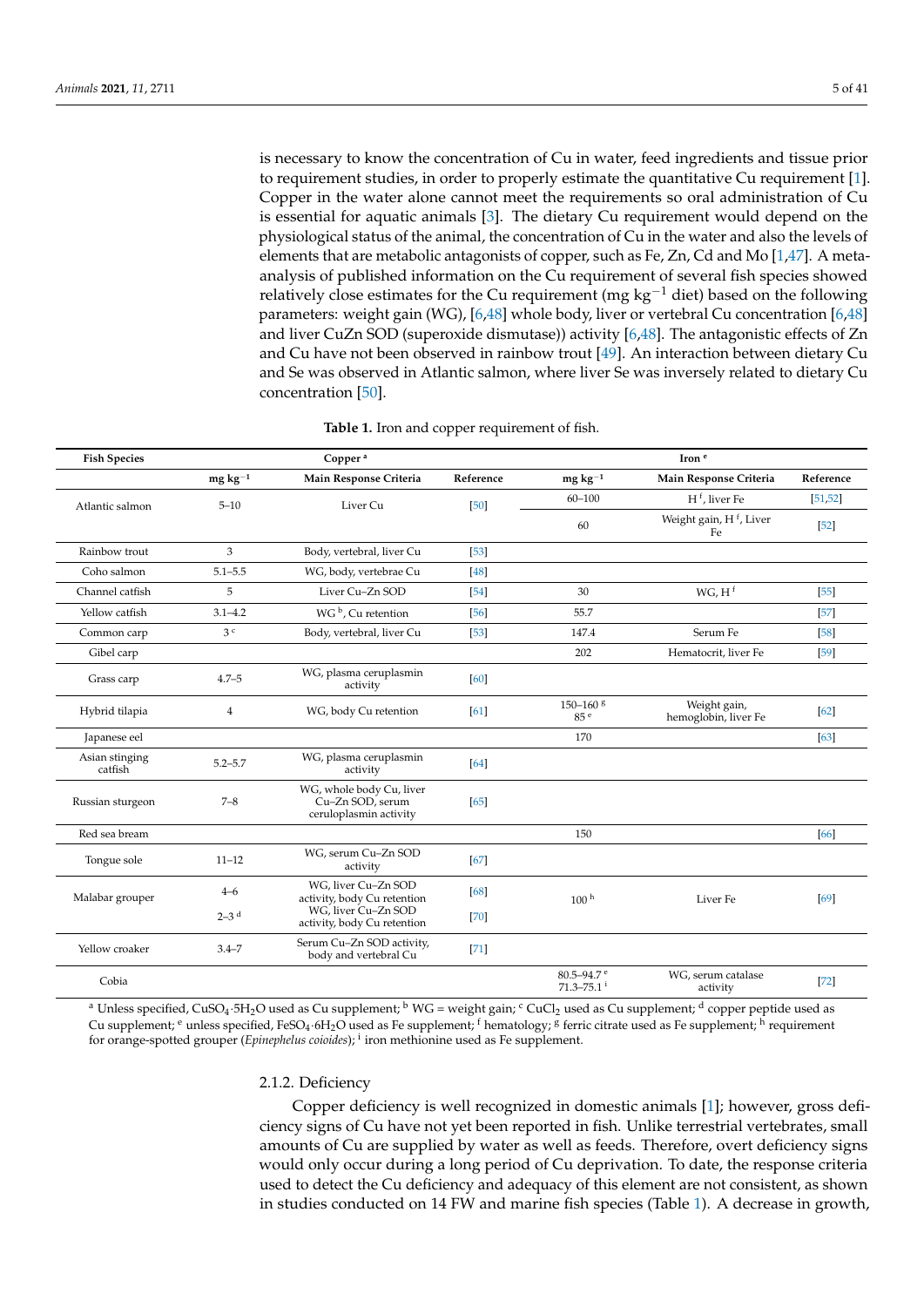body and liver Cu concentration and ceruloplasmin and enzyme activities (liver CuZn SOD, heart cytochrome c oxidase) have been reported. In a long-term study, carp fed diets containing white fish meal without any supplementary Cu were found to exhibit reduced growth and cataract formation [\[73\]](#page-28-4). Other effects may include low pigmentation of the embryo, spinal cord deformation, cranial malformations, jaw underdevelopment, decreased length, increased time to complete yolk absorption, edema and opaque yolk sacs [\[74\]](#page-28-5). Low concentrations of waterborne Cu affected the hatching of fish eggs by inactivating chorionase activity, which causes osmotic disturbances and also affects the muscular movements necessary to break the eggshell [\[74](#page-28-5)[,75\]](#page-28-6).

# 2.1.3. Toxicity

Generally, dietary Cu toxicity rarely occurs under practical feeding conditions except when there is an error in feed mixing or the use of Cu-contaminated feed ingredients. Toxicity of Cu has been experimentally produced in rainbow trout, Atlantic salmon, rockfish (Sebastes schlegeli), Nile tilapia and African walking catfish (Clarias gariepinus), however, the tolerance of Cu varies among fish species [\[76](#page-28-7)[–86\]](#page-28-8). Signs of oral Cu toxicity include reduced growth and feed utilization, changes in hematological parameters and tissue lipid peroxidation. Dietary copper toxicity measured as growth inhibition in rainbow trout was approximately 664–730  $\mathrm{mg}\:\text{Cu}\:\text{kg}^{-1}$  feed corresponding to 44 mg Cu kg $^{-1}$  body weight per day [\[76](#page-28-7)[,80\]](#page-28-9). Much lower concentrations of Cu (34 mg kg<sup>-1</sup>) in Atlantic salmon diet caused tissue lipid peroxidation [\[87\]](#page-28-10). The estimated threshold of diet-borne Cu toxicity for Atlantic salmon parr and fry, based on organ copper burden and reduced growth, ranged from 15 to 17 mg Cu kg<sup>-1</sup> per day [\[80\]](#page-28-9). The EU Commission-authorized maximum content of Cu in complete feed for salmonids and other fish species is 25 mg kg<sup>-1</sup> [\[88\]](#page-28-11).

Aquatic Cu toxicity in fish and other organisms has been the subject of extensive research for five decades [\[17\]](#page-26-3) and is briefly mentioned in this section. The mechanism of Cu toxicity differs in FW and SW. In FW, Cu toxicity varies with water hardness, pH, anions and dissolved organic carbon. Copper toxicity is more lethal in soft compared to hard waters rich in cations (e.g.,  $Ca^{2+}$  and  $Mg^{2+}$ ) as cations reduce bioavailability of Cu and thus accentuate toxic effects [\[89\]](#page-28-12). Copper is more toxic under acidic conditions ( $pH < 6$ ). Anions and dissolved organic carbon bind to Cu and form compounds, thus reducing the toxic effects [\[90\]](#page-28-13). In SW, waterborne Cu toxicity affects not only gills but also the intestine because marine fish drink to compensate for water loss into the surrounding water. The cause of reduced oxidative metabolism appears to be gill damage, manifested as either disruption of branchial structure, secretion of mucus that binds metals and impedes the rates of diffusion, inhibition of respiratory enzymes and damage to gill oxygen receptors [\[17\]](#page-26-3). In addition to gills, Cu toxicity also affects the liver, kidney, heart, brain and reproductive organs. In summary, exposure to higher levels of Cu in water affects several physiological and biochemical functions, affecting the performance of the whole organism by decreasing metabolic rate and causing oxidative stress [\[40](#page-26-25)[,91\]](#page-28-14). Oxidative damage from Cu exposure has been observed as changes in biomarkers (e.g., protein carbonyls, lipid peroxidation and DNA damage products) in the gill, liver and intestine of numerous fish species [\[40\]](#page-26-25).

# 2.1.4. Bioavailability

Limited information exists on the availability of Cu from feed ingredients or Cu feed additives. Feed ingredients of plant and animal sources show a variable Cu content resulting from either contaminants originating from soil or during the processing of plant and animal products. Common Cu feed additives commercially available to supplement fish and animal feeds are copper sulfate; cupric chloride; cupric carbonate; cupric acetate; cupric methionate; cupric oxide; cupric chelate of amino acid hydrate; copper lysine sulfate; cupric chelate of glycine hydrate; copper chelate of hydroxy analogue of methionine; dicopper chloride trihydroxide and copper bislysinate. In most fish studies, copper sulfate has been used as a dietary supplement or a standard for the evaluation of Cu bioavailability. To date, limited research effort has been made to measure the bioavailability of Cu from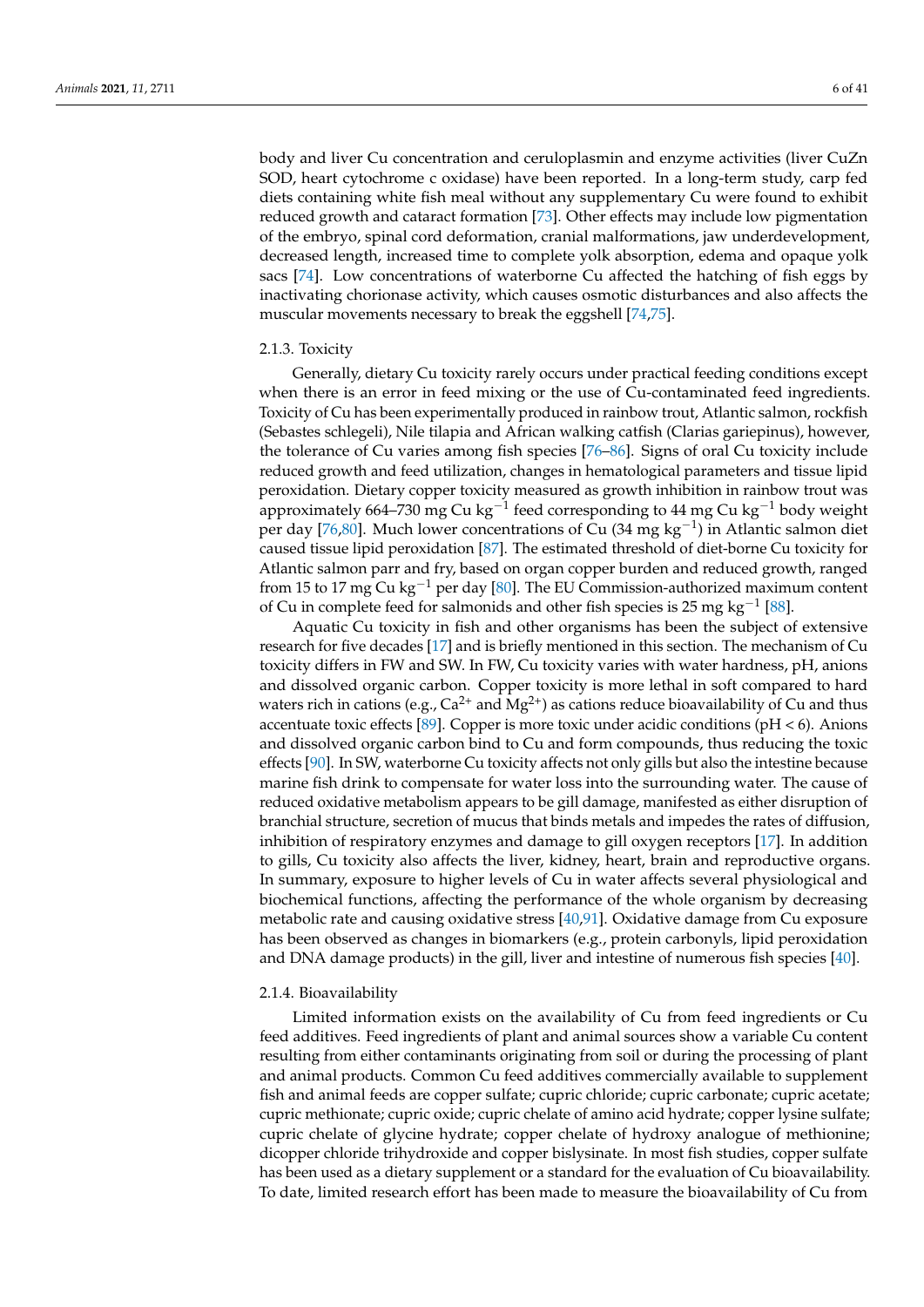inorganic and organic forms or the residual Cu present in feed ingredients. Some studies dealing with the inclusion of different forms of trace elements such as Zn, Mn and Se in plant protein-rich diets suggest that dietary minerals supplemented in the organic form could be reasonably considered more effective than the inorganic and encapsulated forms of supply [\[92\]](#page-28-15). A wide range of methods (e.g., plasma/liver Cu, erythrocyte SOD activity, plasma ceruloplasmin and bile Cu) have been used to estimate Cu bioavailability in animals [\[13\]](#page-26-0).

Studies conducted on bioavailability from different organic Cu sources in animal feeds show similar bioavailability while others show higher bioavailability relative to copper sulfate NRC [\[47\]](#page-27-6). Some of the differences have been attributed to species differences, age of animals, response criteria and the method used. In rainbow trout fed semi-purified diets, cupric sulfate Cu-proteinate and Cu-lysine showed similar bioavailability [\[93\]](#page-28-16). Cu-Met and nano-copper oxide were also shown to be more bioavailable than copper sulfate in Russian sturgeon [\[65\]](#page-27-24). Metal ion interactions with Cu-Zn have been observed in higher animals [\[94\]](#page-28-17), but no significant antagonism between Cu and Zn was observed in rainbow trout fed plant-based diets [\[95\]](#page-28-18).

#### *2.2. Iron*

Iron is one of the most investigated essential trace elements, and is present in all body cells of vertebrates [\[3](#page-25-2)[,96\]](#page-28-19). It is essential for the functioning of several biochemical processes, which include the electron transfer reaction, gene regulation, binding and transport of oxygen and regulation of cell growth and differentiation. The most important Fe-containing compounds are the heme proteins, hemoglobin, myoglobin and cytochromes. Enzymes containing non-heme Fe such as iron–sulfur cluster proteins (e.g., nicotinamide adenine dinucleotide (NADH) dehydrogenase, succinate dehydrogenase, xanthine oxidase) are involved in energy metabolism. Another group of Fe-containing enzymes (e.g., hydrogen peroxidases) are well known to act on reactive molecules originating as the by-products of oxygen metabolism. The formation of the reduced form of iron,  $Fe<sup>2+</sup>$ , can produce highly reactive hydroxyl and lipid radicals, which can damage lipid membranes, nucleic acids and proteins. In mammals, iron homeostasis involves the regulation of its absorption into the body, regulation of iron entry into cells, the incorporation of iron into proteins, the storage of iron in ferritin and the regulation of iron released for transport to other cells and organs.

Although there is relatively little information on absorption and metabolism of iron in fish, some studies suggest that mechanisms of iron absorption from the digestive tract and storage and excretion may be similar to those in other vertebrates [\[14,](#page-26-1)[97\]](#page-29-0). It is widely recognized that Fe metabolism involves its absorption from the gastrointestinal tract into the body, entry into cells, the incorporation into proteins and the storage of Fe in ferritin in different tissues. Although fish gills play an important role in Fe acquisition, the uptake is relatively low [\[98,](#page-29-1)[99\]](#page-29-2). Like other trace elements, the gastrointestinal tract is considered the major route of Fe absorption [\[100\]](#page-29-3). The uptake of Fe from natural waters is considered low. Fish gills play an important role in Fe acquisition [\[101\]](#page-29-4), particularly in developing fish when the digestive tract is not fully functional [\[98\]](#page-29-1). The gastrointestinal tract is considered the major site of Fe absorption [\[99\]](#page-29-2). In the acidic environment of the stomach, ferric ion is released from the ingested food materials and binds to mucin which may facilitate metal solubility in the small intestine of fish [\[100\]](#page-29-3). It is proposed that epithelial mucus secretion may play an important role in maintaining metal solubility in fish [\[102](#page-29-5)[,103\]](#page-29-6). The mechanism of Fe absorption in marine fish is not clear. They ingest significant amounts of Ca and Mg from SW and also secrete large quantities of bicarbonate [\[104\]](#page-29-7) that could potentially cause problems for intestinal iron uptake. It has been suggested that metal– mucus chelates that retain the metal in solution in the intestinal tract, reducing agents in foods (e.g., ascorbic acid) and other physiological factors in the gut may modify Fe solubility and enhance its absorption [\[14,](#page-26-1)[98\]](#page-29-1). Food is regarded as the main source of Fe for metabolic purposes [\[14](#page-26-1)[,98\]](#page-29-1). A small amount of Fe is eliminated via the liver (i.e., bile) and to some extent by the kidney [\[102\]](#page-29-5).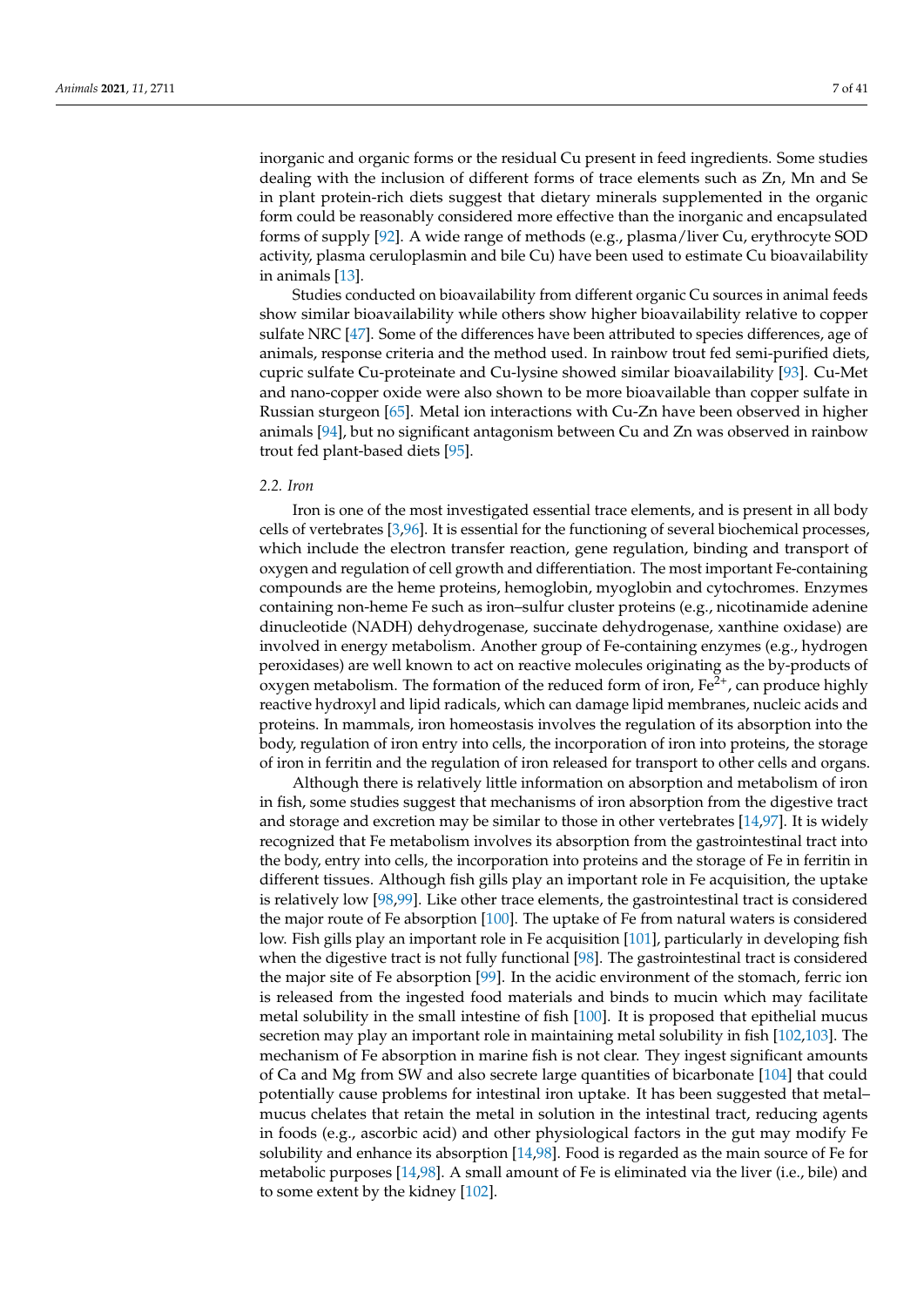#### 2.2.1. Requirement

The Fe requirement reported for certain fish species (Table [1\)](#page-4-0) ranges from 30–170 mg kg<sup>-1</sup> diet with the exception of gibel carp which has a reported optimum requirement value of 202 mg  $kg^{-1}$  diet. Response criteria used to estimate Fe requirements were weight gain, whole body, liver and plasma iron concentration and hematological parameters (hemoglobin, hematocrit, mean corpuscular volume, mean corpuscular hemoglobin). A meta-analysis of published information on Fe requirements of several fish species showed estimates for Fe requirements ranging from 58.8–166.4 mg kg<sup>-1</sup> with a wide variation for all parameters tested [\[105\]](#page-29-8). It should be emphasized that weight gain alone may not provide a good estimate of Fe requirement. Most of the Fe body pool is in the form of hemoglobin in red blood cells. At later stages of growth and maturity, the Fe requirement is likely to change as the blood volume declines and a lower rate of iron deposition occurs in tissues [\[1\]](#page-25-0).

#### 2.2.2. Deficiency and Toxicity

Generally Fe deficiency causes anemia and tissue Fe depletion in fish and other vertebrates [\[30\]](#page-26-16). A characteristic microcytic anemia has been detected in brook trout [\[106](#page-29-9)[,107\]](#page-29-10), rainbow trout [\[107\]](#page-29-10), Atlantic salmon [\[51](#page-27-10)[,108\]](#page-29-11), red sea bream [\[109,](#page-29-12)[110\]](#page-29-13), yellowtail [\[110\]](#page-29-13), eels [\[63\]](#page-27-22) and carp [\[66\]](#page-27-25) fed low-iron diets. In most cases, semi-purified diet without Fe supplementation did not affect the growth of fish, except cobia, where fish fed a basal diet without Fe supplement (45.8 mg kg−<sup>1</sup> ) showed a decrease in weight gain and feed efficiency [\[72\]](#page-28-3). In addition, a decrease in Hb and serum catalase activity was also observed. In catfish, Fe deficiency suppressed hematocrit, hemoglobin and plasma iron levels and caused transferrin saturation [\[55\]](#page-27-14).

Effects of Fe toxicity in fish and animals have been comprehensively reviewed [\[102\]](#page-29-5) and are briefly mentioned in this section. Dietary Fe toxicity was experimentally produced in rainbow trout fed levels higher than 1380 mg Fe kg $^{-1}$  [\[107\]](#page-29-10), a concentration far above the level found in ingredients used to formulate either practical or purified diets. The major effects of Fe toxicity were reduced growth, poor feed utilization, feed refusal, increased mortality, diarrhea and histopathological damage to liver cells. Iron toxicity occurs from excessive Fe exposure of fish in water, which interferes with Fe homeostatic regulation by causing Fe overload in tissues  $[102]$ . Iron naturally exists as soluble ferrous (Fe<sup>2+</sup>) and insoluble ferric particulate iron (Fe<sup>3+</sup>). In oxygenated waters, soluble Fe<sup>2+</sup> oxidizes to Fe<sup>3+</sup> and in circumneutral waters ( $pH > 6.5$ ), Fe<sup>3+</sup> ions are insoluble and rapidly precipitate as hydroxides and oxyhydroxides. Iron toxicity in water is closely related to Fe speciation and the interaction of Fe with body and gill surfaces. Excess Fe in the water is known to cause respiratory disruption due to physical clogging of the gills [\[111\]](#page-29-14).

#### 2.2.3. Bioavailability

Iron in feeds is in two forms, heme iron and non-heme iron. Feed ingredients of animal origin (e.g., fish meal, animal meat and blood meal) are the major sources of heme iron. Non-heme iron refers to other sources of iron within feeds or inorganic contaminants from ingredient and/or feed processing. In cereal grains, a small proportion of Fe may be present as an iron phytin complex. Several factors are known to affect Fe absorption, including the amount and chemical form of Fe, Fe status and age of the animal, physiological conditions of the gastrointestinal tract (e.g., pH) and other dietary components (e.g., phytic acid, ascorbic acid, citrate) [\[112\]](#page-29-15). In juvenile animals, growth, hemoglobin concentration, plasma Fe and its retention may respond linearly to Fe supplementation; however, Fe repletion in deficient animals is considered the preferred method to estimate iron bioavailability [\[13\]](#page-26-0).

Little is known about the bioavailability of Fe from feed ingredients and inorganic/organic iron feed supplements for fish. Bioavailabilities of ferrous sulfate and ferric chloride are considered to be essentially the same [\[6\]](#page-25-5). In red sea bream, ferrous and ferric chloride were more efficiently utilized than ferric citrate [\[113\]](#page-29-16). The biological availability of Fe measured by a hemoglobin regeneration assay in Atlantic salmon showed that the relative availability of Fe from ferric chloride, ferric oxide, blood meal and herring meal was 98.8, 17.8, 52.3 and 47.1%, respectively [\[52\]](#page-27-11). However, higher bioavailabilities of iron from blood meal [\[98\]](#page-29-1), Fe-hydroxy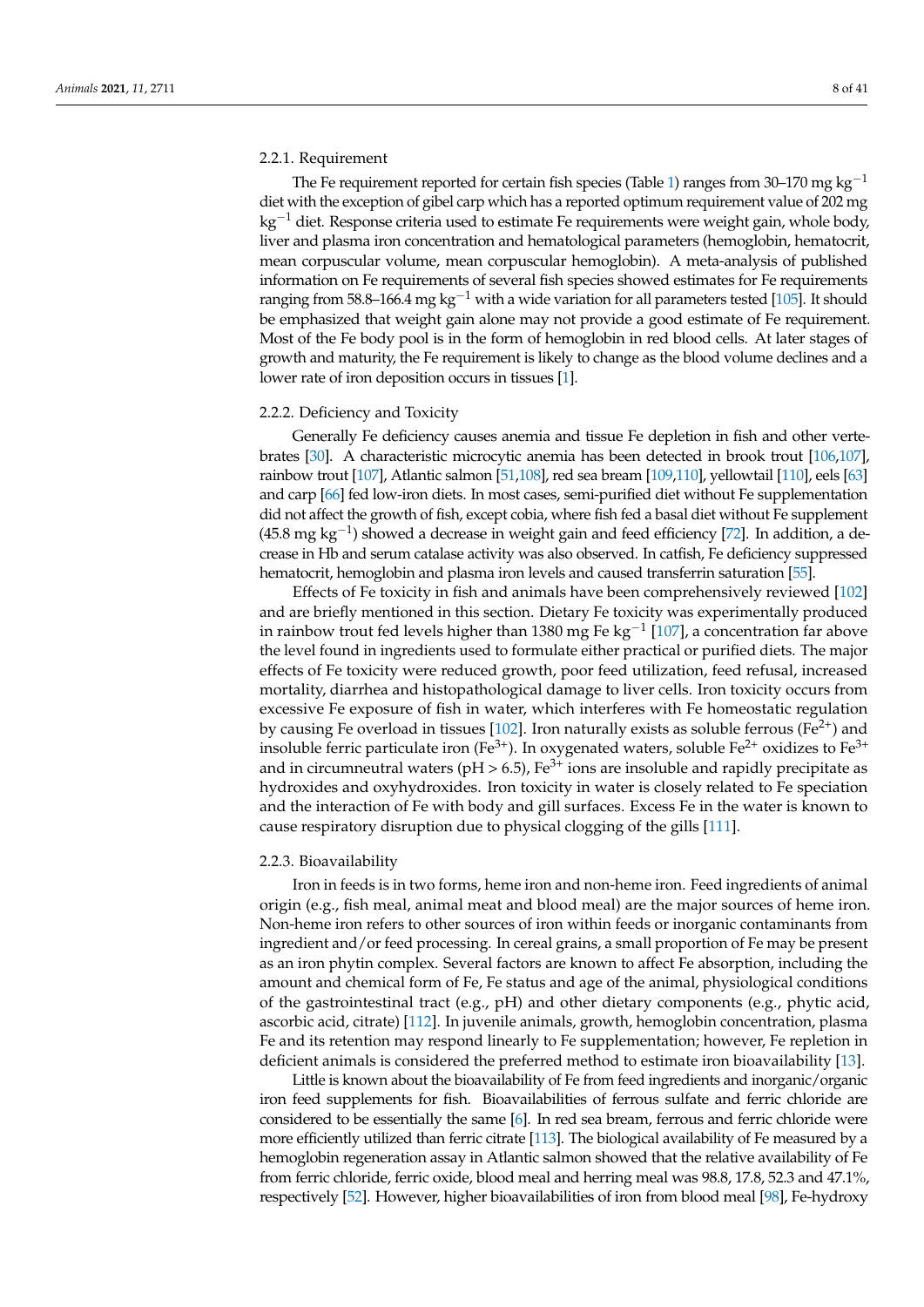methionine analogue [\[114\]](#page-29-17) and Fe-methionine [\[72\]](#page-28-3) have been reported for Atlantic salmon, grouper and cobia, respectively. The quality of blood meal varies widely in terms of protein quality. Whether the wide range of temperature and processing conditions used to produce blood meal affects the bioavailability of Fe remains to be investigated. There is also a need to standardize the method to predict the bioavailability of Fe in fish diets.

# *2.3. Manganese*

Manganese plays an important role in protein and energy metabolism, bone mineralization, glycosaminoglycan synthesis, cellular defense against free radicals and metabolic regulation [\[115\]](#page-29-18). The essentiality of Mn in the above biochemical processes is based on its function as an enzyme activator (e.g., oxidoreductases, lyases, ligases, hydrolases, kinases, decarboxylases) and constituent of several metalloenzymes [\[116\]](#page-29-19). Many enzymes activated by Mn can be also activated by other metals, particularly Mg, with the exception of glutamine synthetase, glycosyltransferases, farnesyl pyrophosphate synthetase and phosphoenolpyruvate carboxykinase, which show specific Mn activation. Manganese metalloenzymes include arginase, pyruvate carboxylase and Mn superoxide dismutase (MnSOD). Limited information exists on the physiological aspects of Mn uptake from both gills and intestine and its metabolism in fish. In mammals, gastrointestinal absorption and biliary elimination of Mn are the two main regulatory sites of Mn homeostasis, which are influenced by the dietary Mn intake [\[115,](#page-29-18)[117\]](#page-29-20). Excretion of Mn in bile and feces has also been observed in Atlantic salmon [\[118\]](#page-29-21). Manganese and Fe compete for absorption sites. A small fraction of biliary Mn excreted into the intestine may be reabsorbed. Manganese is efficiently absorbed from the diet but the absorption may be reduced by high levels of Ca and P, fiber and phytate [\[6\]](#page-25-5). Divalent Mn entering the circulation system is removed rapidly by the liver. Reduced intestinal absorption, enhanced liver metabolism and increased biliary excretion are considered adaptive mechanisms during high dietary intake of Mn [\[115\]](#page-29-18).

Manganese uptake from FW has been demonstrated from the gills and gastrointestinal tract [\[119](#page-29-22)[,120\]](#page-29-23). Unlike other trace metals, the mechanisms of Mn uptake from the gills, gut, skin and other tissues and toxicity are poorly understood. Brown trout exposed to low concentrations of Mn readily accumulated this metal in the blood and other tissues (gills, epidermal mucus, liver, kidney, viscera, skeleton and brain) [\[120\]](#page-29-23). The Mn toxicity was affected by water hardness and low pH and a higher risk of Mn toxicity to fish has been observed in acidic and Ca-deficient water [\[120](#page-29-23)[,121\]](#page-29-24). These conditions can markedly enhance the uptake and toxicity of Mn and other metals. High concentrations of Mn caused Na imbalance, reduced the absorption of Ca and P, affected carbohydrate metabolism and impaired the immune functions of fish [\[122,](#page-29-25)[123\]](#page-29-26). They also caused oxidative stress, tissue damage, inflammation, neurodegeneration and disruption of homeostasis of other metals in fish [\[120](#page-29-23)[,124\]](#page-29-27).

## 2.3.1. Requirement

Manganese requirements of fish range from 2.5 to 25 mg kg<sup>-1</sup> diet (Table [2\)](#page-9-0). Some of these differences are likely due to differences in Mn uptake in water and bioavailability of Mn in experimental diets. Different requirement values were found using three different forms of Mn additives for cobia: manganese sulfate, 15.4; Mn-glycine, 11.2; Mn-2-hydroxy-4-(methylthio) butyrate, 10.5 mg Mn kg<sup>-1</sup> [\[125\]](#page-29-28). In addition to growth, several studies have shown that body and vertebral Zn provides a good estimate of Mn requirements. A meta-analysis of Mn requirements for several fish species estimated 10.7, 13.4 and 18.4 mg Mn kg<sup>-1</sup> for weight gain, whole body Mn and vertebral Mn content, respectively [\[105\]](#page-29-8). It appears that broodstock fish require larger amounts of Mn than juvenile fish [\[126\]](#page-29-29). Other dietary (e.g., Ca, P, phytate) and physiological factors, particularly changes occurring in bone mineralization at various stages of development, should also be taken into account for the estimation of Mn requirements of fish [\[6\]](#page-25-5).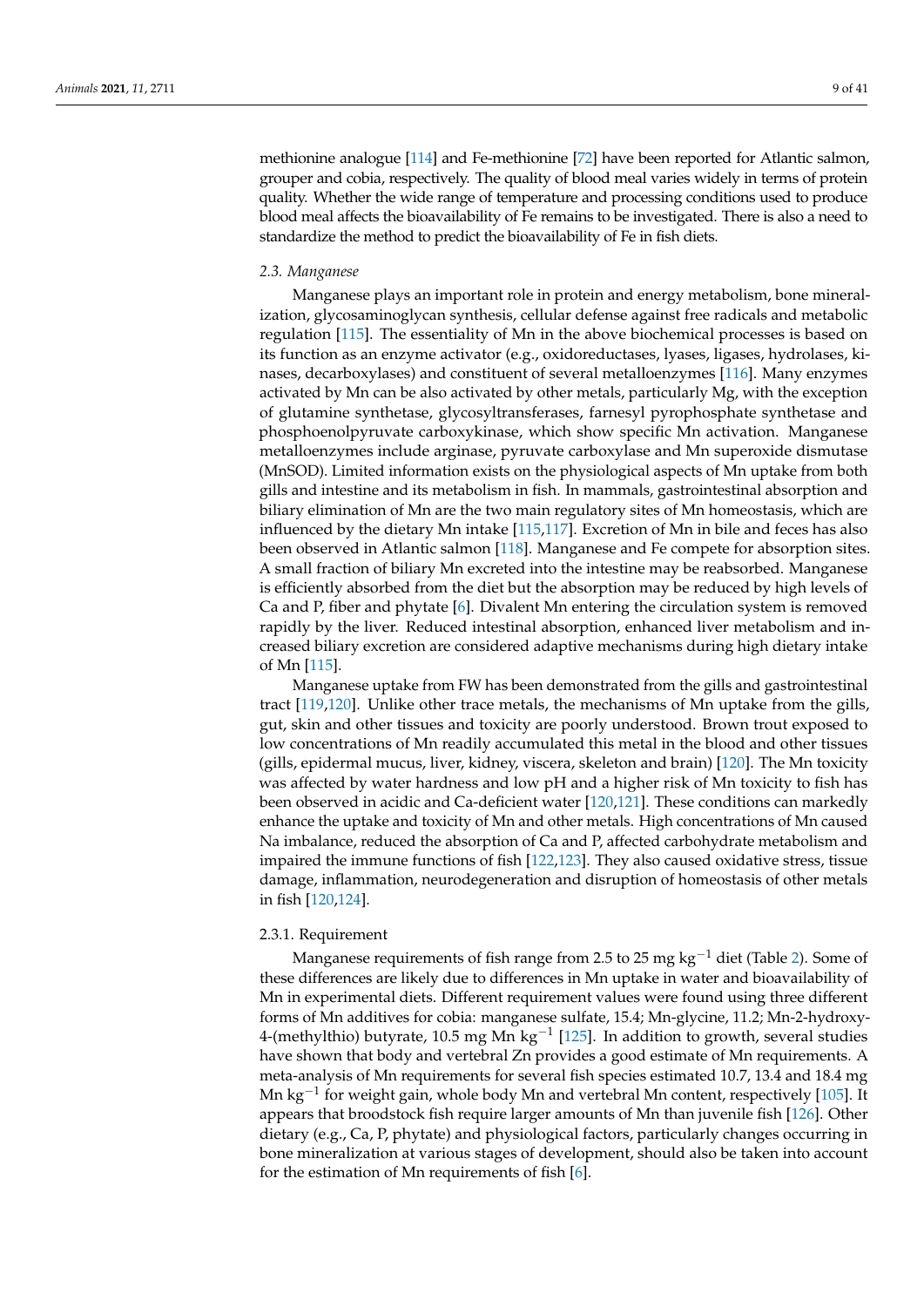| <b>Fish Species</b>  | $mg\,kg^{-1}$              | Main Response Criteria                      | Reference |
|----------------------|----------------------------|---------------------------------------------|-----------|
| Atlantic salmon      | 15                         | Body and vertebral Mn                       | $[127]$   |
|                      | $7.5 - 10.5$               | Body Mn                                     | $[128]$   |
| Rainbow trout        | $12 - 13$                  | WG <sup>b</sup>                             | [53]      |
| Channel catfish      | 2.4                        | WG                                          | $[129]$   |
| Yellow catfish       | $5.5 - 6.4$                | WG, vertebral Mn, liver Mn-SOD <sup>c</sup> | $[130]$   |
| Common carp          | $12 - 13$                  | Growth rate                                 | [53]      |
| Gibel carp           | 13.8                       | WG, body and vertebral Mn                   | $[131]$   |
| Hybrid tilapia       | 7                          | Body Mn, liver Mn-SOD                       | $[132]$   |
| Grouper <sup>d</sup> | 15                         | Body and vertebral Mn                       | [123]     |
| Yellow croaker       | 16.4                       | Growth rate, liver Mn-SOD                   | $[133]$   |
|                      | $21.7 - 24.9$              | WG, body and vertebral Mn                   | $[134]$   |
| Cobia                | $10.5 - 15.4$ <sup>e</sup> | Specific growth rate, liver Mn-SOD          | $[125]$   |

<span id="page-9-0"></span>Table 2. Manganese requirements of certain fish <sup>a</sup>.

<sup>a</sup> Unless specified, MnSO<sub>4</sub>·H<sub>2</sub>O used as Mn supplement; <sup>b</sup> weight gain; <sup>c</sup> liver Mn-SOD activity; <sup>d</sup> orange spotted grouper (*Epinephelus coiodes*); <sup>e</sup> MnSO4·H2O, manganese glycine and manganese 2-hydroxy-4- (methylthio)butyrate showed Mn requirements of 15.4, 11.2 and 10.5 mg kg<sup>-1</sup>, respectively.

#### 2.3.2. Deficiency

The deficiency signs of Mn have been experimentally produced in several fish species. In addition to reduced growth, Mn deficiency causes skeletal abnormalities in rainbow trout, carp and tilapia [\[53](#page-27-12)[,135](#page-30-8)[,136\]](#page-30-9). In studies designed to determine Mn requirements of certain fish species (Table [2\)](#page-9-0), a low intake of Mn caused reduced body and/or vertebral Mn concentration, a sign of poor bone mineralization. Although Mn deficiencies have been shown to cause a decrease in the activity of several enzymes in mammals [\[115\]](#page-29-18), to date, decreases in the activity of liver Mn-SOD activity have been reported in Atlantic salmon [\[128\]](#page-30-1), tilapia [\[132\]](#page-30-5), cobia [\[125\]](#page-29-28), gibel carp [\[131\]](#page-30-4) and yellow catfish [\[130\]](#page-30-3). Low levels of dietary Mn (2.4 mg kg<sup>-1</sup>) did not affect Mn-SOD activity in catfish [\[129\]](#page-30-2). A decrease in cardiac muscle Cu-Zn-SOD was also observed in rainbow trout fed Mn-deficient diet [\[137\]](#page-30-10). Mn deficiency in broodstock rainbow trout diets affected reproductive performance and caused poor hatchability of eggs [\[126\]](#page-29-29). Manganese is considered to be one of the least toxic of the essential trace elements. However, high concentrations of dietary Mn supplementation (1 g kg−<sup>1</sup> ) caused changes in feeding behavior, a decrease in body Fe concentration and elevation in Zn concentration in the body and vertebrae of grouper [\[123\]](#page-29-26). Freshwaterborne Mn toxicity in brown trout caused histological changes in their olfactory nerve and brain [\[120\]](#page-29-23). The effects of dietary Mn toxicity on the olfactory system and brain function of humans and animals are well documented [\[138\]](#page-30-11).

#### 2.3.3. Bioavailability

Dietary Mn absorbed from the gastrointestinal tract is generally low in monogastric animals [\[13\]](#page-26-0). Several manganese compounds are available for use in animal/fish feeds: manganous chloride (MnCl<sub>2</sub>.4H<sub>2</sub>O), manganous oxide (MnO), manganous sulfate (MnSO<sub>4</sub>.4H<sub>2</sub>O or MnSO<sub>4</sub>.H<sub>2</sub>O), manganese carbonate (MnCO<sub>3</sub>), manganese acetate, manganous hydrogen phosphate (MnHPO4.3H2O), manganese amino acid complex, manganese methionine complex, manganese amino acid chelate and manganese proteinate. However, the availability of only a few compounds has been tested and their availability may differ in various inorganic Mn salt supplements. Manganese in manganous oxide is poorly utilized by rainbow trout and Atlantic salmon [\[6,](#page-25-5)[139\]](#page-30-12). The most commonly used source of Mn in fish feeds is manganous sulfate, monohydrate. The availability of Mn is low in manganous carbonate for carp [\[140\]](#page-30-13). Mn-glycine was effectively utilized by cobia, turbot and Atlantic salmon reared in SW [\[118](#page-29-21)[,125](#page-29-28)[,141\]](#page-30-14). Mn-glycine was better utilized by cobia and turbot than manganous sulfate [\[125](#page-29-28)[,141\]](#page-30-14). The availabilities of Mn-methionine and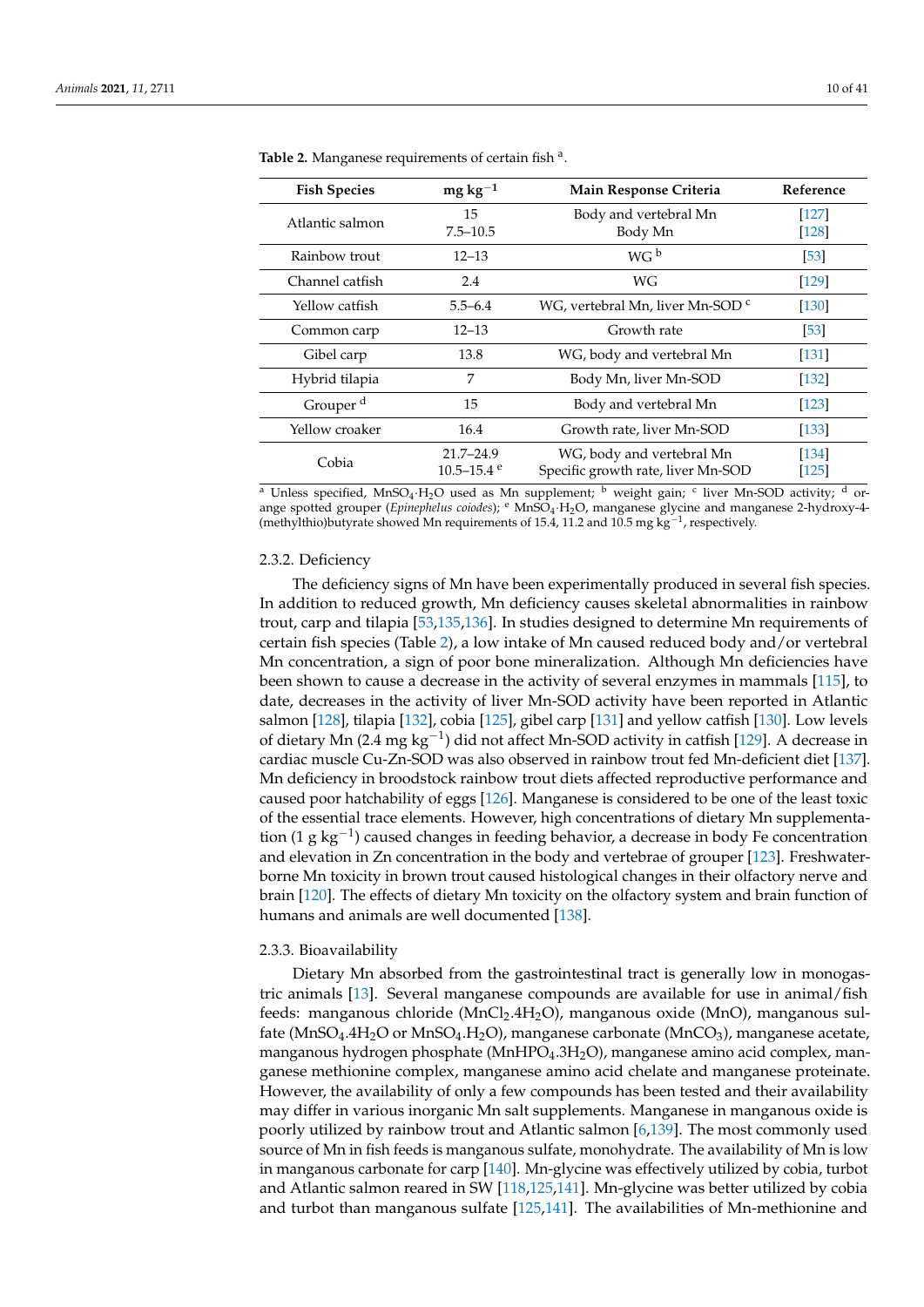Mn-2-hydroxy-4-(methylthio) butyrate were relatively high for turbot [\[141\]](#page-30-14) and cobia [\[125\]](#page-29-28), respectively. Phytic acid, like other divalent ions  $(Zn^{2+}$ , Cu<sup>2+</sup> and Fe<sup>2+</sup>), binds inorganic Mn and reduces its bioavailability [\[142\]](#page-30-15). Recently, Antony Jesu Prabhu et al. [\[118](#page-29-21)[,143\]](#page-30-16) found that dietary supplementation of 15 mg kg<sup>-1</sup> of Mn-Gly lowered the digestibility of Zn and Cu. The environmental impact of undigested Mn excretion in natural water is widely recognized so the upper limit has been set for Mn in complete feeds in certain countries. In Europe, the maximum limit for fish feed is 100 mg kg<sup>-1</sup> [\[144\]](#page-30-17).

# *2.4. Selenium*

Selenium as an essential micronutrient for salmonids as well as a toxicant in diets and water is widely recognized [\[145](#page-30-18)[–147\]](#page-30-19). The essentiality of Se for several farmed fish species grown in FW and SW is now widely recognized [\[3,](#page-25-2)[6,](#page-25-5)[105\]](#page-29-8). In nature, inorganic Se is present in four different oxidation states: selenate, selenite, elemental Se and selenide. In all biological systems, these forms are converted into more bioavailable organic forms, mainly as the two seleno-amino acids selenocysteine (SeC) and selenomethionine (SeMet). Selenoproteins are responsible for diverse biological functions and they all contain at least one SeC [\[148,](#page-30-20)[149\]](#page-30-21). A comprehensive study of the identification and comparative analysis of vertebrate selenoproteomes has shown more than 45 selenoproteins in mammals and among bony fishes as well as 38 selenoproteins in zebrafish [\[150\]](#page-30-22).

SeC is present in vertebrates at the active sites of glutathione peroxidases, thioredoxin reductases, iodothyronine deiodinases and selenophosphate synthetases, and is an essential component of other selenoproteins, [\[148](#page-30-20)[,151\]](#page-30-23). The biochemical functions of many of these selenoproteins are poorly understood in fish. In several organisms, there are eight glutathione peroxidases (GPXs), five of them are selenocysteine enzymes (GPX1, GPX2, GPX3, GPX4 and GPX6), whereas the other three (GPX5, GPX7 and GPX8) have a cysteine at their catalytic site [\[148](#page-30-20)[,152\]](#page-30-24). The three best characterized groups of selenoproteins in fish include glutathione peroxidases, thioredoxin reductases and iodothyronine deiodinases. The GPXs are involved in hydrogen peroxide  $(H_2O_2)$  signaling, detoxification of hydroperoxides and maintaining cellular redox homeostasis. GPX1 is the most abundant selenoprotein, which is considered a potent antioxidant in the cell scavenging of toxic  $H_2O_2$ . This protection of cells from oxidative damage by degrading toxic  $H_2O_2$  has been closely linked to health and disease prevention in animals, humans and fish [\[149,](#page-30-21)[153](#page-30-25)[–157\]](#page-31-0). Thioredoxin reductases are also important antioxidant enzymes that maintain cellular redox status. Selenium as an integral part of GPx and thioredoxin reductase interacts with certain micronutrients (e.g., a-tocopherol) that affect redox status (i.e., pro-oxidant and antioxidant balance). The third group of selenoproteins are iodothyronine deiodinases, which activate the prohormone thyroxine (T4) to the active thyroid hormone triiodothyronine (T3), and catalyze the inactivation of T4 to reverse T3 and T3 to diiodothyronine (T2) [\[148\]](#page-30-20).

Fish absorb limited amounts of Se from the environment via the gills and skin under certain conditions; however, the gastrointestinal tract is the primary site for Se absorption [\[158,](#page-31-1)[159\]](#page-31-2). Low concentrations of selenium are found extensively in aquatic ecosystems [\[159\]](#page-31-2). The uptake of Se as selenite across the gills is efficient at low waterborne concentrations [\[147\]](#page-30-19). Selenocysteine and selenomethionine are likely to be absorbed by an active amino acid transport mechanism, whereas selenite is absorbed by simple diffusion and selenate by a sodium-mediated carrier shared with sulfate [\[160\]](#page-31-3). Absorbed Se is associated with proteins in the plasma and transported to tissues. After absorption from the diet, Se is transported to the liver and metabolized to selenide and incorporated into selenocysteine for selenoprotein synthesis or converted to selenosugars or methylated metabolites for excretion. Fish and other vertebrates excrete Se via feces, but urine is the primary excretion route and likely plays a quantitatively important role in Se homeostasis [\[158](#page-31-1)[,160\]](#page-31-3).

Beneficial effects and toxicity of dietary Se supplementation in fish and animals are well documented [\[1,](#page-25-0)[47,](#page-27-6)[161,](#page-31-4)[162\]](#page-31-5). The effects of dietary Se also show an increase in expression of selenoprotein P in rainbow trout and zebrafish [\[163](#page-31-6)[–166\]](#page-31-7). In Se-adequate animals, the kidney and liver have the highest Se content. Muscle has moderate levels of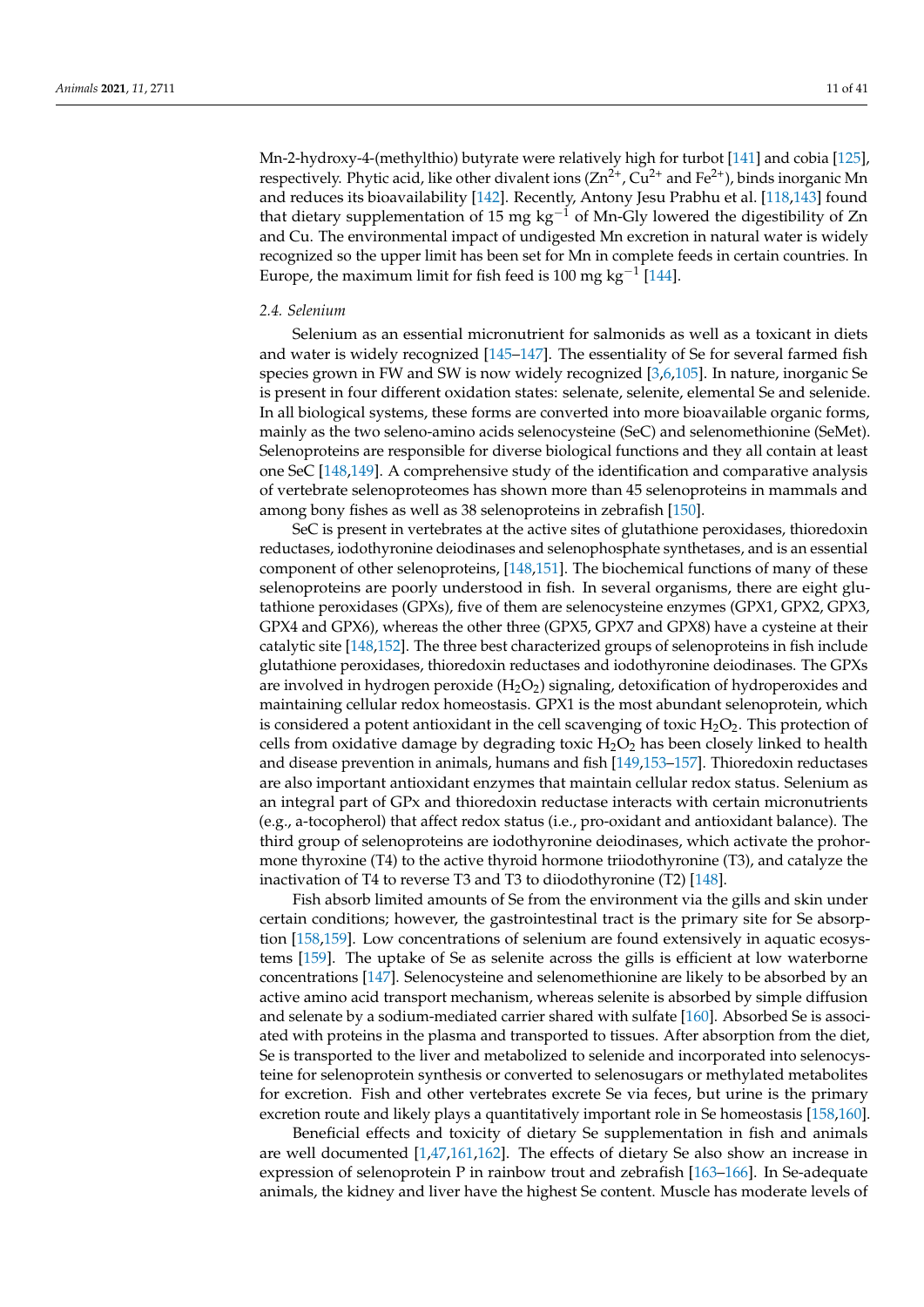Se content but accounts for the largest pool of body Se. Retention and distribution of Se in tissues are affected by the body Se status and chemical form of Se [\[167\]](#page-31-8). Selenium-deficient animals retain Se more efficiently than Se-adequate animals.

#### 2.4.1. Requirement

Selenium requirements of several fish species have been determined on the basis of different response criteria (growth, liver and plasma/serum GPx activities and Se concentration of total body and tissues, e.g., liver, muscle) and are summarized in Table [3.](#page-11-0) The lack of standard methodology and form of Se used makes it difficult to compare the results of different species or within species. The minimum Se requirement of fish varies with the form of Se (inorganic or organic) ingested, Se availability from different feed ingredients from the diet, vitamin E content of the diet and concentrations of waterborne selenium. The estimated Se requirements based on weight gain, whole body Se retention and liver GSH-Px activities have shown different values for some fish species. Some studies have used a single or limited number (<3) to test the requirements, which has limited value in assessing the Se requirement properly. Published data on the Se requirement of farmed animals have demonstrated that growth alone does not reflect their Se requirement. A meta-analysis of published information on Se requirements of several fish species showed different estimates for the Se requirement (mg kg<sup>-1</sup>) based on different parameters: weight gain, 0.35; enzyme activities of liver GPx, 0.78; serum GPx, 0.43; liver glutathione reductase (GR) activity, 0.41 [\[105\]](#page-29-8). The estimated requirement of Atlantic salmon smolts based on available Se in a plant ingredient based-diet was much lower (0.27 mg kg<sup>-1</sup>). In coho salmon, based on growth, whole body and liver Se contents, the dietary Se requirement was found to be in the range of 0.39–0.43 mg kg<sup>-1</sup> [\[168\]](#page-31-9). Supplementation of Se-Meth as compared to sodium selenite showed lower Se requirements for Atlantic salmon smolts [\[169\]](#page-31-10) and gibel carp [\[65\]](#page-27-24). In addition to differences between the bioavailability of Se from the experimental diets, Se uptake from water, age, dietary vitamin E levels and Se bioavailability and differences among fish species in the utilization of Se must be considered when published requirement values are applied in feed formulation.

| <b>Fish Species</b> | Requirement, mg $kg-1$                         | <b>Selenium Source</b>                                                                    | Main Response Criteria                                              | Reference          |
|---------------------|------------------------------------------------|-------------------------------------------------------------------------------------------|---------------------------------------------------------------------|--------------------|
| Atlantic salmon     | 0.27 <sup>a</sup> (0.65)                       | Na <sub>2</sub> SeO <sub>3</sub> or<br>SeMet <sup>b</sup>                                 | Body and tissue Se                                                  | $[169]$            |
| Rainbow trout       | $0.15 - 0.38$                                  | Na <sub>2</sub> SeO <sub>3</sub>                                                          | Plasma GPx                                                          | [146]              |
| Coho salmon         | $0.39 - 0.43$                                  | Na <sub>2</sub> SeO <sub>3</sub>                                                          | WG, whole body, liver Se,                                           | [168]              |
| Channel catfish     | 0.25<br>0.28, 0.17<br>0.09, 0.12<br>0.11, 0.12 | Na <sub>2</sub> SeO <sub>3</sub><br>Na <sub>2</sub> SeO <sub>3</sub><br>SeMet<br>Se-yeast | Liver and plasma GPx<br>WG <sup>c</sup> , GPx<br>WG, GPx<br>WG, GPx | $[170]$<br>$[171]$ |
| Gibel carp          | 1.18<br>$0.73 - 1.19$                          | SeMet<br>SeMet                                                                            | WG, liver GPx, tissue Se<br>Liver Se, liver SOD, T-AOC              | $[172]$<br>$[173]$ |
| Nile tilapia        | 0.57                                           | SeMet                                                                                     | WG, liver GPx                                                       | $[174]$            |
| Largemouth bass     | $1.60 - 1.85$                                  | Na <sub>2</sub> SeO <sub>3</sub>                                                          | Liver GP <sub>x</sub>                                               | $[175]$            |
| Gilthead sea bream  | 0.94                                           | Na <sub>2</sub> SeO <sub>3</sub>                                                          | Growth, liver Se                                                    | $[176]$            |
| Black sea bream     | 0.86                                           | Se-polysaccharide <sup>d</sup>                                                            | Liver SOD and GPx                                                   | $[177]$            |
| Malabar grouper     | 0.7<br>0.9<br>0.98                             | SeMet<br>WG, Se retention<br>SeMet<br>WG, flesh Se<br>Na <sub>2</sub> SeO <sub>3</sub>    |                                                                     | $[178]$<br>$[179]$ |
| Cobia               | 0.8                                            | SeMet                                                                                     | Liver and serum GPx,<br>whole body Se                               | $[180]$            |

<span id="page-11-0"></span>**Table 3.** Selenium requirements of certain fish.

 $a$  Based on available Se;  $b$  Se-methionine used as Se supplement;  $c$  weight gain;  $d$  Se-polysachharide used as Se supplement.

# 2.4.2. Deficiency

Unlike other micronutrients, gross deficiency of Se alone has not been characterized due to its interaction with vitamin E, polyunsaturated fatty acids and other dietary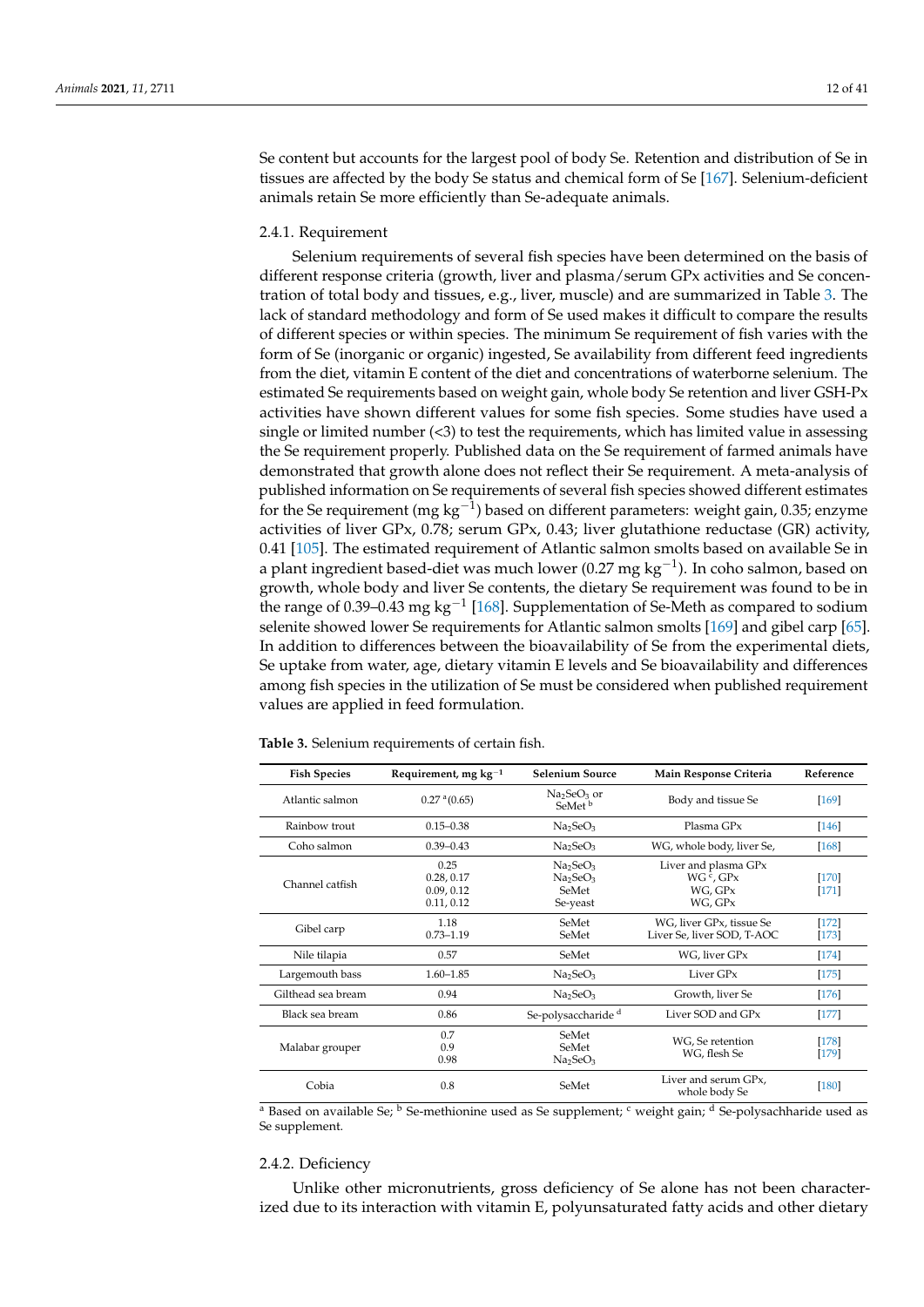factors. Early clinical signs of deficiency caused by low dietary intake of Se have been detected in low enzyme activities in plasma and liver glutathione peroxidase of several fish species [\[145,](#page-30-18)[146,](#page-30-26)[170–](#page-31-11)[177,](#page-31-18)[180](#page-31-21)[,181\]](#page-31-22). Selenium deficiency led to reduced growth in rainbow trout [\[146\]](#page-30-26), carp [\[182\]](#page-31-23) and catfish [\[170\]](#page-31-11), but Se deprivation did not lead to any pathological signs in these species. A combination of dietary vitamin E and Se was found to prevent muscular dystrophy in Atlantic salmon [\[145\]](#page-30-18) and exudative diathesis in rainbow trout [\[181\]](#page-31-22). Extensive research conducted on animals shows that it is very difficult to produce or distinguish symptoms of Se deficiency alone from that of a Se-vitamin E deficiency [\[1\]](#page-25-0).

Although the effects of selenium deficiency on the reproduction of animals are well documented [\[1,](#page-25-0)[162\]](#page-31-5) the effects of Se on the reproductive performance of fish are not clear. Recently, Wischhusen et al. [\[183\]](#page-32-0) found that Se supplementation of diets based on a major proportion of plant ingredients enhanced the total number of spawning fish and higher levels of hydroxy-methionine supplementation led to earlier spawning in rainbow trout. There was no evidence of transfer of maternal Se to progeny and supplementation of organic Se increased GPx activity and mRNA expression of other proteins involved in antioxidant protection at the cellular levels as well as elevated tissue vitamin C and E concentrations.

# 2.4.3. Toxicity

Dietary Se toxicity has been extensively studied in farm animals and the following three possible mechanisms of toxicity have been proposed: (a) substitution of Se for sulfur in important biochemical reactions and structures (e.g., disulfide bonds may disrupt normal function and cell integrity); (b) reaction between selenite and glutathione depletes cellular free and protein-bound thiol levels, thus affecting the activities of certain enzymes; (c) free radicals such as superoxide anions produced by the reactions of certain forms of Se with tissue thiols may cause oxidative injuries to tissues  $[1,94]$  $[1,94]$ . In fish, both dietary and waterborne Se toxicities have been experimentally produced [\[147\]](#page-30-19). The physiological mechanisms involved in the uptake of Se from water and its toxicity to fish and other aquatic organisms have been extensively investigated and are the subject of comprehensive reviews [\[158,](#page-31-1)[159,](#page-31-2)[184\]](#page-32-1). Waterborne inorganic forms of Se (selenate and selenite) are not absorbed appreciably through gill membranes [\[185\]](#page-32-2) and ingestion of natural food organisms that accumulate Se from the aquatic environment appear to be more toxic [\[159\]](#page-31-2). The susceptibility to Se toxicity and the mode of action of Se toxicity may differ among fish due to their diverse chemical properties, uptake and metabolism from diet and water. Coho salmon are more sensitive than chinook salmon to inorganic Se [\[186\]](#page-32-3). As in the case of trace element bioavailability, the relative toxicity of a given Se compound is affected by its chemical form and solubility. Highly insoluble elemental Se is much less toxic to many species than other more soluble forms such as selenite and selenate [\[47](#page-27-6)[,158\]](#page-31-1). Dietary selenomethionine (Se-Meth) was less toxic to chinook salmon, coho salmon and Atlantic salmon than selenite or selenate [\[186,](#page-32-3)[187\]](#page-32-4). However, the Se-Meth caused Se toxicity in white sturgeon fed levels above 20.5 mg Se kg<sup>-1</sup> diet [\[188\]](#page-32-5).

A relatively narrow range between dietary requirement and toxicity exists in fish and other vertebrates [\[146](#page-30-26)[,158](#page-31-1)[,162\]](#page-31-5). Selenium toxicity has been reported in rainbow trout and catfish when the dietary Se level exceeds 13 and 15 mg kg<sup>-1</sup> dry feed, respectively [\[146](#page-30-26)[,170\]](#page-31-11). Reduced growth, poor feed efficiency and an increase in mortality have been reported as the major adverse effects of Se when concentration exceeded the dietary requirements established for juvenile fish. In addition to reduced growth, several other adverse effects of feeding higher levels of selenite and Se-Meth in diets include decreased energy retention [\[189](#page-32-6)[,190\]](#page-32-7), lower egg viability [\[191\]](#page-32-8), decrease in swimming activity [\[188\]](#page-32-5), reduced immunological functions [\[155\]](#page-30-27), pathological changes in liver, kidney and ovaries [\[184,](#page-32-1)[192\]](#page-32-9) and skeletal deformities [\[167,](#page-31-8)[187,](#page-32-4)[193\]](#page-32-10).

For the assessment of early sublethal adverse effects of selenite and Se-Meth toxicity, several biomarkers such as tissue lipid peroxidation, reduced glutathione (oxidative stress marker) and changes in lipid composition have also been proposed [\[167\]](#page-31-8). Elevated Se levels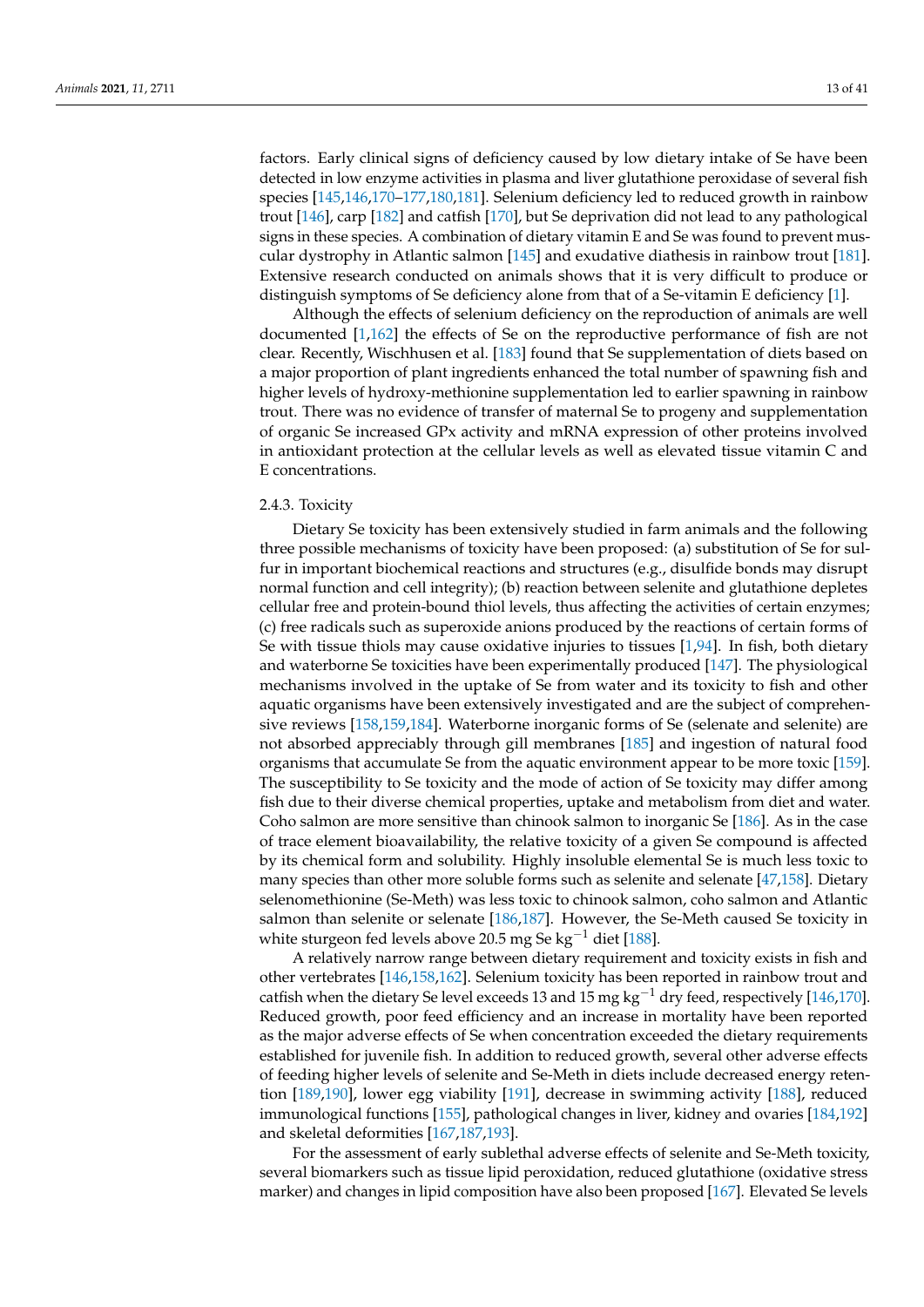for rainbow trout, chinook salmon, fathead minnow, striped bass, bluegill and razorback sucker ranged from 2.4 to 70 mg Se  $\text{kg}^{-1}$  in feed and 47 to 472 ug L<sup>-1</sup> of water [\[184\]](#page-32-1). In most cases, reduced growth or survival occurred at dietary Se levels close to 3 mg Se kg<sup>-1</sup>. Atlantic salmon tolerated either 1–2 or 3 mg Se kg<sup>-1</sup> of selenite and Se-Meth supplementation, respectively, in a feed based on a high proportion of plant ingredients that contained 0.45mg Se kg<sup>-1</sup> [\[187\]](#page-32-4). The relative toxicity of different Se supplements may be largely related to their solubility in water and nutrient bioavailability and can be modulated by dietary factors such as protein, sulfate, vitamin E and a number of trace elements including As, Cu and Hg. The maximum limit for total Se in animal feeds, including fish, has been set at 0.5 mg Se  $\text{kg}^{-1}$  feed by the U.S. Food and Drug Administration and the European Union [\[194\]](#page-32-11), which is considered low to meet the Se requirement of Atlantic salmon fed diets based on plant ingredients and low in fish meal [\[169\]](#page-31-10).

The primary biochemical mechanism for chronic Se toxicity was initially considered to be linked to the substitution of Se for sulfur in cysteine and methionine, which affected the tertiary structure of protein and its function by altering disulfide linkages [\[195\]](#page-32-12). Oxidative stress has been proposed as a main cause of excess dietary Se intake or exposures in fish [\[167\]](#page-31-8). In Atlantic salmon fed high levels of selenite and Se-Meth yeast, oxidative stress was a main driver for Se toxicity [\[167\]](#page-31-8); however, white sturgeon and brown trout fed high levels of organic Se did not show oxidative stress [\[190,](#page-32-7)[196\]](#page-32-13). Altered liver lipid synthesis and metabolism have been shown to be the central mechanism in dietary organic Se toxicity in rainbow trout [\[196,](#page-32-13)[197\]](#page-32-14). Wide-scope pathway assessments by the application of metabolomics techniques show that disturbance in lipid metabolism is an important factor in inorganic and organic Se toxicity [\[167\]](#page-31-8).

# 2.4.4. Bioavailability

Feed sources of Se used in feeds are either in inorganic (selenite,  $\text{SeO}_3{}^{2-}$ , or selenate, SeO<sub>4</sub><sup>2-</sup>) or organic (selenized yeast, Se-Meth and analogues) forms and they differ significantly in bioavailability, metabolism and toxicity. The major proportion of Se in common feed ingredients occurs as seleno-amino acids with Se-Meth being the most predominant form [\[1\]](#page-25-0). In addition, other minor organic forms derived from plants or yeast metabolism such as Se-adenosylselenohomocysteine, methylselenocysteine, selenocystathionine and γ-glutaminyl-Se-methylselenocysteine have been reported [\[198,](#page-32-15)[199\]](#page-32-16). The Se content of feed ingredients of plant origin varies in various geographical locations to a great extent, depending on the Se concentration of the soil and its uptake. In cereal grains, it may range from <0.1 to >0.8 mg kg<sup>-1</sup> [\[3,](#page-25-2)[200\]](#page-32-17). Fish meals represent the best natural source of Se among the common feedstuffs with concentrations ranging from 1–2.4 mg kg<sup>-1</sup>, with the exception of tuna and mackerel meals where concentrations may exceed 5 mg  $kg^{-1}$  [\[3](#page-25-2)[,200\]](#page-32-17). High concentrations of Se have also been reported in shrimp meal and crab meal [\[3,](#page-25-2)[200\]](#page-32-17). Selenium is widely distributed in small concentrations in FW (0.1–0.3 ug L<sup>-1</sup>) and SW (0.05–0.2 ug L−<sup>1</sup> ). In certain regions of the USA with highly seleniferous exposed shale deposits, levels as high as 5–50 µg Se L<sup>-1</sup> in water have been reported [\[201\]](#page-32-18). Limited amounts of dissolved inorganic forms of Se as selenate and selenite in water are absorbed through gill membranes [\[185\]](#page-32-2).

Several factors affect the bioavailability of Se, including form of Se, other dietary components, physiological status of Se in animals and species differences [\[202](#page-32-19)[,203\]](#page-32-20). The effects of the chemical form of Se in feeds and feed ingredients on the bioavailability and metabolism of this element have been extensively studied in animals [\[202\]](#page-32-19) and humans [\[204\]](#page-32-21). Different criteria have been used to determine the bioavailability of Se including GSH-Px activity, tissue Se concentration and prevention of Se deficiency. The activity of GSH-Px in plasma, red blood cells and a number of tissues responds to dietary Se concentration. Organic sources of Se supplements have shown a higher bioavailability as compared to inorganic forms for fish [\[163](#page-31-6)[,169](#page-31-10)[,171](#page-31-12)[,205–](#page-32-22)[208\]](#page-32-23). Selenium-enriched yeast showed higher bioavailability than sodium selenite [\[209\]](#page-32-24). Nanoforms of Se also show high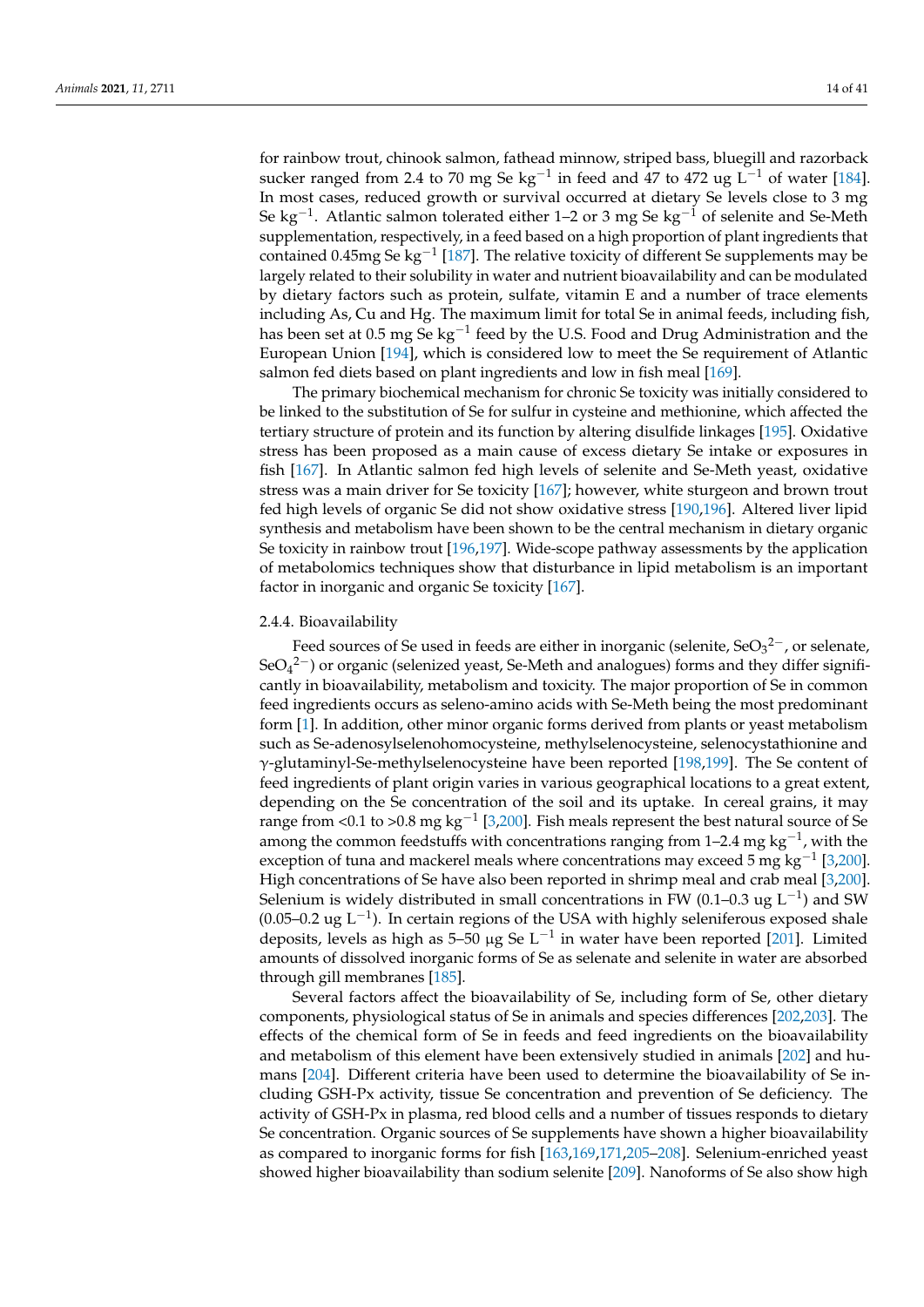bioavailability in vertebrates [\[162\]](#page-31-5); however, their bioavailability, metabolism and safety remain to be fully evaluated in fish [\[156\]](#page-31-24).

The early work of Bell and Cowey [\[210\]](#page-32-25) showed higher bioavailability in Atlantic salmon and it follows the order from highest to lowest: selenomethionine > selenite >selenocysteine > fish meal. Certain fish meals, e.g., tuna, may have poor biological availability because of heavy metal complexing of Se. A wide variation in Se availability (38.5–60%) of different batches of capelin meal measured using GSH-Px activity in a chick bioassay was observed [\[211\]](#page-33-0). Until the initiatives to reduce the amount of fish meal with plant ingredients, Se supplementation of farmed fish diets was not considered necessary. An increase in plant protein sources and reduction in fish meal in feeds have reduced the level of Se and bioavailability of Se [\[163](#page-31-6)[,169](#page-31-10)[,206](#page-32-26)[,209,](#page-32-24)[212–](#page-33-1)[214\]](#page-33-2). Selenium supplementation of fish diets appears to be the most effective method to meet its requirement.

# *2.5. Zinc*

Zinc is the second most abundant trace element, after Fe, essential to all cells in most living organisms [\[215\]](#page-33-3). It has many diverse biochemical functions and is the subject of extensive studies to define the role of Zn at the subcellular level in nutrition and health of human and animals. Most knowledge related to the biochemical function of Zn has emerged from research on other vertebrates and this area is wide open for research from fish perspectives. The ubiquitous distribution of Zn among cells, coupled with it being the most abundant intracellular trace element, has resulted in identification of three specific functions in biology of vertebrates and plants: (a) catalytic, (b) structural and (c) regulatory. The catalytic role of Zn is essential for the biological function of all six classes of more than 300 enzymes [\[216\]](#page-33-4). Some examples are RNA nucleotide transferases (RNA polymerase I, II and III), alkaline phosphatase and carbonic anhydrases. In the structural role of metalloenzyme, Zn ion stabilizes the tertiary structure of enzymes (e.g., Cu-Zn superoxide dismutase). For this enzyme, Cu serves at the catalytic site and Zn serves a role in structure. Zn finger (where some histidine replaces cysteine) motifs in protein represent an important structural role. The single Zn atom at the base of the motif influences the binding of protein to DNA. The linking of these Zn fingers to the corresponding sites on DNA initiates the transcription factor and initiates gene expression. Approximately 3000 Zn proteins in the human genome and fish genome carry "Zn binding" annotation [\[217\]](#page-33-5). Zinc is required for the structural and functional integrity of over 2000 transcription factors and almost every signaling and metabolic pathway is dependent on one or more zinc-requiring proteins [\[218\]](#page-33-6). Additionally, Zn as an intracellular regulatory ion activates or inhibits transcription factors responsible for regulating gene expression. An example of this role is metallothionein (MT) or MT-like proteins.

The homeostasis of Zn is controlled at the whole body, tissue, cellular and subcellular levels by different proteins involving zinc transporters. Two Zn transporter families, Zn transporters (ZnT) and Zrt/Irt-like proteins (ZIP), function in the mobilization, influx, efflux, compartmentalization and sequestration across biological membranes [\[219\]](#page-33-7). ZnT and ZIP thus contribute to a wide range of physiological and cellular functions (e.g., immune, endocrine, reproductive, skeletal and neuronal) by tightly controlling zinc homeostasis [\[219](#page-33-7)[,220\]](#page-33-8). Biochemical roles for Zn transporters and regulation of specific genes have mainly been studied in the zebrafish model [\[221](#page-33-9)[,222\]](#page-33-10).

Like other trace elements, the main routes of zinc uptake from water are through the gills and gastrointestinal tract; however, the major route of Zn absorption is the gastrointestinal tract both in FW and SW [\[223\]](#page-33-11). Waterborne and dietary Zn is also a potential source of this mineral for salmonids and marine fish because they drink SW [\[224,](#page-33-12)[225\]](#page-33-13). In FW fish, uptake across the gill can contribute significantly  $({}_{2}50\%)$  to total Zn absorption if the Zn concentration in the water is high or that in the diet too low. Zn may interfere with calcium homeostasis by competitive inhibition of  $Ca^{2+}$  transfer across the apical membrane of the gill epithelial cells by  $Zn^{2+}$  [\[226\]](#page-33-14). An excessive uptake and accumulation of  $Zn$  in the gills is also regulated through alteration in Zn uptake mechanisms [\[14\]](#page-26-1). Chelation of Zn with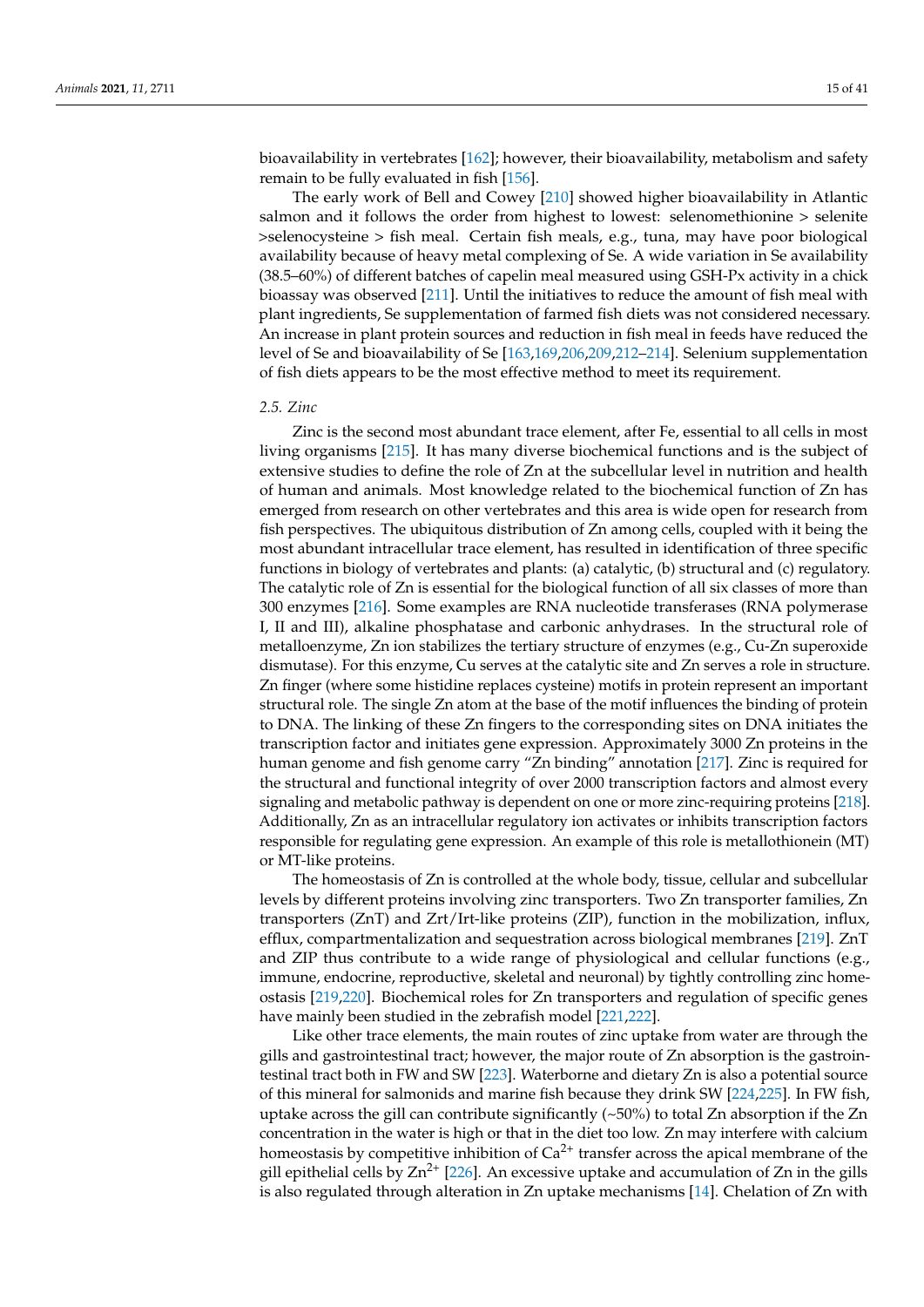amino acids, such as histidine or cysteine which have a high affinity for this element, may enhance Zn absorption and distribution in the tissues of fish [\[97\]](#page-29-0). The excretion of dietary Zn through gills has also been observed in rainbow trout [\[227\]](#page-33-15).

Waterborne  $Zn^{2+}$  shares part of a common pathway with  $Ca^{2+}$  for uptake in the gills of FW fish [\[19\]](#page-26-5) and Ca may have either inhibitory or stimulatory effects on Zn absorption depending on concentration [\[83,](#page-28-20)[217\]](#page-33-5). An interaction between high levels of dietary Ca and Zn in water may protect FW fish from Zn toxicity [\[228\]](#page-33-16). Zinc accumulation in gills also affects additional Zn uptake from water and is considered an important physiological mechanism to maintain Zn homeostasis by limiting its excessive absorption [\[14\]](#page-26-1). In addition, the control of absorption by the gastrointestinal tract and excretory mechanisms plays an important role in Zn homeostasis. Zinc is excreted via bile in urine, the sloughing off of intestinal mucosa in feces and gills in fish [\[19\]](#page-26-5). Limited information exists on absorption of dietary Zn from the gastrointestinal tract and transport mechanisms as free Zn ions or bound to certain amino acids [\[14](#page-26-1)[,18\]](#page-26-4). Information on the absorption of Zn from the gut is limited. In the intestine, dietary Zn binds to the mucus of the intestinal epithelium, and is transported into the epithelial cells either as Zn ions or as ions bound to amino acids [\[14](#page-26-1)[,18\]](#page-26-4). It is well known that high intakes of phytate and iron reduce the absorption of zinc [\[6\]](#page-25-5). In vitro studies using a recently developed enterocyte model have the potential to better understand the mechanisms involved in the absorption of inorganic and organic Zn in fish feeds and Zn supplements [\[229\]](#page-33-17).

# 2.5.1. Requirement

A dietary requirement for Zn has been reported for several juvenile fish species (Table [4\)](#page-16-0). The minimum Zn requirement varies with age, sexual maturity, composition of diet, water temperature and water quality [\[3\]](#page-25-2). The response criteria used to determine Zn requirements of fish in various studies include growth, feed efficiency, deficiency signs, whole body Zn concentration and retention, serum or plasma levels and enzyme activities. Most of the above criteria show responses to increasing dietary concentration, and the major proportion of dietary Zn is retained in skeletal tissues, particularly vertebrae. A meta-analysis of published information on Zn requirements of several fish species showed estimates ranging from 33.5–64.6 mg kg<sup>-1</sup> on the basis of different parameters tested (weight gain, 36; whole body Zn, 33.5; vertebrae Zn, 64.6; serum Zn, 53.4; serum ALP activity, 47) [\[105\]](#page-29-8).

Table 4. Zinc requirements of certain fish a.

| <b>Fish Species</b> | Requirement,<br>$mg\,kg^{-1}$         | Main Response Criteria                            | Reference          |
|---------------------|---------------------------------------|---------------------------------------------------|--------------------|
| Atlantic salmon     | $37 - 67$                             | Body and serum Zn                                 | [230]              |
| Rainbow trout       | $15 - 30$<br>30.1                     | WG <sup>b</sup> , vertebral Zn<br>WG              | $[231]$<br>$[232]$ |
| Channel catfish     | 20                                    | WG, vertebral Zn                                  | [233]              |
| Yellow catfish      | $17.1 - 20.9$                         | WG, PER <sup>c</sup>                              | $[234]$            |
| Common carp         | 15                                    | WG, vertebral Zn                                  | $[235]$            |
| Jian carp           | 43.2–48.7 $d$                         | WG, serum Zn                                      | $[236]$            |
| Grass carp          | 55                                    | WG, whole body, vertebral, scale<br>and tissue Zn | $[237]$            |
| Indian major carp   | 47.8–52.9                             | WG, vertebral, scale serum and liver<br>Zn        | $[238]$            |
| Hybrid tilapia      | $26 - 29$<br>$105 - 115$ <sup>e</sup> | WG, whole body Zn<br>WG, whole body and plasma Zn | [239]<br>[240]     |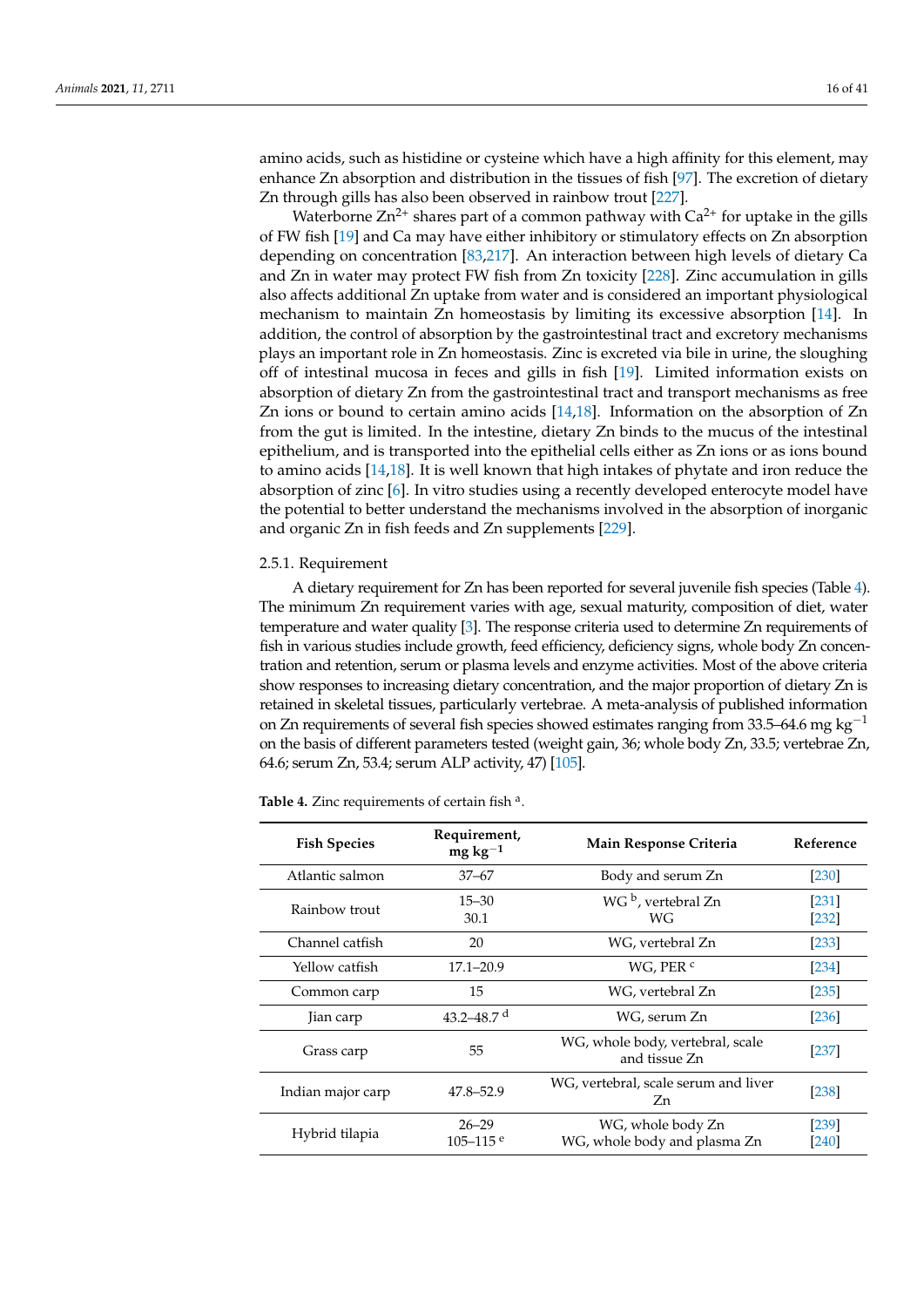| <b>Fish Species</b>   | Requirement,<br>$mg\,kg^{-1}$     | Main Response Criteria                    | Reference        |
|-----------------------|-----------------------------------|-------------------------------------------|------------------|
| Blue tilapia          | 20                                | Scale and vertebral Zn                    | [241]            |
| Nile tilapia          | 30<br>$37.2 - 52.1$               | WG, vertebral and serum Zn<br>WG, bone Zn | [242]<br>$[243]$ |
| Russian sturgeon      | $28.2 - 34.6$                     | WG and liver Zn                           | $[244]$          |
| Red drum              | 20                                | WG, serum and bone Zn                     | [245]            |
| Blunt snout sea bream | 52.1 $^{\rm f}$ , 86.2 $^{\rm f}$ | WG, whole body Zn                         | [246]            |
| Malabar grouper       | 28.9–33.7                         | WG, vertebral and scale Zn                | [247]            |
| Cobia                 | 42.9                              | WG, vertebral Zn                          | [248]            |

<span id="page-16-0"></span>**Table 4.** *Cont*.

 $\frac{a}{a}$  Unless specified, ZnSO<sub>4</sub>·7H<sub>2</sub>O used as Zn supplement:  $\frac{b}{b}$  weight gain;  $\frac{c}{c}$  protein efficiency ratio;  $\frac{d}{c}$  zinc lactate  $(C_6H_{10}O_6Zn)$ ; <sup>e</sup> diet based on soybean meal; <sup>f</sup> requirements based on weight gain and whole body Zn, respectively.

#### 2.5.2. Deficiency

Overt signs of Zn deficiency are difficult to produce in short-term experiments due to the ubiquity of this trace element in water and feed ingredients. Early work of Ogino and Yang [\[231\]](#page-33-19) showed lens cataracts, erosion of fins and skin as well as growth depression and high mortality in juvenile rainbow trout fed semi-purified diet containing a low level of Zn. Satoh et al. [\[136,](#page-30-9)[182\]](#page-31-23) observed short body dwarfism due to poor mineralization of trout vertebrae. In several fish species, low dietary Zn intake caused reduced growth, low serum, liver, scale, body and vertebral Zn concentrations. Widespread occurrences of cataracts in salmonids fed diets based on high amounts of white fish meal in United States hatcheries were attributed to Zn deficiency [\[249\]](#page-34-9). Zinc is considered essential for normal eye development in juvenile fish and high levels of dietary Ca and P in fish meal and phytic acid in plant ingredients reduce Zn bioavailability, resulting in lens cataracts [\[232](#page-33-20)[,249](#page-34-9)[,250\]](#page-34-10). Dietary histidine has also been found to prevent development of cataracts in Atlantic salmon smolts [\[251\]](#page-34-11). Zinc and multiple dietary, genetic and environmental factors may be involved in the pathogenesis of cataracts in Atlantic salmon [\[30](#page-26-16)[,252](#page-34-12)[,253\]](#page-34-13). Broodstock diets low in Zn reduced egg production and hatchability of eggs in rainbow trout [\[126\]](#page-29-29). Caudal fin Zn concentration is considered a good indicator of Zn status in rainbow trout [\[254\]](#page-34-14).

## 2.5.3. Toxicity

Excessive dietary zinc levels may become toxic to fish and compete for similar binding sites with other bivalent minerals such as Cu, Fe, Ca and Cd in the digestive tract during absorption [\[80,](#page-28-9)[234\]](#page-33-22). Rainbow trout and carp can tolerate 1700 to 1900 mg zinc kg<sup>-1</sup> in the diet without any apparent signs of toxicity [\[255\]](#page-34-15). Common carp accumulate higher concentrations of Zn in their tissues, particularly in the viscera, than other fish studied, without any overt toxicity signs [\[256\]](#page-34-16). In rainbow trout, high concentrations of dietary Zn (500 to 1,000 mg Zn  $kg^{-1}$ ) caused reduced hemoglobin, hematocrit and hepatic Cu concentrations in rainbow trout [\[49\]](#page-27-8).

Effects of environmental pollution and heavy metal contamination of aquatic organisms have been the subject of intensive research, particularly their accumulation in fish [\[257\]](#page-34-17). Uptake and toxicity of zinc and other metals from water are known to vary, depending on the physiological status and osmoregulatory mechanisms [\[232](#page-33-20)[,258\]](#page-34-18). The toxic effects of Zn have been studied mainly in FW, which show that hypocalcemia caused by Zn interferes with active Zn uptake at the gills [\[18\]](#page-26-4). Sublethal Zn exposure of killifish in FW and SW caused pathological changes in both Ca and Na homeostasis and an increase in salinity exerted protective effects against sublethal and lethal Zn toxicities [\[258,](#page-34-18)[259\]](#page-34-19). Mineral sensitivity is highest during the larval stage, compared to other times in the life history of a fish. The zinc content of scales reflects environmental metal concentrations [\[18\]](#page-26-4).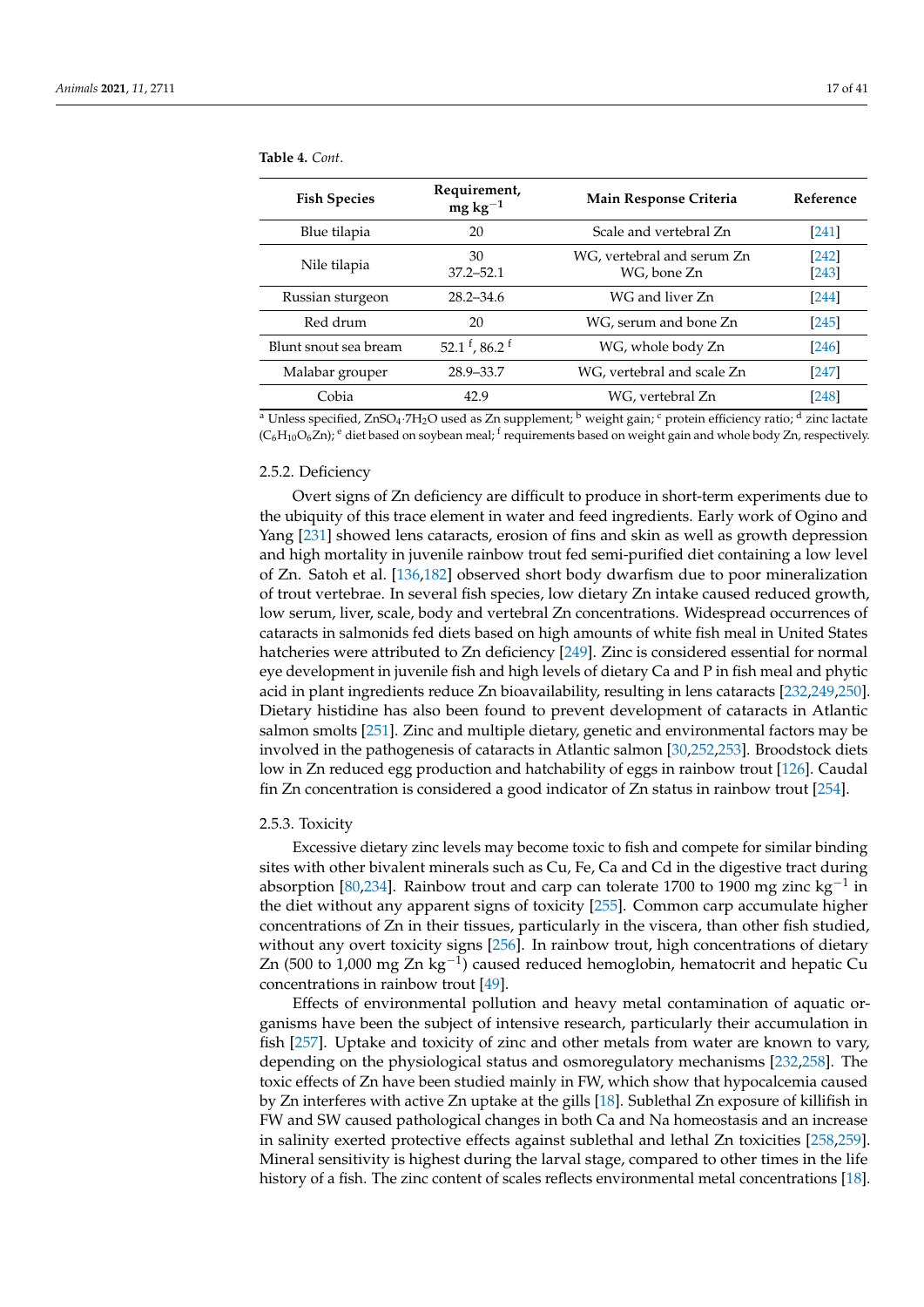## 2.5.4. Bioavailability

Dietary factors (e.g., form of Zn, protein source, phytic acid, and dietary Ca and P levels) are known to affect absorption and retention of Zn in fish [\[214](#page-33-2)[,227](#page-33-15)[,232,](#page-33-20)[233](#page-33-21)[,241,](#page-34-1)[250](#page-34-10)[,254](#page-34-14)[,260](#page-34-20)[–262\]](#page-34-21). In most Zn requirement studies (Table [4\)](#page-16-0), zinc sulfate (ZnSO4·7H2O) has been used due its high bioavailability. Both zinc sulfate and zinc nitrate (40 mg kg $^{-1}$ ) alleviated dwarfism and cataract problems in rainbow trout [\[260\]](#page-34-20). The bioavailability of Zn oxide is low in Atlantic salmon and other fish species, probably due to the lower solubility of this compound [\[6\]](#page-25-5). Recent studies on monogastric animals show high variability of zinc oxide feed supplements in color, texture and Zn content and manufacturing techniques, which affects their bioavailability [\[263\]](#page-34-22). Organically complexed minerals (amino acid chelate, yeast complexes, etc.), including zinc, appear to be more readily available to rainbow trout compared with inorganic sources [\[205,](#page-32-22)[262,](#page-34-21)[264–](#page-34-23)[266\]](#page-34-24). No apparent differences in the bioavailability of zinc sulfate and zinc methionine were observed in catfish [\[267\]](#page-35-0). In gilthead seabream, zinc oxide was found to be very effective for eliciting good whole body growth response, whereas the chelated form appeared to induce greater antioxidant responses [\[268\]](#page-35-1)

Although fish meal produced from whole fish (e.g., herring and capelin meal) is considered a good source of Zn (80 to 130 mg Zn kg<sup>-1</sup>) and other minerals, the concentration of Zn varies in meals produced from processing discards containing partial fish parts. Feed ingredients of animal origin (meat and bone meal, poultry feather meal) contain high zinc levels (90 $^{-1}$ 40 mg Zn kg $^{-1}$ ). High levels of Ca and P in high-ash fish meal and meat and bone meal affect the bioavailability of Zn [\[6,](#page-25-5)[11,](#page-25-10)[139,](#page-30-12)[269\]](#page-35-2). Phytate in plant products, especially cereals and legumes, irreversibly binds zinc in the intestinal lumen and reduces its bioavailability. Furthermore, there are copper–zinc and calcium–phytate–zinc antagonistic interactions, which can decrease bioavailability of Zn to rainbow trout [\[6](#page-25-5)[,11,](#page-25-10)[139,](#page-30-12)[269,](#page-35-2)[270\]](#page-35-3). Fiber may interfere with Zn absorption but this may be attributed to the phytate content of high-fiber plant feedstuffs. Amino acids, such as histidine and methionine, and other low-molecular-weight ions, such as EDTA and organic acids (e.g., citrate), are known to have a positive effect on Zn absorption [\[270\]](#page-35-3). The removal or reduction of phytate by enzyme (phytase) treatment, fermentation or plant breeding/genetic engineering markedly improves Zn absorption [\[271\]](#page-35-4). Increasing levels of Cd in foods associated with environmental contaminants and other factors has also been shown to reduce zinc absorption [\[270\]](#page-35-3). A higher limit in fish feed has been set for salmonids (150 mg kg<sup>-1</sup> of diet) and other fish (100 mg kg<sup>-1</sup> of diet) in Europe [\[263\]](#page-34-22).

# *2.6. Iodine*

Iodine is an essential constituent of the thyroid hormones T3 (3,5,3'-triiodo-L-thyronine) and T4 (L-thyroxine; 3,5,3',5'-tetraiodo-L-thyronine) that regulate cell activity and growth in all tissues. The metabolism of thyroid hormones (THs) and iodine which mainly exists as inorganic iodide are closely linked, and THs play a critical role in cellular oxidation, hematopoiesis, circulation, reproduction, neuromuscular functioning and metabolism of major nutrients [\[272\]](#page-35-5). T3 is the predominant hormone secreted by the thyroid gland and is regarded as an active precursor for T4. T3 is more biologically active than T4 in several fish species [\[273,](#page-35-6)[274\]](#page-35-7). The inhibition of extrathyroidal T4-to-T3 conversion reduces the potency of thyroid hormone [\[275,](#page-35-8)[276\]](#page-35-9); however, the mode of action of the less active T4 is not fully established. Thyroid has an established role in development and metamorphosis [\[277](#page-35-10)[,278\]](#page-35-11), and where TH metabolism could differ. Major differences exist between fish and mammals in the physiology of I and extrathyroidal metabolism of T4 and T3 as reviewed by Eales [\[279\]](#page-35-12).

The branchial uptake of iodide by fish is widely recognized. Marine fish drink SW, ensuring an adequate intestinal I absorption, which is supplemented by I in food and possible I uptake through body surfaces [\[280\]](#page-35-13). FW fish drink negligibly, hence, dietary and gill uptake are both considered important sources of I [\[273](#page-35-6)[,281\]](#page-35-14). Most research on I metabolism in fish has been focused on salmonids in the FW phase of their lifecycle. In rainbow trout, approximately 19% I is derived from diet, 80% from water, and less than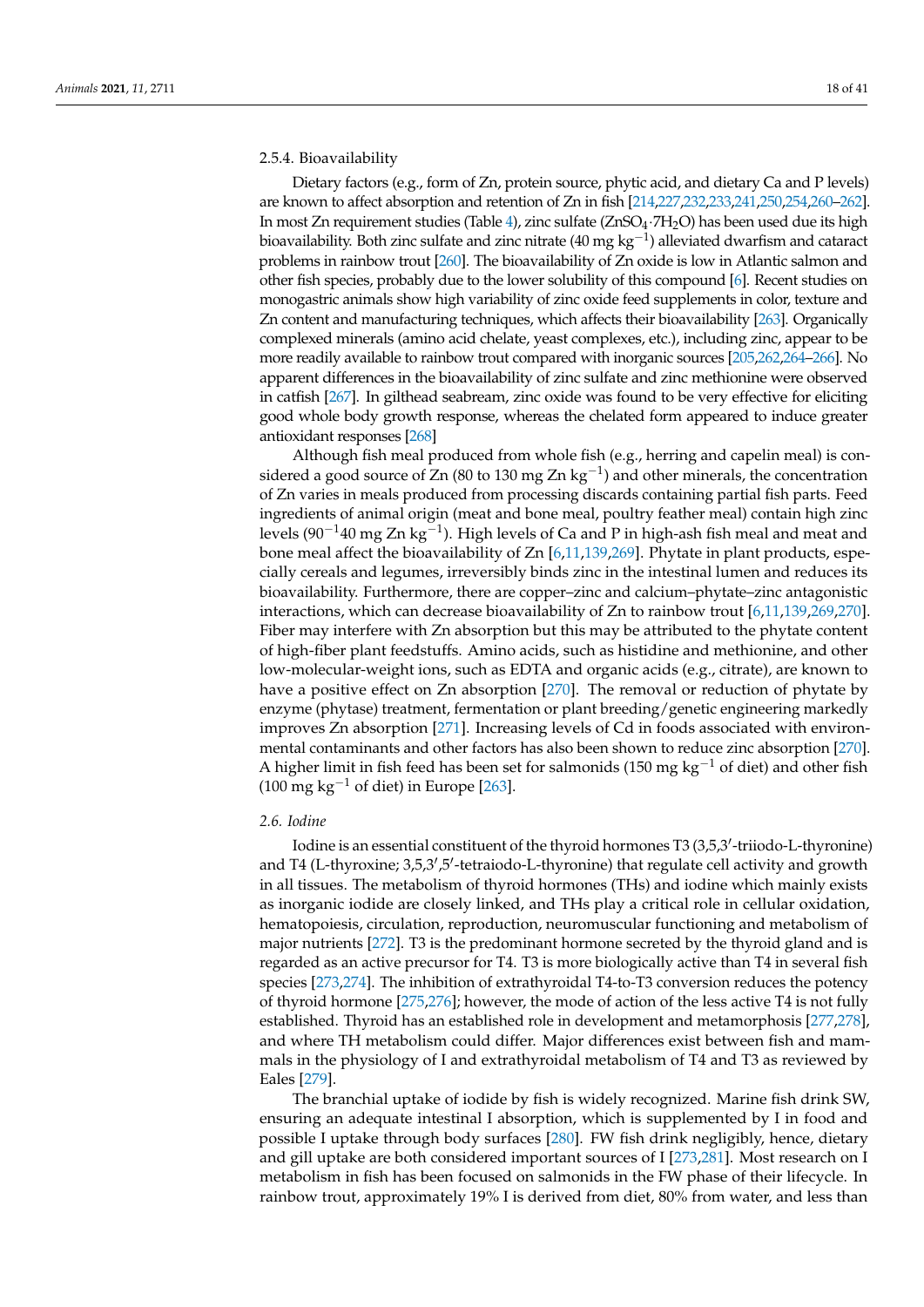1% from recycling iodide originating from thyroid hormone degradation [\[282\]](#page-35-15). Salmonids undergo parr–smolt transformation, with established thyroid involvement [\[283\]](#page-35-16). After the growth phase during sexual maturation and reproduction, some changes in thyroidal status occur as well as interaction of THs with sex-related hormones [\[274](#page-35-7)[,284\]](#page-35-17). Female fish transfer significant amounts of thyroid hormones to developing ova [\[277,](#page-35-10)[285\]](#page-35-18) and the offspring may rely on parental I storage to complete their early development. Some of these physiological changes may affect the I metabolism and requirement at different stages of the life cycle of fish [\[273\]](#page-35-6).

Iodine enrichment of live food organisms such rotifers, copepods and Artemia to increase their I concentration has been tested with cod, halibut and Senegal sole larvae [\[286–](#page-35-19)[288\]](#page-35-20); however, its retention was low in some species, probably due to differences in the bioavailability of I from water or the form of I compounds used to increase the I concentration [\[289\]](#page-35-21). Penglase et al. [\[288\]](#page-35-20) have, however, clearly demonstrated that rotifers could be successfully enriched with I. Feeding cod larvae a high concentration of I-enriched rotifers (129 mg I kg<sup>-1</sup> DW) caused I toxicity. Ozone treatment of sea water in the recirculation systems oxidizes I to an unavailable IO<sup>3−</sup> form, which has low bioavailability for fish [\[290\]](#page-35-22). Nitrate (NO<sup>3−</sup>) is considered goitrogenic for fish and as its build-up in water may block iodide uptake by the sodium iodide symporter [\[291\]](#page-35-23), which can even cause goiter in sharks [\[292\]](#page-35-24).

The relation of I deficiency to enlargement of the thyroid gland or goiter in salmonid fish was first shown by [\[293\]](#page-35-25). Senegalese sole larvae developed thyroid hyperplasia and hypertrophy when fed Artemia and grown in a recirculation system [\[287\]](#page-35-26). In vertebrates, other deficiency signs of I include goiter, cognitive and neuromuscular retardation, embryonal and postnatal mortality and impaired fertility [\[294\]](#page-35-27). Excessive I intake can also negatively affect thyroid hormone production and produce goiter, termed I or colloid goiter in humans [\[295\]](#page-35-28). In most fish species, I requirement and deficiency remain to be investigated. Woodall and LaRoche [\[296\]](#page-36-0) found a higher iodine requirement for advanced parr compared to fingerlings due to increased thyroid activity during smoltification. Lall et al. [\[297\]](#page-36-1) observed that 4.5 mg I kg<sup>-1</sup> of diet was essential to protect Atlantic salmon from bacterial kidney disease infections. It is likely that I requirement is influenced by growth, sex, age, physiological status, environmental stress, disease and iodine content of the water.

Few definitive studies on iodine bioavailability have been conducted due to high uptake of I from water and the problem with distinguishing absorption from water and dietary sources. Iodine concentration of marine fishes is relatively high [\[298,](#page-36-2)[299\]](#page-36-3); however, substantial amounts of iodine are lost during fish meal processing [\[6\]](#page-25-5). Ingested inorganic iodine and iodate are reduced to iodide and absorbed almost completely from the gastrointestinal tract [\[272\]](#page-35-5). Certain seaweeds also contain high levels of iodine [\[300\]](#page-36-4). Goitrogenic substances in feed may increase iodine requirements depending on the amount and type of this natural toxicant [\[301\]](#page-36-5). Glucosinolates (GLSs) in rapeseed meal are known to impair thyroid function, causing goiter in vertebrates [\[302\]](#page-36-6) and possibly also in fish [\[273,](#page-35-6)[303\]](#page-36-7). This effect is caused by their hydrolytic products (e.g., thiocyanate anions, visnyloxazolidinethiones and isothiocyanates). The thiocyanate anions are competitors of iodine for active transport across the cell membrane and for binding to tyrosine residues of thyroglobulin. Burel et al. [\[304\]](#page-36-8) showed that dietary supplementation with T3 or iodine induced an increase in plasma T3 levels, as compared to fish fed rapeseed meal diets, and reduced the deleterious effect of rapeseed meal (RM) on growth. Processing methods as well as novel varieties have been developed to overcome these antinutritional factors in rapeseed products [\[305\]](#page-36-9).

# *2.7. Chromium*

Chromium is a transition metal that exists in food and the environment as  $Cr^{3+}$ (trivalent) and  $Cr^{6+}$  (hexavalent) forms. These naturally occurring oxidation states differ significantly in their bioavailability and toxicity. Trivalent Cr has been postulated to be involved in regulating carbohydrate and lipid metabolism by enhancing insulin's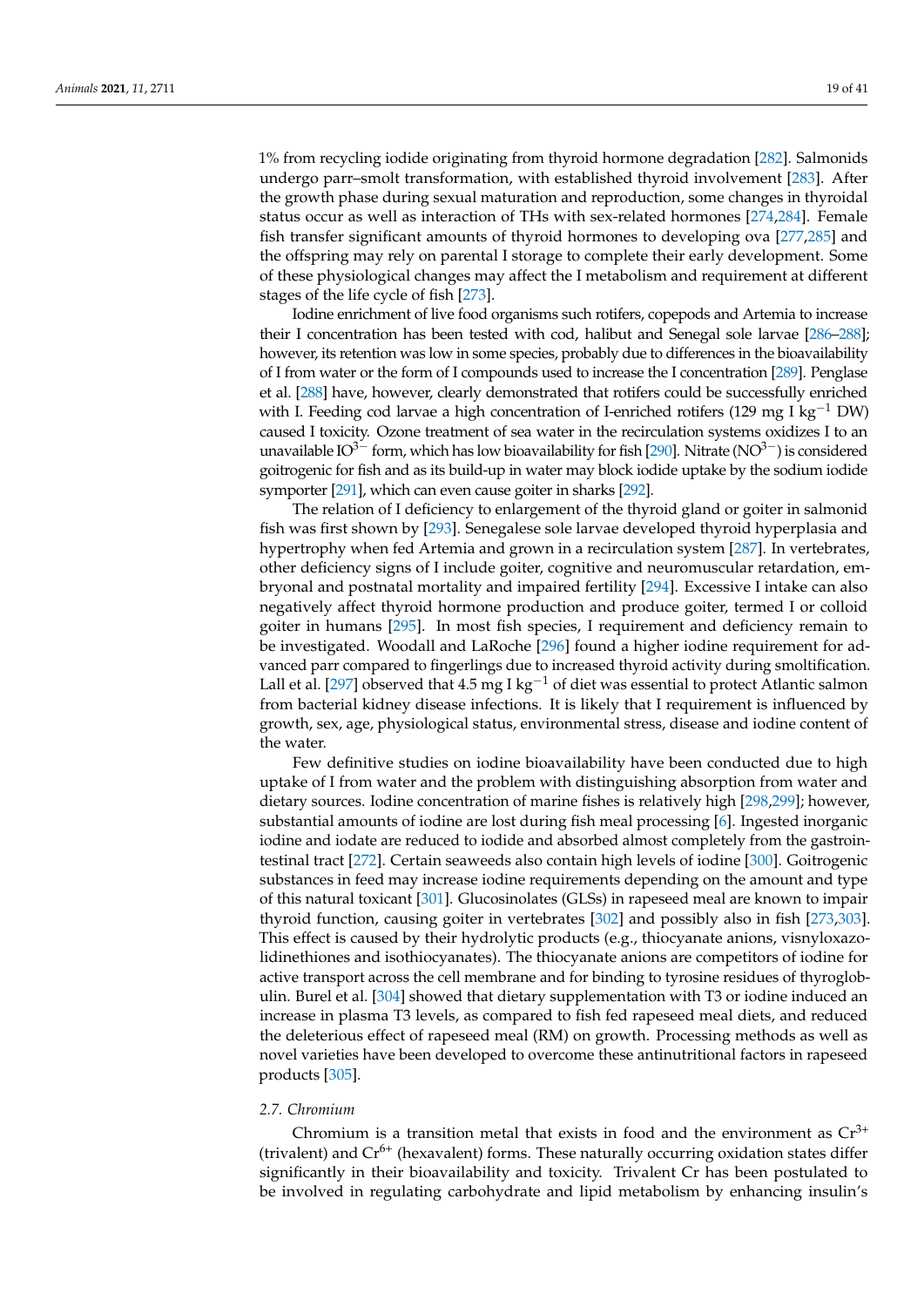efficacy [\[306\]](#page-36-10). No Cr-dependent enzymes have been identified. The precise biochemical mechanism of Cr as an essential trace element is not clearly known; however, it has been shown that Cr binds to an oligopeptide to form chromodulin, a low-molecular-weight, chromium-binding substance that binds to and activates the insulin receptor to promote insulin action [\[307\]](#page-36-11). It may also have antioxidant effects. Recent research has suggested that although pharmacologic amounts of Cr as a therapeutic agent might increase insulin sensitivity and affect lipid metabolism, it is not an essential mineral [\[307,](#page-36-11)[308\]](#page-36-12). This is because, according to the definition of an "essential trace element", its absence or deficiency from the diet does not produce abnormalities that can be reversed with the addition of Cr. Molecular mechanisms have been proposed for the beneficial effects of Cr but have not been definitively shown to occur consistently in all animals.

Chromic oxide is commonly used as an inert tracer in studies on measuring apparent digestibility coefficients with fish or shrimp. Some specific studies on the effect of Cr in fish have been related to its role in metabolism [\[309](#page-36-13)[–316\]](#page-36-14), growth [\[317,](#page-36-15)[318\]](#page-36-16) and toxicity [\[319\]](#page-36-17). To date, many of these studies have provided some evidence that Cr has an effect on the metabolism of fish; however, the Cr forms tested and their level as well as experimental conditions were different in these reports. Chromium yeast appears to modulate the immune response of rainbow trout, and this effect was both dose and time dependent [\[320\]](#page-36-18). Information on the need for supplemental chromium in practical diets of certain animals including fish was too sparse to allow any conclusions [\[47\]](#page-27-6). A need for research designed to create reproducible signs of chromium deficiency in animals, which would facilitate the establishment of dietary chromium requirements, was identified.

Chromium is absorbed across the gills and transported via blood to tissues but mechanisms of absorption from gills and the gastrointestinal tract and excretion are not known. Studies on the uptake of Cr from water as it relates to physiology and toxicology have been reviewed [\[321\]](#page-36-19). The toxic  $Cr^{6+}$  readily passes through cellular membranes and is then reduced to the trivalent form. This  $Cr^{3+}$  combines with several macromolecules including genetic material inside the cytosol, and ultimately exposes the toxic and mutagenic alterations of Cr toxicity. Higher levels of Cr in diet and water caused histological changes in the intestine, gills, liver and kidney but the mechanism of toxicity remains to be established [\[321](#page-36-19)[,322\]](#page-36-20).

# *2.8. Cobalt*

Cobalt is a component of vitamin  $B_{12}$ , collectively called "cobalamins". Methylcobalamin and 5-deoxyadenosylcobalamin are the metabolically active forms of this vitamin, however, two other forms, hydroxycobalamin and cyanocobalamin, are converted to the active forms methylcobalamin and 5-deoxyadenosylcobalamin. Microbiota in the digestive tract of ruminants and algae are known to synthesize vitamin  $B_{12}$  from inorganic cobalt sources. Monogastric animals and fish require vitamin  $B_{12}$  because they lack the ability to synthesize this vitamin from dietary Co in sufficient amounts by microbiota in their digestive tract. In certain warmwater fish, intestinal synthesis of vitamin  $B_{12}$  by microorganisms appears to satisfy the requirements of this vitamin for Nile tilapia [\[323](#page-36-21)[,324\]](#page-36-22) and hybrid tilapia [\[324\]](#page-36-22), but not for channel catfish [\[325\]](#page-36-23). The estimated dietary Co requirement reported for Tilapia zillii was about 100 mg Co kg<sup>-1</sup> of diet [\[326\]](#page-36-24). A lower concentration of Co (10 mg Co kg<sup>-1</sup>) in the diet promoted gastrointestinal bacterial synthesis of vitamin B<sub>12</sub> in Malabar grouper and met the dietary requirement of this vitamin [\[327\]](#page-37-0).

Cobalt is absorbed by FW fish via the gills and gut as the main routes of uptake [\[328](#page-37-1)[,329\]](#page-37-2). Some uptake of cobalt occurred in rainbow trout eggs during embryonic development [\[330\]](#page-37-3). The uptake routes, homeostasis and mechanism of Co toxicity have been reviewed [\[329\]](#page-37-2). The levels of Co normally present in common feed ingredients, animal and fish diets are relatively low and do not cause toxicity [\[1,](#page-25-0)[47\]](#page-27-6).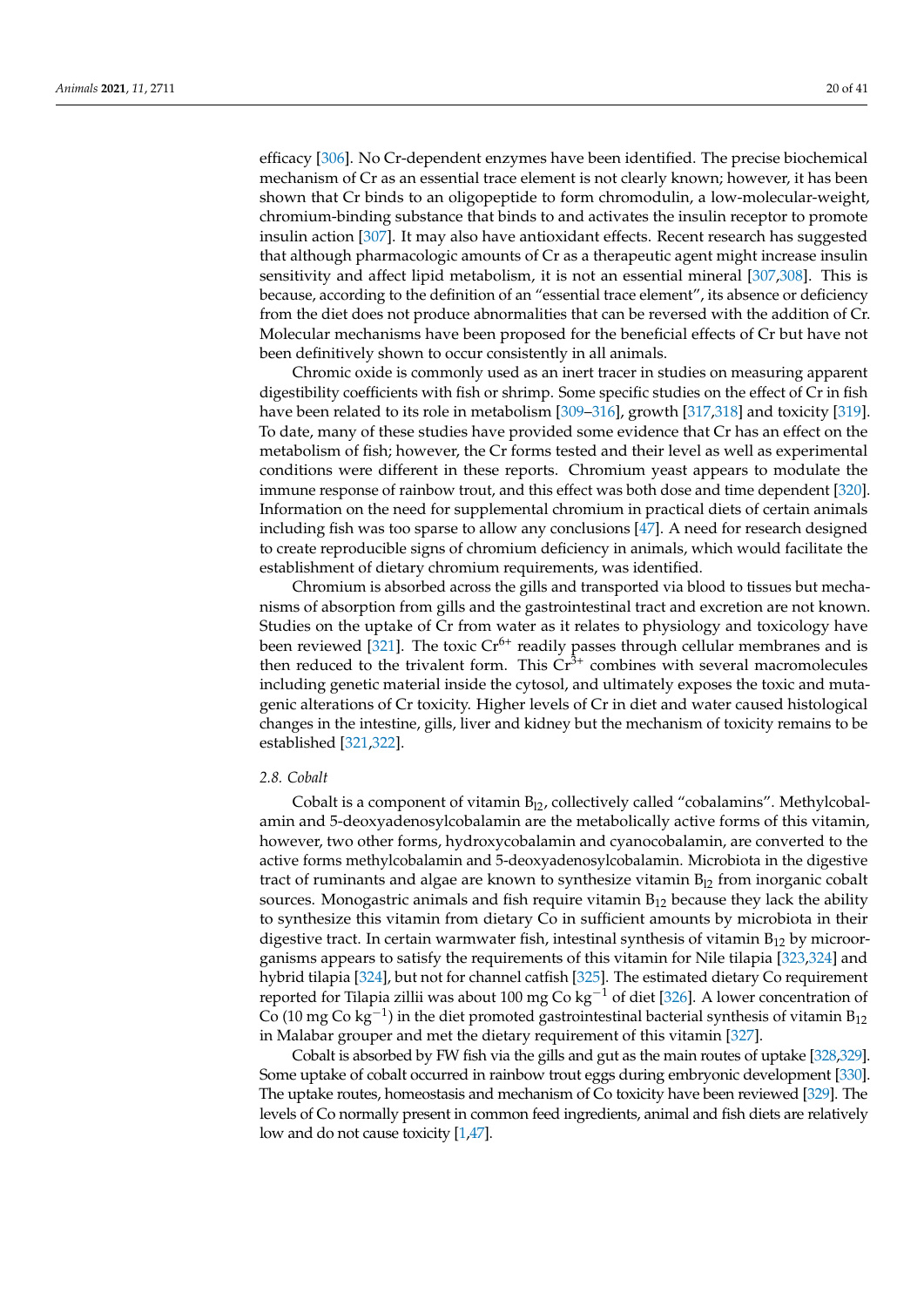# *2.9. Boron*

Boron is an essential nutrient for plants as well as algae, but biological functions required to establish its essentiality for humans and animals are not clearly identified. To date, boron has been found to be essential for only zebrafish to complete their life cycle [\[331\]](#page-37-4). It also stimulates embryonic growth in trout [\[332\]](#page-37-5) and zebrafish [\[331\]](#page-37-4). Boron has beneficial effects on such functions as reproduction and development, calcium metabolism, bone formation, brain function, insulin and energy substrate metabolism, immunity and the function of vitamin D and steroid hormones [\[333,](#page-37-6)[334\]](#page-37-7). As compared to FW, the concentration of boron in the marine environment is relatively high (0.4 mM), which is efficiently taken up by algae [\[335\]](#page-37-8). Acute toxicity of B to fry of Chinook salmon and Coho salmon has been reported [\[186\]](#page-32-3).

# *2.10. Cadmium*

Cadmium is a heavy metal that does not have a clear physiological function as a nutrient and is considered a toxicant for fish by its uptake from the aquatic environment. The toxicity of Cd causes the disruption of Ca ion homeostasis and to some extent Na and Mg [\[25\]](#page-26-11). Cadmium enters the gill epithelium via the same pathway as  $Ca<sup>2+</sup>$  (apical  $Ca<sup>2+</sup>$  channel of the chloride cells) and inhibits basolateral  $Ca<sup>2+</sup>$  ATPase, thereby blocking active Ca<sup>2+</sup> uptake [\[336\]](#page-37-9). Atlantic salmon fed 25 mg Cd kg<sup>-1</sup> showed inhibition of ATPdependent Ca uptake measured as  $Ca^{2+}$  and  $Na^+/K^+$ -ATPase in the intestine [\[87\]](#page-28-10). Generally, the concentration of Cd in most feed ingredients is relatively low [\[337\]](#page-37-10).

# *2.11. Arsenic*

The biochemical role of arsenic as an essential micronutrient for fish and higher animals is not clearly established; however, its dietary deprivation affects the physiological functions of certain animals [\[47\]](#page-27-6). Arsenic is ubiquitous in nature as an oxyanion with an oxidation state of either  $3^+$  or  $5^+$ , but it also forms compounds where As has an oxidation state of 3−. In general, it is trivalent. As compounds, inorganic (arsenite) and organic (monomethyl arsenic) forms are considered more toxic than pentavalent compounds. More than 25 different arsenic species have been identified in marine biota [\[338\]](#page-37-11). Arsenic binds covalently with most metals and non-metals and forms stable organic compounds. In fish and animal tissues, inorganic As occurs mainly as arsenate, and in the methylated form as dimethylarsinic acid and monomethylarsonic acid. Arsenic in algae is transferred via the food chain to other aquatic organisms [\[338\]](#page-37-11). The major organic arsenic species in fish and other marine organisms are arsenobetaine and arsenocholine [\[339\]](#page-37-12), and in seaweed and microalgae, aresenosugars (dimethylarsinoyl ribosides) [\[340\]](#page-37-13). About 80% or more of As in fish is organic As, with arsenobetaine being the dominant species in marine fish [\[47\]](#page-27-6). In freshwater fish, As concentration is much more variable than in marine fish. Lipids of marine fish and other marine organisms contain As as arsenolipid and have been comprehensively reviewed [\[341\]](#page-37-14).

Arsenic is far less toxic to fish and other vertebrates [\[47\]](#page-27-6) than most other metals. The incorporation of As in the diet of rainbow trout to induce toxicity showed reduced growth and As accumulation in several tissues [\[342,](#page-37-15)[343\]](#page-37-16). Arsenic concentration of feed ingredients of terrestrial and aquatic origin used in fish feeds depends on As uptake from soil by plants and aquatic food organisms consumed by fish, which varies widely in different regions of the world. Fish products including meal and oil show a wide range of As concentrations [\[344\]](#page-37-17). In a study designed to investigate the As content of fish meals and fish oils of two different geographic origins, Sissener et al. [\[212\]](#page-33-1) found a wide variation in As concentration of North Atlantic (9.9 mg As  $kg^{-1}$ ) and South American (9.9 mg As  $kg^{-1}$ ) fish meals. However, the fish oils from these two origins showed relatively similar As levels (~9.3mg As kg<sup>-1</sup>). Insect meals produced from insects raised on seaweeds showed an increase in As concentration, which was detected in Atlantic salmon fed diets based on these meals [\[345\]](#page-37-18). Effects of As contamination of common food sources including seafood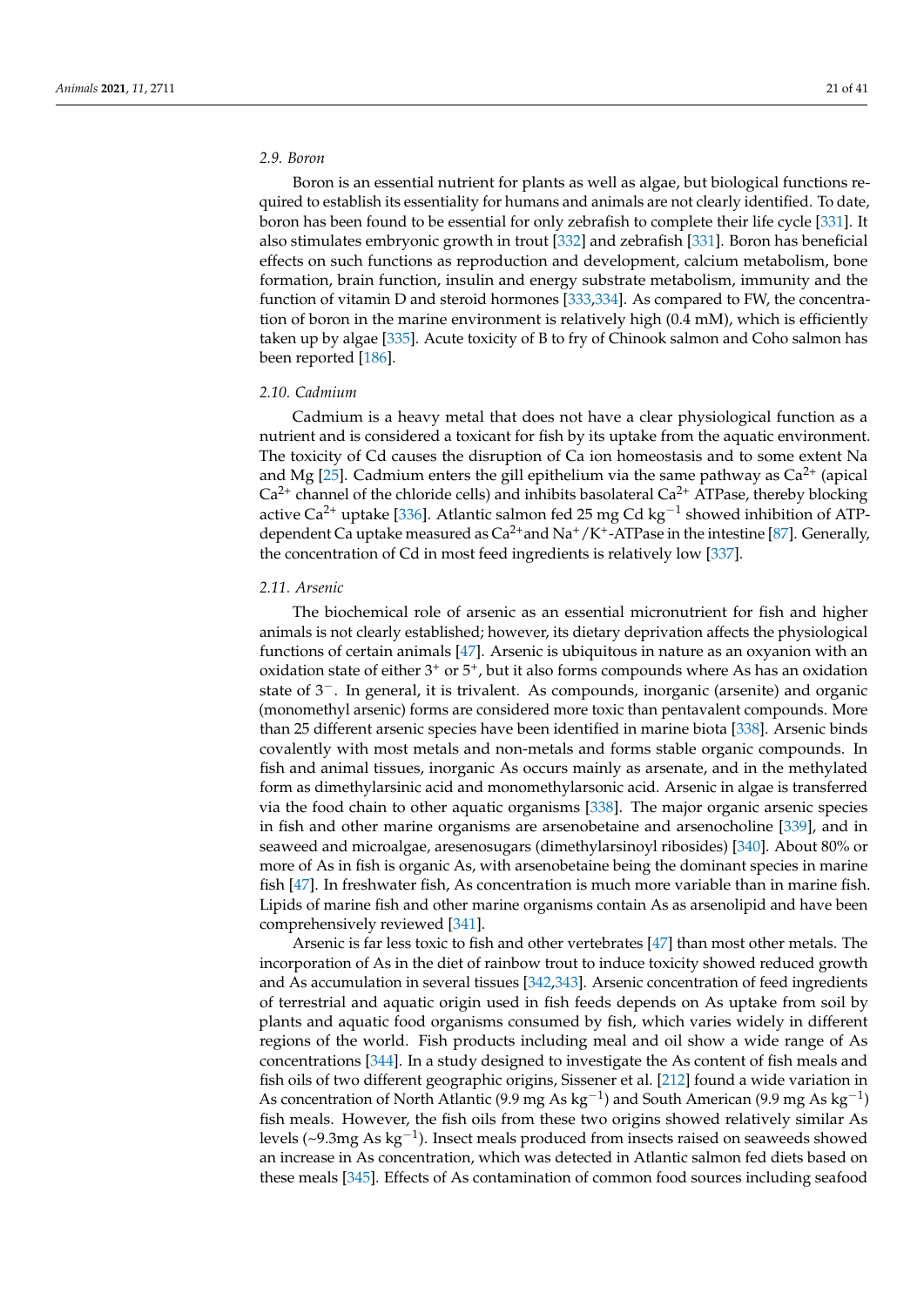and water have been the subject of major concern from the perspective of human and animal health and are beyond the scope of this review.

# *2.12. Other Trace Elements*

Biochemical functions of other trace elements (F, Li, Ni, Pb, Si and V) have been shown in animals and humans, but their dietary essentiality based on the defined criteria of physiological impairment has not been widely accepted. These minerals have been studied in fish mostly from physiological aspects of their uptake from water and toxicity.

#### **3. Macrominerals**

#### *3.1. Calcium and Phosphorus*

Calcium and phosphorus play a major role in the development and maintenance of the skeletal system and perform many other physiological functions including the maintenance of acid–base equilibrium [\[346\]](#page-37-19). In skeletal tissue, Ca and P are deposited as tricalcium phosphate  $Ca_3(PO_4)$ , which then undergoes further crystalline changes to form hydroxyapatite,  $Ca_{10}(PO_4)_6(OH)_2$ , which is deposited in the organic matrix during mineralization. The ratio of Ca to P in bone may show some changes during development, however, their ratio reported in several fish species ranges from 1.6:1 to 2:1. Fish scale is also a calcified tissue and serves as an internal Ca reservoir during periods of increased Ca demand, such as sexual maturation and starvation [\[347\]](#page-37-20). During the reproductive period, the plasma Ca level increases in females, which is bound to vitellogenin, a major component of egg protein and a calcium-binding protein [\[348\]](#page-37-21).

Fish absorb Ca and P from the surrounding aquatic environment via gills, gastrointestinal tract and integument; however, the gills represent the major site of Ca uptake [\[7\]](#page-25-6). The physiological aspect of Ca uptake at the gills is well established and is the subject of several reviews [\[349–](#page-37-22)[351\]](#page-37-23). The absorption and metabolism of Ca depends not only on its concentration in the surrounding water, but it is affected by species differences and their homeostasis by the endocrine system, biological availability from diet and P level [\[96\]](#page-28-19). Osmoregulation allows them to control their Ca levels predominantly via the hypocalcemic hormones stanniocalcin and calcitonin. Certain minerals (e.g., Cd, Cu, Mg, Sr, Zn) may reduce Ca absorption from gills or gastrointestinal tract. In vertebrates, vitamin D is known to play an essential role in Ca metabolism. Although limited research has been conducted on fish, the function of the endocrine system and metabolites identified appears similar in fish and terrestrial vertebrates [\[328,](#page-37-1)[352–](#page-37-24)[354\]](#page-37-25).

In addition to skeletal tissue metabolism, P as phosphate (HPO $_4^{\rm 2-})$  plays a major role in the function of all cells. It is a major signaling molecule, and a structural component of cell walls, essential for the nucleic acid helical structure (i.e., RNA and DNA), and a component of high-energy compounds (i.e., AMP, ADP and ATP). Food is the main source of P for fish because FW and SW are low in phosphate. Thus, regulation of phosphate is considered more critical than that of Ca because fish must effectively absorb and conserve phosphate in both FW and SW environments. Dietary P concentration is a major regulator of P metabolism in fish [\[355\]](#page-37-26). The amount of phosphate absorbed from the food is affected by the level of phosphate in the blood [\[6\]](#page-25-5). The serum concentration of phosphate and the total body content of phosphate are highly regulated and movement into cells is mediated by sodium–phosphate co-transporters [\[356\]](#page-37-27).

Information on the endocrine regulation of P homeostasis in fish is limited. The hormones involved in phosphate regulation include ST, prolactin and parathyroid-like hormones (Pth1h). With the rise in serum Ca, stanniocalcin is secreted by the corpuscles of Stannius to inhibit gill and intestinal Ca transport and to promote P reabsorption in the kidney to maintain normal physiological serum Ca and P levels [\[357,](#page-38-0)[358\]](#page-38-1). Parathyroid hormone-like hormones, Pth3 and Pth4, play an important role in functions related to P and bone mineral homeostasis [\[359,](#page-38-2)[360\]](#page-38-3). It is also not clear whether the effect is mediated by the vitamin D metabolites as happens in terrestrial vertebrates [\[361\]](#page-38-4). Although intraperitoneal injection of vitamin D metabolites influences P homeostasis [\[362\]](#page-38-5), dietary intake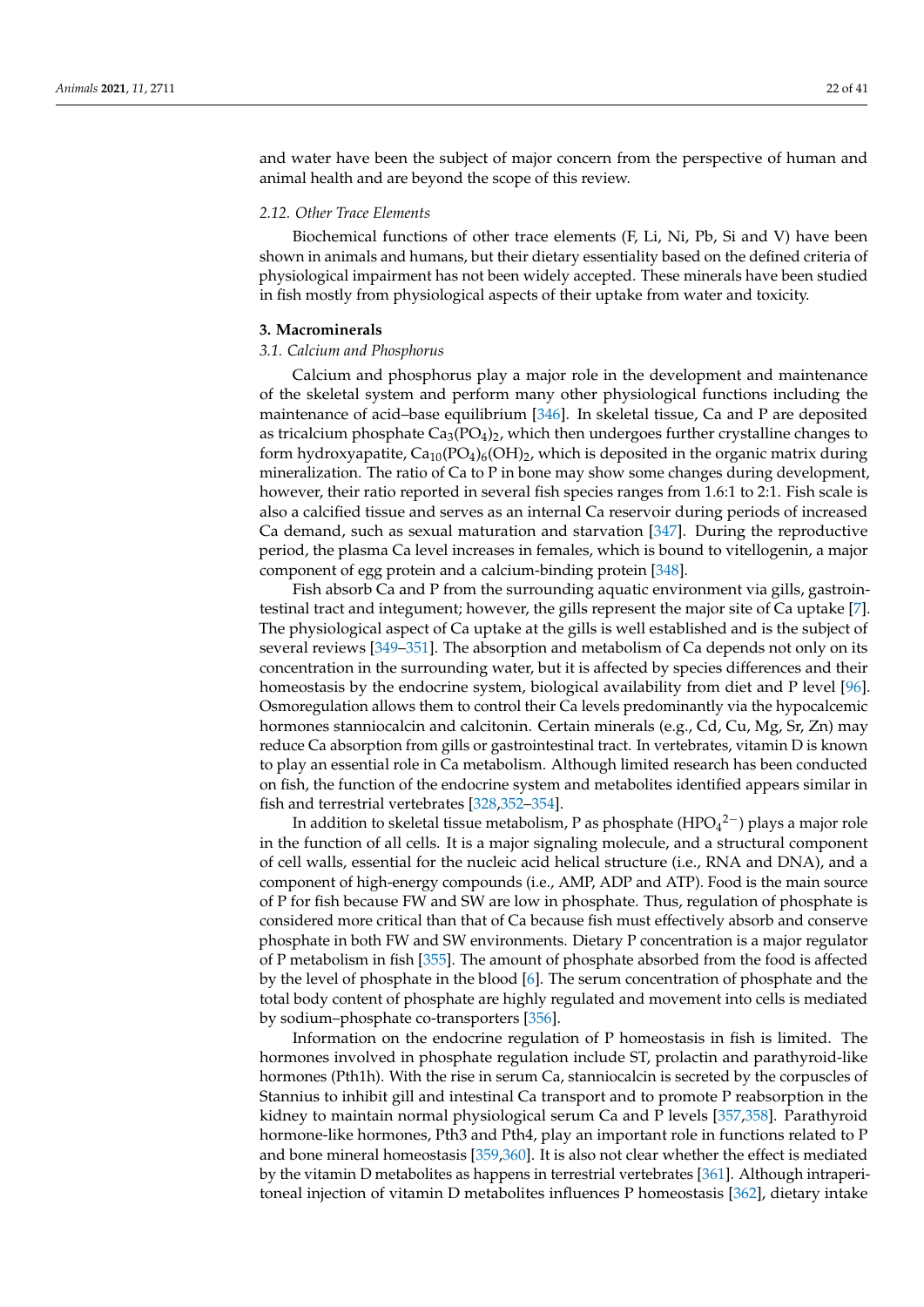of cholecalciferol had no clear effect on P absorption and retention in rainbow trout [\[363\]](#page-38-6). Fjelldal et al. [\[364\]](#page-38-7) observed that when reared under continuous light, low-P diets affected their plasma  $25(OH)D_3$  concentration and normal bone development, indicating a need for an optimum level of dietary P. Low-P diet affected bone osteoblast and osteoclast activity and plasma  $1,25(OH)_2D_3$  levels, whereas the photoperiod had an effect on bone osteoclast activity and plasma  $25(OH)D_3$  level.

## 3.1.1. Requirement

The Ca requirement of fish is affected by dietary factors (e.g., bioavailability, P level), uptake from water and species differences [\[3](#page-25-2)[,365\]](#page-38-8). Generally, a large part of the Ca requirement of most fish is met by its absorption through gills in FW and by drinking SW. A low concentration of calcium (0.34 % or less) is required in the diet of carp, red sea bream, striped bass, tilapia, catfish and chum salmon [\[366–](#page-38-9)[371\]](#page-38-10). Catfish and tilapia reared in water with a low calcium concentration (< 1 mg Ca L<sup>-1</sup>) required 0.45% and 0.7% calcium in the diet, respectively [\[372](#page-38-11)[,373\]](#page-38-12). Atlantic salmon absorb Ca from SW, thus making dietary supplementation unnecessary [\[225\]](#page-33-13). There is a relatively low requirement (0.1–0.25%) of Ca for farmed marine fish [\[3\]](#page-25-2). Other details related to Ca utilization and requirements of certain fish species have been reviewed by Hossain and Yoshimatsu [\[365\]](#page-38-8) and Lall [\[96\]](#page-28-19).

The P requirement  $(g/100g)$  of a wide range of fish species reared in fresh, brackish and SW have been reported. Requirement in FW: Atlantic salmon, 0.6–1.0 [\[374–](#page-38-13)[376\]](#page-38-14); rainbow trout, 0.34–0.8 [\[367,](#page-38-15)[377,](#page-38-16)[378\]](#page-38-17); chum salmon, 0.5-0.6 [\[379\]](#page-38-18); channel catfish, 0.33– 0.8 [\[370](#page-38-19)[,380,](#page-38-20)[381\]](#page-38-21); milkfish, 0.85 [\[382\]](#page-38-22); blue tilapia, 0.5 [\[373\]](#page-38-12); Nile tilapia, 0.65-0.86 [\[383](#page-38-23)[,384\]](#page-38-24); common carp, 0.6-0.7 [\[367\]](#page-38-15); gibel carp, 0.67–1.07 [\[385\]](#page-38-25); grass carp, 0.85 [\[386\]](#page-39-0); crucian carp, 0.78–0.83 [\[387\]](#page-39-1); stinging catfish, 0.9–1.1 [\[64\]](#page-27-23); African giant catfish, 1.23 [\[388\]](#page-39-2); walking catfish, 0.58–0.73 [\[389\]](#page-39-3); Chinese sucker, 0.83–0.86 [\[390\]](#page-39-4); hybrid striped bass, 0.5 [\[391\]](#page-39-5); snakehead, 0.96 [\[392\]](#page-39-6); tambaqui, 0.7 [\[393\]](#page-39-7); Japanese eel, 0.29 [\[63\]](#page-27-22). Requirement in brackish water (salinity, 5–6 0/00): red drum, 0.86 [\[394\]](#page-39-8). Requirement in SW: Atlantic salmon, 0.6 [\[225\]](#page-33-13); red sea bream, 0.68 [\[395\]](#page-39-9); gilthead seabream, 0.75 [\[396\]](#page-39-10); black seabream, 0.55 [\[397\]](#page-39-11); haddock, 0.96 [\[398\]](#page-39-12); Japanese seabass, 0.86–0.90 [\[399\]](#page-39-13); European seabass, 0.65 [\[400\]](#page-39-14); orange spotted grouper, 1.09 [\[401\]](#page-39-15); yellow croaker, 0.89–0.91 [\[402\]](#page-39-16); Japanese flounder, 0.6–1.5 [\[403](#page-39-17)[–405\]](#page-39-18).

The requirement estimates mentioned above are mainly based on studies undertaken with juvenile fish and there were differences in dietary sources of P and their bioavailability, fish size and response criteria selected. Antony Jesu Prabhu et al. [\[406\]](#page-39-19) used a metaanalysis approach to estimate the P requirements based on published information on P utilization for 40 different fish species where requirement values were determined using differences in the response criteria. They found that requirements based on weight gain and P concentrations of the whole body and vertebrae were 0.35, 0.47 and 0.52 g available P/100 g diet (dry matter basis), respectively. Some of these estimates differed from the NRC recommendation on P requirements (g/100g) for major farmed fish species: Atlantic salmon, 0.8; rainbow trout, 0.7; Pacific salmon, 0.6; channel catfish, 0.33; common carp, 0.7; Tilapia sp., 0.4; hybrid striped bass, 0.5; red drum, 0.8; European seabass, 0.65; Japanese flounder, 0.6 P/100 g diet. Obviously, there is a need to better define the P requirements of fish taking into account the stage of development, bioavailability of P from the test diet and feed supplement used to fortify the experimental diets. Studies conducted on other animals show that the maximum growth rates are not necessarily adequate for maximum bone mineralization and they may need higher levels of P in their diet [\[407\]](#page-39-20).

#### 3.1.2. Deficiency

Calcium deficiency has not been detected in carp and catfish in FW [\[367](#page-38-15)[,380\]](#page-38-20) or in Atlantic salmon in SW [\[225\]](#page-33-13) fed low-Ca diets. Generally, uptake of Ca from water and absorption from dietary feed ingredients supplies sufficient calcium to meet the requirements of most finfish. Studies conducted on the P requirements of several fish species have shown reduced weight gain, feed utilization and bone mineralization when the P contents of the diets were low, with certain exceptions: gibel carp [\[385](#page-38-25)[,394\]](#page-39-8), red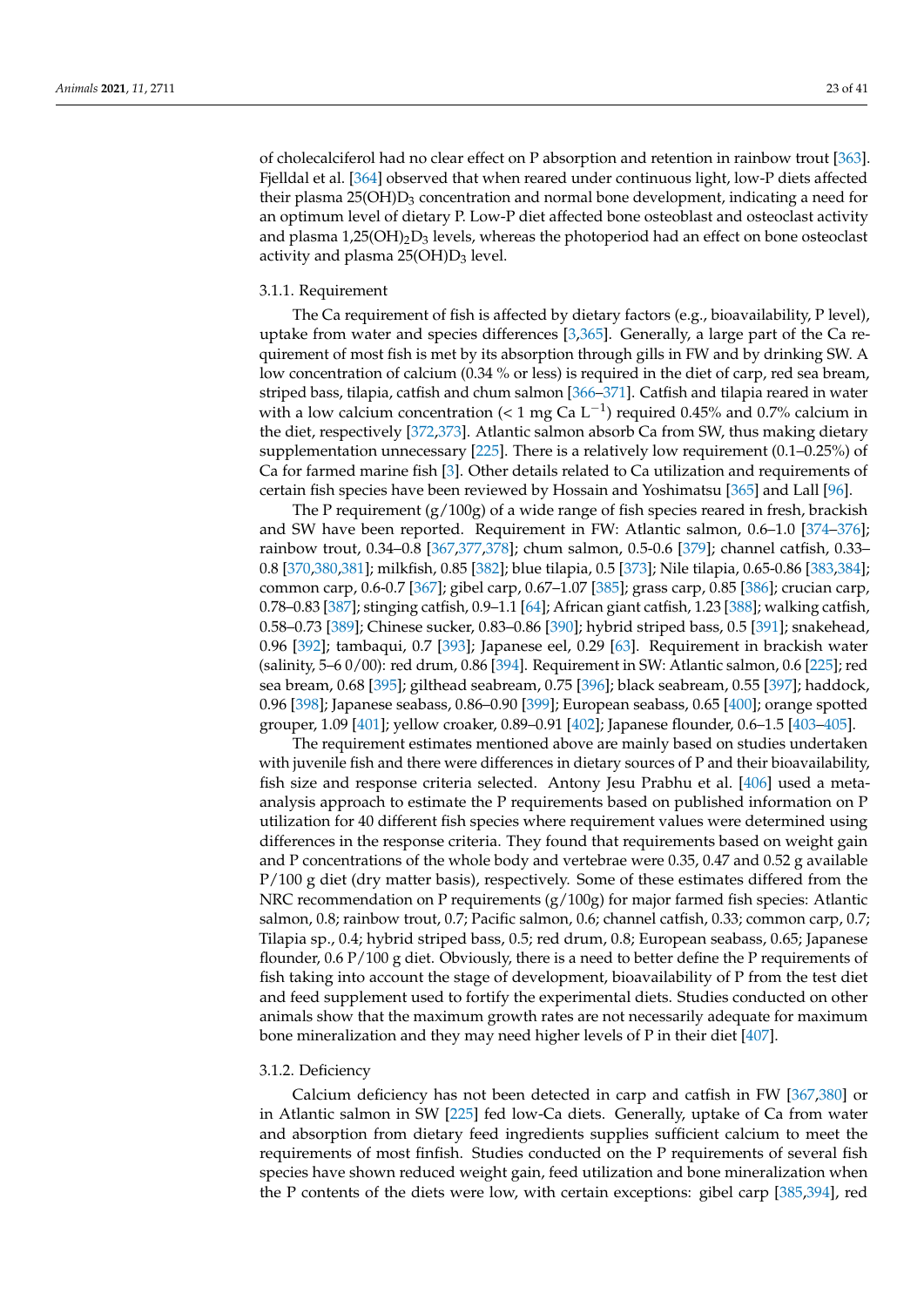drum [\[394\]](#page-39-8), gilthead bream [\[396\]](#page-39-10) and European seabass [\[400\]](#page-39-14). Other P deficiency signs experimentally produced in fish included increases in liver or body fat, reduced blood phosphate levels and poor mineralization of scales. Fish fed either a mineral-deficient or low-P diet mobilize minerals including Ca and P to maintain normal physiological functions [\[96\]](#page-28-19) and fish scales appear to be the most sensitive indicator of P deficiency in young fish [\[376,](#page-38-14)[408\]](#page-39-21). The causes of low dietary P-induced skeletal deformities in salmonids and certain marine fish have been the subject of intensive research and several reviews have been published in this area [\[30,](#page-26-16)[409–](#page-39-22)[411\]](#page-39-23). Common skeletal deformities with low intake of P include curved spines and soft bones in Atlantic salmon [\[411\]](#page-39-23), cephalic deformities in the frontal bones of common carp [\[367\]](#page-38-15) and compressed vertebral bodies resulting in scoliosis in haddock [\[398\]](#page-39-12) and halibut [\[410\]](#page-39-24). Recent studies of bone matrix mineralization in Atlantic salmon have revealed mobilization of minerals during low intake of dietary P and that the normal growth of non-mineralized bone does not fully explain the biochemical mechanism involved in bone P metabolism [\[412](#page-39-25)[–415\]](#page-40-0). Several nutrients support skeletal growth including bone and scale matrix mineralization and the interactions between P and other nutrients in skeletal tissue biomineralization are poorly understood [\[30\]](#page-26-16).

# 3.1.3. Bioavailability

The bioavailability of P to fish differs markedly among feed ingredients and inorganic P supplements as well as among other dietary factors (e.g., chemical form, digestibility of diet, particle size, interaction with other nutrients, feed processing and water chemistry) [\[3,](#page-25-2)[416\]](#page-40-1). Most of the P in cereal grains and oilseed meals present in the form of an organic complex, phytic acid or phytate (myo-inositol 1, 2, 3, 4, 5, 6-hexakis dihydrogen phosphate) is not available to fish because their intestinal tract does not have sufficient extracellular phytase like other nonruminant vertebrates. Phytate depresses protein and amino acid digestibility and utilization efficiency in fish and other higher animals. Phytate interactions with proteins are also pH dependent [\[417\]](#page-40-2). Several reviews have considered various aspects of phytates in fish nutrition and potential strategies to improve the bioavailability of phytates in feed ingredients of plant origin [\[271,](#page-35-4)[418–](#page-40-3)[420\]](#page-40-4). The hydrolysis of phytic acid can be achieved by enzymatic and nonenzymatic degradation. Development of phytases and optimization of their catalytic features has been a promising strategy for efficient reduction of phytate in animal feeds. Phytate also forms complexes with lipid and derivatives along with other nutrients [\[421\]](#page-40-5) but this aspect of chelate formation has not been investigated in fish. The preferable method of phytase application in feeds is coating a liquid form of the enzyme after extrusion and drying which prevents loss of enzyme activity during processing [\[422\]](#page-40-6).

Phosphorus in fish meal is mainly in the form of an insoluble Ca–P complex, hydroxyapatite, which varies with the source of fish used and its bioavailability varies among fish species [\[2,](#page-25-1)[3\]](#page-25-2). Acid hydrolysis of fish bone by-products appears to increase P availability of the hydroxyapatite in bone [\[423\]](#page-40-7). There are significant differences in the availability of P from a variety of inorganic salts: the more soluble the salt, the higher the availability of P, thus P is more readily available from mono- or di-calcium phosphates than from tri-calcium phosphate [\[2](#page-25-1)[,3\]](#page-25-2). Salmonids utilize P present in fish meal more efficiently than carp, tilapia and channel catfish [\[370,](#page-38-19)[424](#page-40-8)[–426\]](#page-40-9).

#### *3.2. Magnesium*

Magnesium is a critical intracellular divalent cation that plays an essential physiological role in many functions in the body. It forms a key complex with ATP and plays a key role in many important biological processes such as protein synthesis, cell replication and energy metabolism. Magnesium is a regulator of ion channels, an important intracellular signaling molecule, involved in nerve conduction, muscle contraction and potassium transport, and is a modulator of oxidative phosphorylation. Extracellular Mg is vital to normal nerve conduction, muscle function and skeletal tissue metabolism. It plays an important role in the respiratory adaptation of FW fish [\[427\]](#page-40-10). The major proportion (50–70%) of Mg in the body of fish is located in skeletal tissues and scales [\[428\]](#page-40-11). The remainder is found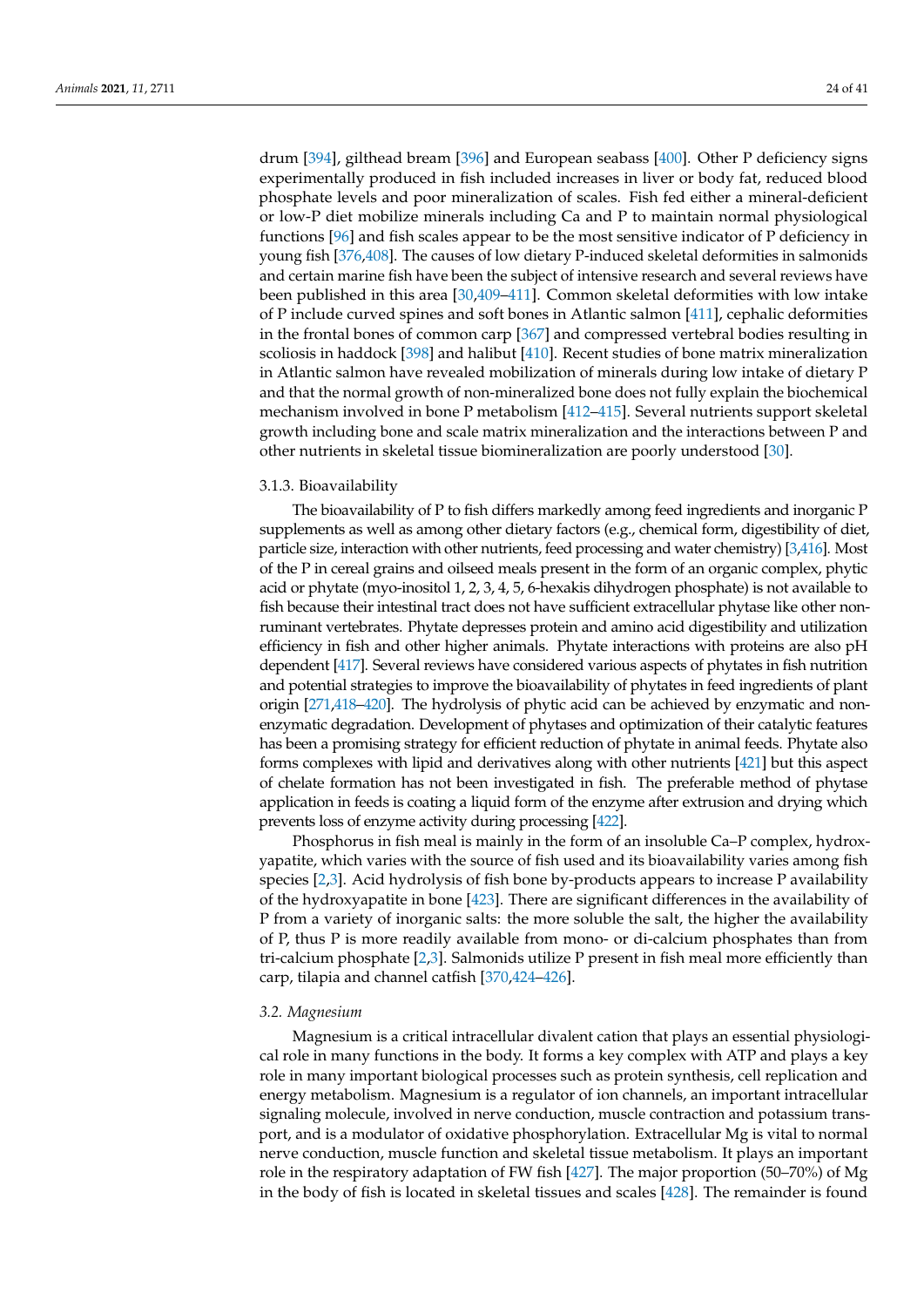within the cells of soft tissues. In muscle, it comprises approximately 20% of the total body Mg pool [\[137\]](#page-30-10).

Dietary Mg is considered the main source for growth and development of fish [\[6](#page-25-5)[,429\]](#page-40-12). When dietary Mg concentration was low in FW, part of its requirement was met by uptake from water via the gills [\[430,](#page-40-13)[431\]](#page-40-14). However, in most fish species studied, Mg uptake from FW was insufficient to meet their dietary Mg requirement [\[3,](#page-25-2)[6\]](#page-25-5). There is some evidence that excess Mg is excreted renally by fish in FW [\[432\]](#page-40-15). In SW, fish absorb Mg by drinking [\[433\]](#page-40-16) and the major part of the Mg requirement of Atlantic salmon and other marine fish could be met by absorption of SW [\[225\]](#page-33-13).

# 3.2.1. Requirement

The magnesium requirements of most farmed fish species range from 0.4 to 0.6 g kg<sup>-1</sup> diet [\[3,](#page-25-2)[6,](#page-25-5)[96\]](#page-28-19). Hybrid tilapia showed Mg requirements of 0.2 and 0.02% in FW and SW, respectively. No requirement of Mg for yellow croaker and red mullet has been reported [\[434\]](#page-40-17). A meta-analysis of Mg requirements reported for several fish species showed relatively close estimates for the Mg requirement (g kg<sup>-1</sup> diet) based on the following parameters: weight gain, 0.34; whole body Mg, 0.49; vertebrae Mg, 0.42; plasma Mg, 0.5 [\[105\]](#page-29-8). In SW, Mg requirement for Atlantic salmon and red seabream was not observed [\[225](#page-33-13)[,435\]](#page-40-18). Unlike terrestrial animals, the Mg requirement of rainbow trout was not influenced by an increase in dietary Ca and P levels [\[137\]](#page-30-10).

# 3.2.2. Deficiency

Magnesium is mobilized from bones and scales when dietary Mg intake is low [\[429\]](#page-40-12). Deficiency of Mg in carp, catfish, hybrid tilapia, eel and rainbow trout may include one or more of the following signs: anorexia, reduced growth, sluggishness, high mortality and reduced magnesium content [\[3](#page-25-2)[,30\]](#page-26-16). In rainbow trout, Mg deficiency also causes calcinosis of the kidney, vertebral deformity and degeneration of muscle fibers and epithelial cells of the pyloric cecum and gill filaments [\[429](#page-40-12)[,436\]](#page-40-19). A low concentration of Mg in water reduced the Mn concentration of eggs in carp, which reduced the hatchability of eggs and survival of offspring and also caused deformities and tissue necrosis [\[437\]](#page-40-20).

#### 3.2.3. Bioavailability

Information on Mg bioavailability from feed ingredients and inorganic supplements for fish is scarce. Generally, natural feed ingredients of plant and animal origin contain moderate levels of Mg. Inorganic Mg feed supplements include magnesium sulfate, magnesium chloride, magnesium oxide and magnesium acetate. Magnesium sulfate is more water soluble than magnesium oxide and therefore more available for absorption. Magnesium present as Mg acetate was more efficiently used by tilapia than either Mg oxide or sulfate [\[438\]](#page-40-21).

# **4. Concluding Remarks**

Many gaps exist in the knowledge of mineral nutrition of fish and shrimp related to their dietary requirements, physiological functions, absorption from the gastrointestinal tract and bioavailability from feed ingredients. Information on animal and human nutrition has been useful to confirm the biochemical functions of certain inorganic elements including skeletal tissue metabolism, cellular respiration, oxygen transport and regulation of acid– base equilibrium as well as important components of hormones, enzymes and enzyme activators. Extensive research on farm animals has demonstrated that mineral requirements differ at various stages of their production cycle, certain trace elements play important roles in immune functions and disease prevention and application of specific methodologies are useful to predict the bioavailability of minerals from feed ingredients; however, the research in these areas on fish is limited. Another issue specific to aquatic animals is that there is a need to consider the impact of waterborne minerals from both the nutritional and environmental points of view.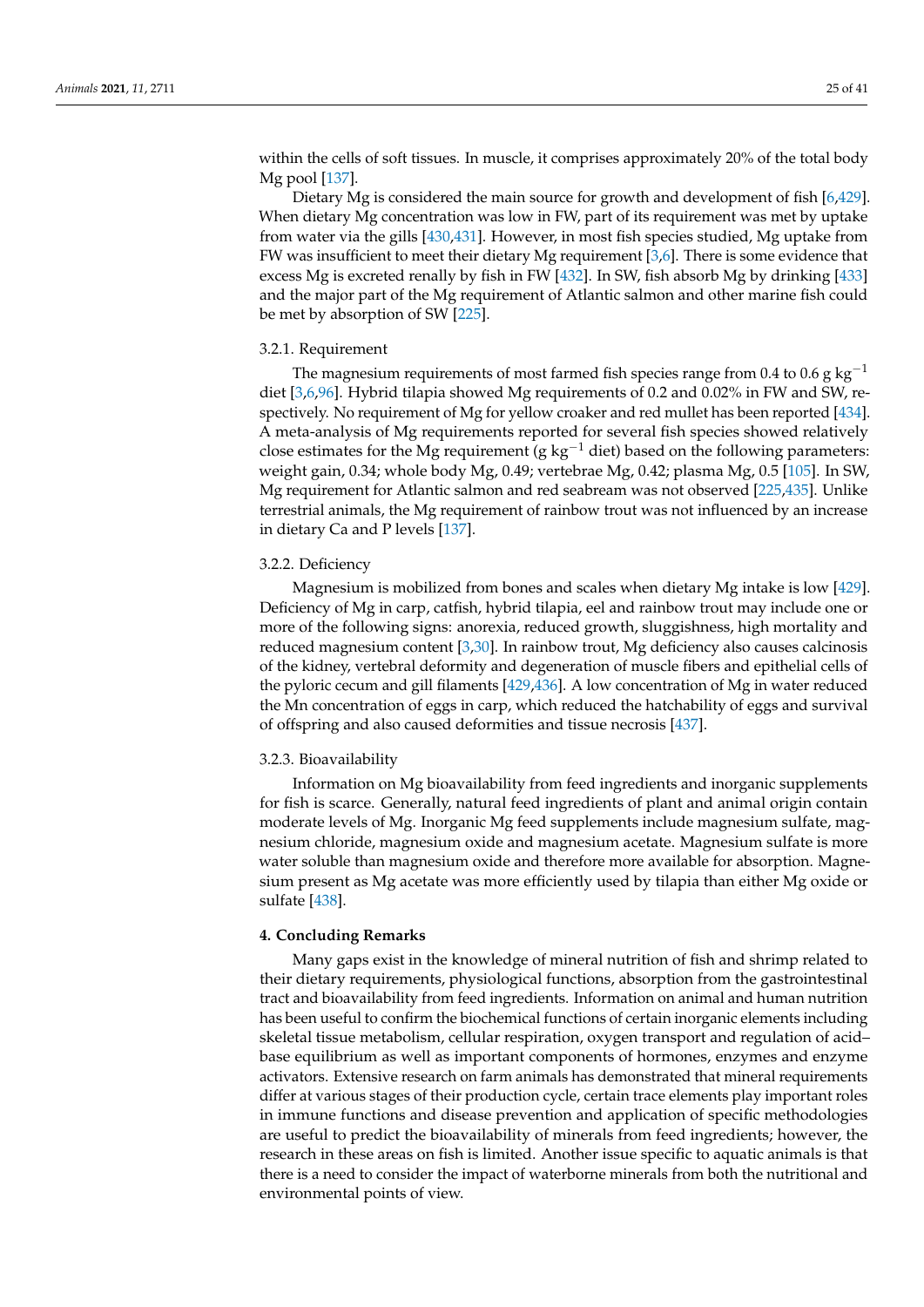Aquaculture is now the fastest growing food production system globally with many new challenges to address the nutritional problems of more than 40 major farmed fish species. Early studies on mineral nutrition were conducted on salmonids and some warm water fishes using semi-purified diets and trace element supplements of high bioavailability. Most known mineral requirements (Ca, P, Mg, Cu, Zn, Mn, Se) were determined for young fish. The NRC  $[2,3]$  $[2,3]$  requirement values for certain minerals for about 10 fish species have been used as guidelines and as a starting point to establish recommendation allowances for new fish species. Many studies were short term and gave little consideration to the dietary intake or mineral status prior to the experimental period and to the effect that the previous diet may have on body stores at the commencement of the study. Some minerals take longer, depending on the water temperature, to reach a steady state following a change in their dietary intake. A shift from the use of fish meal as a major source of protein and minerals in feeds to proteins of plant origin and land animal products now requires better assessment of mineral bioavailability for improving feed formulation more precisely. There are also new trace element supplements available which require proper assessment of their rate of absorption and potential impact on fish performance.

As an animal's requirement for any nutrient is affected by many factors, limited data on nutrient requirement values (e.g., NRC [\[3\]](#page-25-2)) should not be regarded as fixed quantities. Instead of solely relying on these values, changes in animal performance with alterations in nutrient intake should be determined as dynamic responses, to derive requirement estimates that are appropriate to the particular fish species under different culture conditions and dietary regimes. This should start with the units of expression of data on mineral requirements. Meta-analyses of existing data on requirements provide some general guidelines on recommendations. Factorial models are now being applied to estimate nutrient requirements and metabolism of farmed animals and fish; however, additional reliable new data on mineral requirements of major farmed fish species are needed to generate reliable information for use in feed formulation.

**Author Contributions:** Conceptualization, S.P.L., S.J.K.; original draft preparation S.P.L., S.J.K.; visualization, S.P.L., S.J.K. All authors have read and agreed to the published version of the manuscript.

**Funding:** This research received no external funding.

**Institutional Review Board Statement:** Not applicable.

**Data Availability Statement:** Not applicable.

**Conflicts of Interest:** The authors declare no conflict of interest.

#### **References**

- <span id="page-25-1"></span><span id="page-25-0"></span>1. Suttle, N. *Mineral Nutrition of Livestock*, 4th ed.; Commonwealth Agricultural Bureaux International: Oxfordshire, UK, 2010; p. 579. 2. National Research Council. *Nutrient Requirements of Fish*; The National Academies Press: Washington, DC, USA, 1993.
- <span id="page-25-2"></span>3. National Research Council. *Nutrient Requirements of Fish and Shrimp*; The National Academies Press: Washington, DC, USA, 2011.
- <span id="page-25-3"></span>4. Wood, C.M.; Farrell, A.M.; Brauner, C.J. *Homeostasis and Toxicology of Essential Metals*; Elsevier/Academic Press: Cambridge, MA, USA, 2012; Volume 31A, p. 495.
- <span id="page-25-4"></span>5. Wood, C.M.; Farrell, A.M.; Brauner, C.J. *Homeostasis and Toxicology of Non-Essential Metals*; Elsevier/Academic Press: Cambridge, MA, USA, 2012; Volume 31B, p. 531.
- <span id="page-25-5"></span>6. Lall, S.P. The minerals. In *Fish Nutrition*, 3rd ed.; Halver, J.E., Hardy, R.W., Eds.; Elsevier/Academic Press: San Diego, CA, USA, 2002; pp. 259–308.
- <span id="page-25-6"></span>7. Evans, D.H.; Claiborne, J.B. Osmotic and ionic regulation in fishes. In *Osmotic and Ionic regulation: Cells and Animals*; Evans, D.H., Ed.; CRC Press: Boca Raton, FL, USA, 2009; pp. 295–366.
- <span id="page-25-7"></span>8. Tacon, A.G.J.; Metian, M.; McNevin, A.A. Future Feeds: Suggested guidelines for sustainable development. *Rev. Fish Sci.* **2021**. [\[CrossRef\]](http://doi.org/10.1080/23308249.2021.1898539)
- <span id="page-25-8"></span>9. O'Dell, B.L. Mineral-ion interaction as assessed by bioavailability and ion-channel function. In *Handbook of Nutritionally Essential Elements*; O'Dell, B.L., Sunde, R.A., Eds.; Marcel Dekker Inc.: New York, NY, USA, 1997; pp. 641–659.
- <span id="page-25-9"></span>10. Erdman, J.W., Jr. Oilseeds phytates: Nutritional implications. *J. Am. Oil Chem. Soc.* **1979**, *66*, 736–741. [\[CrossRef\]](http://doi.org/10.1007/BF02663052)
- <span id="page-25-10"></span>11. Hilton, J.W. The interaction of vitamins, minerals and diet composition in the diet of fish. *Aquaculture* **1989**, *79*, 223–244. [\[CrossRef\]](http://doi.org/10.1016/0044-8486(89)90463-8)
- <span id="page-25-11"></span>12. Ammerman, C.B. Methods for estimation of mineral bioavailability. In *Bioavailability of Nutrients for Animals: Amino Acids, Minerals and Vitamins*; Ammerman, C.B., Baker, D.J., Lewis, A.J., Eds.; Elsevier/Academic Press: San Diego, CA, USA, 1995; pp. 83–94.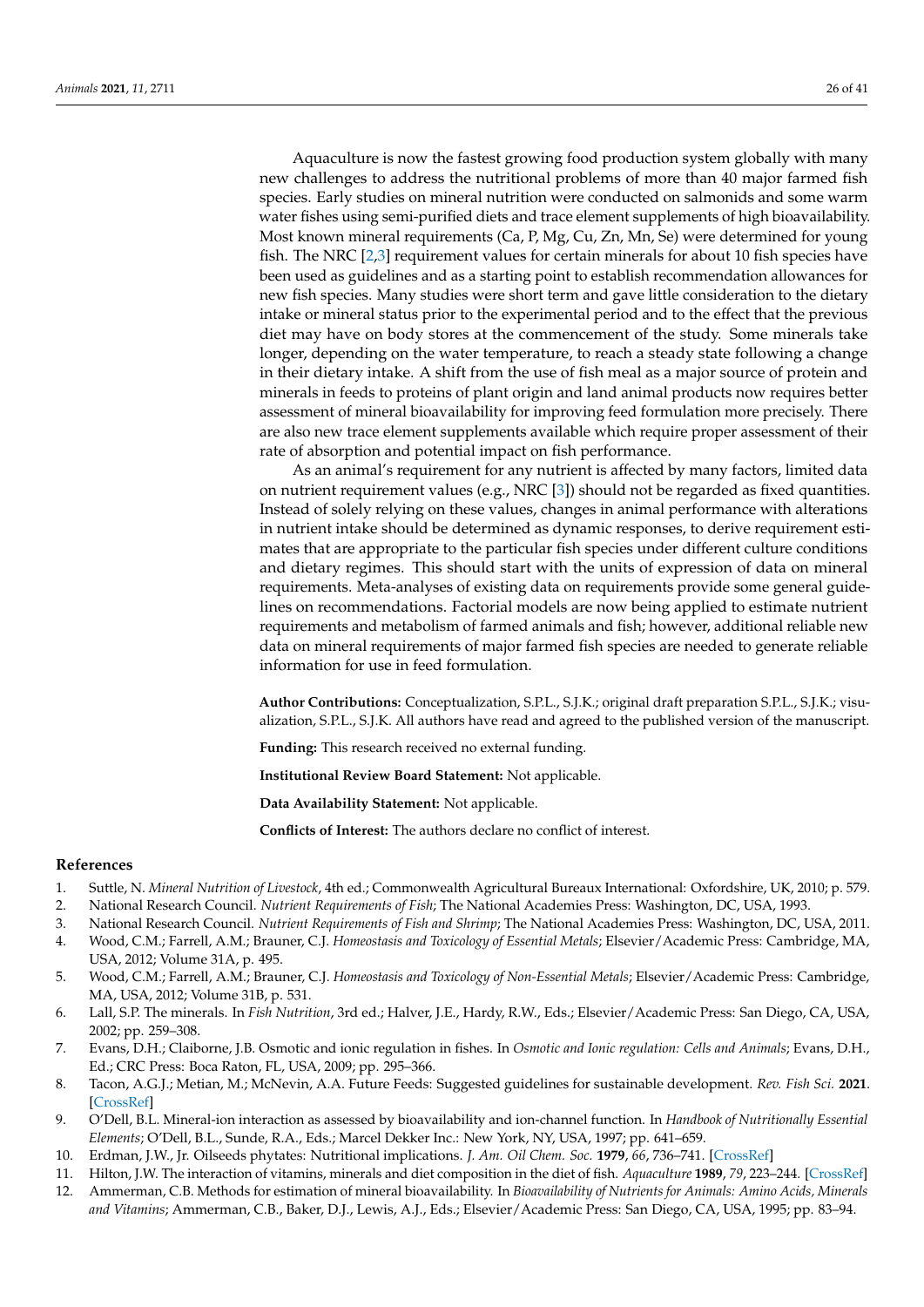- <span id="page-26-0"></span>13. Spears, J.W.; Hansen, S.L. Bioavailability criteria for trace minerals in monogastric and ruminants. In *Trace Elements in Animal Production Systems*; Schlegel, P., Durosoy, S., Jongbloed, A.W., Eds.; Wageningen Academic Publishers: Wageningen, The Netherlands, 2008; pp. 161–170.
- <span id="page-26-1"></span>14. Bury, N.R.; Walker, P.A.; Glover, C.N. Nutritive metal uptake in teleost fish. *J. Exp. Biol.* **2003**, *206*, 11–23. [\[CrossRef\]](http://doi.org/10.1242/jeb.00068)
- 15. Wood, C.M. An introduction to metals in fish physiology and toxicology: Basic principles. In *Fish physiology: Homeostasis and Toxicology of Essential Metals*; Wood, C.M., Farrell, A.M., Brauner, C.J., Eds.; Elsevier/Academic Press: Cambridge, MA, USA, 2012; pp. 1–53.
- <span id="page-26-2"></span>16. Brix, K.V.; Tellis, M.S.; Crémazy, A.; Wood, C.M. Characterization of the effects of binary metal mixtures on short-term uptake of Cd, Pb, and Zn by rainbow trout (*Oncorhynchus mykiss*). *Aquat. Toxicol.* **2017**, *193*, 217–227. [\[CrossRef\]](http://doi.org/10.1016/j.aquatox.2017.10.015) [\[PubMed\]](http://www.ncbi.nlm.nih.gov/pubmed/29100104)
- <span id="page-26-3"></span>17. Grosell, M. Copper. In *Fish Physiology: Homeostasis and Toxicology of Essential Metals; Wood, C.M., Farrell, A.M., Brauner, C.J., Eds.;* Elsevier/Academic Press: Cambridge, MA, USA, 2012; Volume 31A, pp. 53–133.
- <span id="page-26-4"></span>18. Hogstrand, C. Zinc. In *Fish Physiology: Homeostasis and Toxicology of Essential Metals; Wood, C.M., Farrell, A.M., Brauner, C.J., Eds.;* Elsevier/Academic Press: Cambridge, MA, USA, 2012; Volume 31A, pp. 135–200.
- <span id="page-26-5"></span>19. Handy, R.D. Dietary exposure to trace metals in fish. In *Toxicology of Aquatic Pollution*; Taylor, E.W., Ed.; Cambridge University Press: Cambridge, MA, USA, 1996; pp. 29–60.
- <span id="page-26-6"></span>20. Lall, S.P.; Milley, J.E. Impact of aquaculture on aquatic environment: Trace minerals discharge. In *Trace Elements in Animal Production Systems*; Schlegel, P., Durosoy, S., Jongbloed, A.W., Eds.; Wageningen Academic Publishers: Wageningen, The Netherlands, 2008; pp. 77–87.
- <span id="page-26-7"></span>21. Dean, R.J.; Shimmield, T.M.; Black, K.D. Copper, zinc and cadmium in marine cage fish farm sediments: An extensive survey. *Environ. Pollut.* **2007**, *145*, 84–95. [\[CrossRef\]](http://doi.org/10.1016/j.envpol.2006.03.050) [\[PubMed\]](http://www.ncbi.nlm.nih.gov/pubmed/16762469)
- <span id="page-26-8"></span>22. Brooks, K.M.; Stierns, A.R.; Mahnken, C.V.W.; Blackburn, D.B. Chemical and biological remediation of the benthos near Atlantic salmon farms. *Aquaculture* **2003**, *219*, 355–377. [\[CrossRef\]](http://doi.org/10.1016/S0044-8486(02)00528-8)
- <span id="page-26-9"></span>23. Petersen, W.; Wallman, K.; Pinglin, L.; Schroeder, F.; Knauth, H.D. Exchange of trace elements at the sediment-water interface during early diagenesis processes. *Mar. Freshw. Res.* **1995**, *46*, 19–26. [\[CrossRef\]](http://doi.org/10.1071/MF9950019)
- <span id="page-26-10"></span>24. Ponce, R.; Forja, J.M.; Gomez-Parra, A. Influence of anthropogenic activity on the vertical distribution of Zn, Cd, Pb and Cu in interstitial water and coastal marine sediments (Cadiz Bay, SW Spain). *Cienc. Mar.* **2000**, *26*, 479–502. [\[CrossRef\]](http://doi.org/10.7773/cm.v26i3.590)
- <span id="page-26-11"></span>25. McGeer, J.C.; Niyogi, S.; Scott Smith, D. Cadmium. In *Homeostasis and Toxicology of Non-Essential Metals*; Wood, C.M., Farrell, A.P., Brauner, C.J., Eds.; Elsevier/Academic Press: Cambridge, MA, USA, 2012; pp. 125–184.
- <span id="page-26-12"></span>26. Sundby, B.; Martinez, P.; Gobeil, C. Comparative geochemistry of cadmium, rhenium, uranium, and molybdenum in continental marine sediments. *Geochim. Cosmochim. Acta.* **2004**, *68*, 2485–2493. [\[CrossRef\]](http://doi.org/10.1016/j.gca.2003.08.011)
- <span id="page-26-13"></span>27. Mertz, W. Review of the scientific basis for establishing the essentiality of trace elements. *Biol. Trace Elem. Res.* **1998**, *66*, 185–191. [\[CrossRef\]](http://doi.org/10.1007/BF02783137) [\[PubMed\]](http://www.ncbi.nlm.nih.gov/pubmed/10050919)
- <span id="page-26-14"></span>28. Maret, W. Metalloproteomics, metalloproteomes, and the annotation of metalloproteins. *Metallomics* **2010**, *2*, 117–125. [\[CrossRef\]](http://doi.org/10.1039/B915804A) [\[PubMed\]](http://www.ncbi.nlm.nih.gov/pubmed/21069142)
- <span id="page-26-15"></span>29. Andreini, C.; Bertini, I.; Rosato, A. Metalloproteomes: A bioinformatic approach. *Acc. Chem. Res.* **2009**, *42*, 1471–1479. [\[CrossRef\]](http://doi.org/10.1021/ar900015x) [\[PubMed\]](http://www.ncbi.nlm.nih.gov/pubmed/19697929)
- <span id="page-26-16"></span>30. Lall, S.P. Disorders of nutrition and metabolism. In *Fish Diseases and Disorders*; Leatherland, J.F., Woo, P.T.K., Eds.; CABI: Wallingford, UK, 2010; Volume 2, pp. 202–237.
- <span id="page-26-17"></span>31. Lehmann, I.; Sack, U.; Lehmann, J. Metal ions affecting the immune system. *Met. Ions Life Sci.* **2011**, *8*, 157–185.
- 32. Richards, J.D.; Zhao, J.; Harrell, C.A.; Atwell, A.; Dibner, J.J. Trace mineral nutrition in poultry and swine. *Asian-Australas. J. Anim. Sci.* **2010**, *23*, 1527–1534. [\[CrossRef\]](http://doi.org/10.5713/ajas.2010.r.07)
- <span id="page-26-18"></span>33. Mohan, K.; Ravichandran, S.; Muralisankar, T.; Uthayakumar, V.; Chandirasekar, R.; Seedevi, P.; Abirami, R.G.; Rajan, D.K. Application of marine-derived polysaccharides as immunostimulants in aquaculture: A review of current knowledge and further perspectives. *Fish Shellfish Immun.* **2019**, *86*, 1177–1193. [\[CrossRef\]](http://doi.org/10.1016/j.fsi.2018.12.072) [\[PubMed\]](http://www.ncbi.nlm.nih.gov/pubmed/30599257)
- <span id="page-26-19"></span>34. Linder, M.C. Biochemistry and molecular biology of copper in mammals. In *Handbook of Copper Pharmacology and Toxicology*; Massaro, E.J., Ed.; Humana Press Inc.: Totowa, NJ, USA, 2002; pp. 3–32.
- <span id="page-26-20"></span>35. Prohaska, J.R. Impact of copper limitation on expression and function of multicopper oxidases (ferroxidases). *Adv. Nutr.* **2011**, *2*, 89–95. [\[CrossRef\]](http://doi.org/10.3945/an.110.000208)
- <span id="page-26-21"></span>36. Harris, E.D. Basic and clinical aspects of copper. *Crit. Rev. Clin. Lab. Sci.* **2003**, *40*, 547–586. [\[CrossRef\]](http://doi.org/10.1080/10408360390250649)
- <span id="page-26-22"></span>37. Kamunde, C.; Grosell, M.; Higgs, D.; Wood, C.M. Copper metabolism in actively growing rainbow trout (*Oncorhynchus mykiss*): Interactions between dietary and waterborne copper uptake. *J. Exp. Biol.* **2002**, *205*, 279–290. [\[CrossRef\]](http://doi.org/10.1242/jeb.205.2.279) [\[PubMed\]](http://www.ncbi.nlm.nih.gov/pubmed/11821494)
- <span id="page-26-23"></span>38. Taylor, L.N.; Wood, C.M.; McDonald, D.G. An evaluation of sodium loss and gill metal binding properties in rainbow trout and yellow perch to explain species differences in copper tolerance. *J. Exp. Biol.* **2003**, *22*, 2159–2166. [\[CrossRef\]](http://doi.org/10.1897/02-256)
- <span id="page-26-24"></span>39. Miller, P.A.; Lanno, R.P.; McMaster, M.E.; Dixon, D.G. Relative contribution of dietary and waterborne copper to tissue copper burdens and waterborne copper uptake in rainbow trout (*Oncorhynchus mykiss*). *Can. J. Fish. Aquat. Sci.* **1993**, *50*, 1683–1689. [\[CrossRef\]](http://doi.org/10.1139/f93-189)
- <span id="page-26-25"></span>40. McDonald, D.G.; Wood, C.M. Branchial mechanism of acclimation to metals in freshwater fish. *Fish. Ecophysiol. Fish. Ser.* **1993**, *9*, 297–321.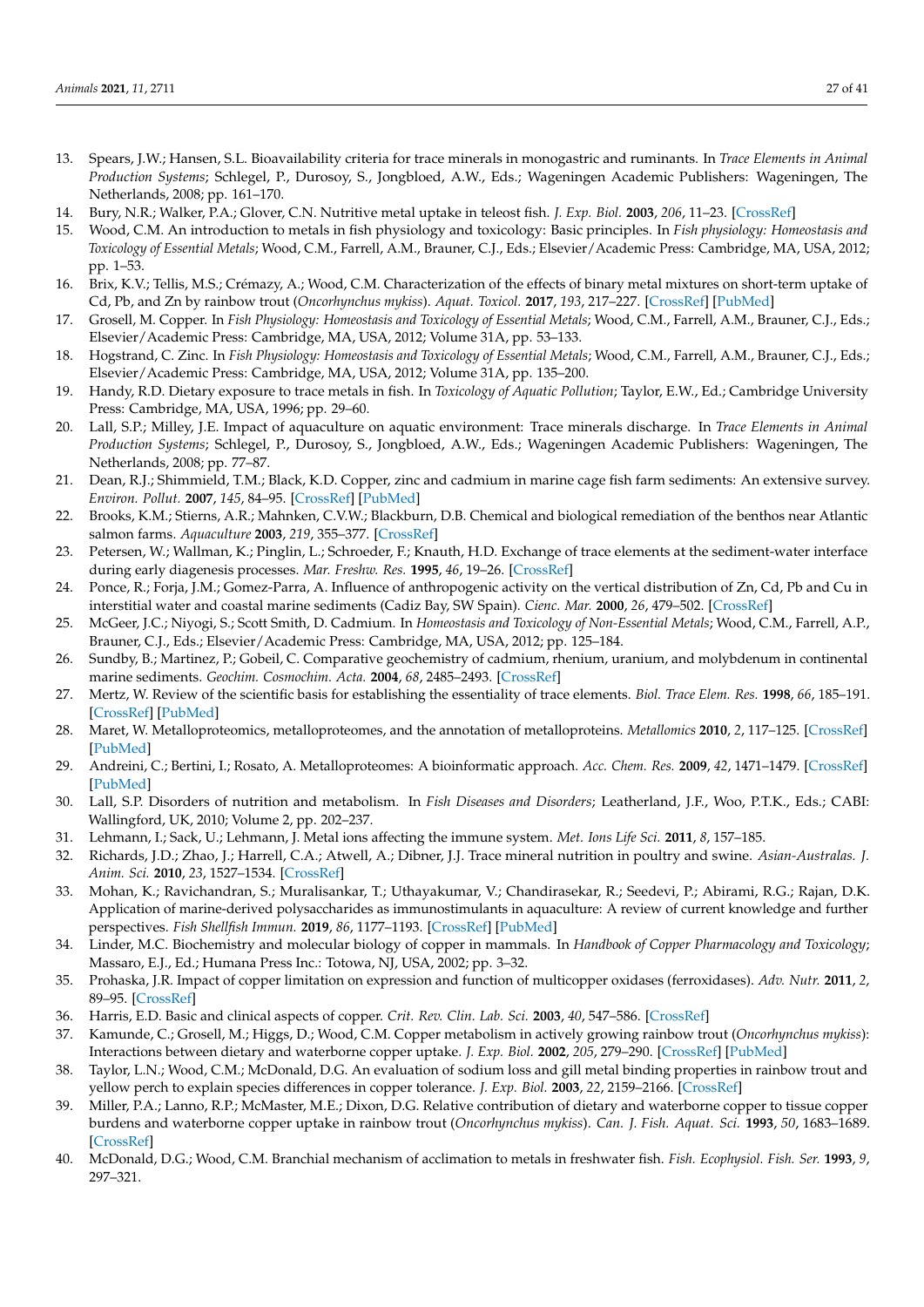- <span id="page-27-0"></span>41. Grosell, M.; Wood, C.M. Copper uptake across rainbow trout gills: Mechanisms of apical entry. *J. Exp. Biol.* **2002**, *205*, 1179–1188. [\[CrossRef\]](http://doi.org/10.1242/jeb.205.8.1179)
- <span id="page-27-1"></span>42. Clearwater, S.J.; Baskin, S.J.; Wood, C.M.; McDonald, D.G. Gastrointestinal uptake and distribution of copper in rainbow trout. *J. Exp. Biol.* **2000**, *203*, 2433–2466. [\[CrossRef\]](http://doi.org/10.1242/jeb.203.16.2455)
- <span id="page-27-2"></span>43. Handy, R.D.; Musonda, M.M.; Phillips, C.; Falla, S.J. Mechanisms of gastrointestinal copper absorption in the African walking catfish: Copper dose-effects and a novel anion dependent pathway in the intestine. *J. Exp. Biol.* **2000**, *203*, 2365–2377. [\[CrossRef\]](http://doi.org/10.1242/jeb.203.15.2365) [\[PubMed\]](http://www.ncbi.nlm.nih.gov/pubmed/10887075)
- <span id="page-27-3"></span>44. Eyckmans, M.; Celis, N.; Horemans, N.; Blust, R.; De Boeck, G. Exposure to waterborne copper reveals differences in oxidative stress response in three freshwater fish species. *Aquat. Toxicol.* **2011**, *103*, 112–120. [\[CrossRef\]](http://doi.org/10.1016/j.aquatox.2011.02.010) [\[PubMed\]](http://www.ncbi.nlm.nih.gov/pubmed/21419094)
- <span id="page-27-4"></span>45. Cousins, R.J. Absorption, transport, and hepatic metabolism of copper and zinc: Special reference to metallothionein and ceruloplasmin. *Physiol. Rev.* **1985**, *65*, 238–309. [\[CrossRef\]](http://doi.org/10.1152/physrev.1985.65.2.238) [\[PubMed\]](http://www.ncbi.nlm.nih.gov/pubmed/3885271)
- <span id="page-27-5"></span>46. Grosell, M.; Boëtius, I.; Hansen, H.J.; Rosenkilde, P. Influence of preexposure to sublethal levels of copper on 64Cu uptake and distribution among tissues of the European eel (*Anguilla anguilla*). *Comp. Biochem. Physiol. Part C Pharmacol. Toxicol. Endocrinol.* **1996**, *114*, 229–235. [\[CrossRef\]](http://doi.org/10.1016/0742-8413(96)00038-2)
- <span id="page-27-6"></span>47. National Research Council. *Mineral. Tolerance of Animals*; The National Academies Press: Washington, DC, USA, 2005.
- <span id="page-27-7"></span>48. Song, J.; Li, L.-Y.; Chen, B.-B.; Shan, L.-L.; Yuan, S.-Y.; Yu, H.-R. Dietary copper requirements of postlarval coho salmon (*Oncorhynchus kisutch*). *Aquac. Nutr.* **2021**, 1–9. [\[CrossRef\]](http://doi.org/10.1111/anu.13342)
- <span id="page-27-8"></span>49. Knox, D.; Cowey, C.B.; Adron, J.W. Effects of dietary copper and copper: Zinc ratio on rainbow trout (*Salmo gairdneri*). *Aquaculture* **1982**, *27*, 111–119. [\[CrossRef\]](http://doi.org/10.1016/0044-8486(82)90130-2)
- <span id="page-27-9"></span>50. Lorentzen, M.; Maage, A.; Julshamn, K. Supplementing copper to a fish meal based diet fed to Atlantic salmon parr affects liver copper and selenium concentrations. *Aquac. Nutr.* **1998**, *4*, 67–72. [\[CrossRef\]](http://doi.org/10.1046/j.1365-2095.1998.00046.x)
- <span id="page-27-10"></span>51. Andersen, F.; Maage, A.; Julshamn, K. An estimation of iron requirement of Atlantic salmon *Salmo salar* L., parr. *Aquac. Nutr.* **1996**, *2*, 41–47. [\[CrossRef\]](http://doi.org/10.1111/j.1365-2095.1996.tb00006.x)
- <span id="page-27-11"></span>52. Naser, N. Role of Iron in Atlantic Salmon (*Salmo salar*) Nutrition: Requirement, Bioavailability, Disease Resistance and Immune Response. Ph.D. Thesis, Dalhousie University, Halifax, UK, 2000.
- <span id="page-27-12"></span>53. Ogino, C.; Yang, G.Y. Requirements of carp and rainbow trout for dietary manganese and copper. *Bull. Jpn. Soc. Sci. Fish.* **1980**, *46*, 455–458. [\[CrossRef\]](http://doi.org/10.2331/suisan.46.455)
- <span id="page-27-13"></span>54. Gatlin, D.M., III; Wilson, R.P. Dietary copper requirement of fingerling channel catfish. *Aquaculture* **1986**, *54*, 277–285. [\[CrossRef\]](http://doi.org/10.1016/0044-8486(86)90272-3)
- <span id="page-27-14"></span>55. Gatlin, D.M., III; Wilson, R.P. Characterization of iron deficiency and the dietary iron requirement of fingerling channel catfish. *Aquaculture* **1986**, *52*, 191–198. [\[CrossRef\]](http://doi.org/10.1016/0044-8486(86)90143-2)
- <span id="page-27-15"></span>56. Tan, X.Y.; Luo, Z.; Liu, X.; Xie, C.X. Dietary copper requirement of juvenile yellow catfish *Pelteobagrus fulvidraco*. *Aquac. Nutr.* **2011**, *17*, 170–176. [\[CrossRef\]](http://doi.org/10.1111/j.1365-2095.2009.00720.x)
- <span id="page-27-16"></span>57. Luo, Z.; Zou, G.Y.; Gao, Y.; Ye, H.M.; Xi, W.Q.; Liu, X. Effect of dietary iron (Fe) levels on growth performance, hepatic lipid metabolism and antioxidant responses in juvenile yellow catfish *Pelteobagrus fulvidraco*. *Aquac. Nutr.* **2017**, *23*, 1475–1482. [\[CrossRef\]](http://doi.org/10.1111/anu.12523)
- <span id="page-27-17"></span>58. Ling, J.; Feng, L.; Liu, Y.; Jiang, J.; Jiang, W.D.; Hu, K.; Li, S.H.; Zhou, X.Q. Effect of dietary iron level on growth, body composition and intestinal enzyme activities of juvenile Jian carp (*Cyprinus carpio* Var Jian). *Aquac. Nutr.* **2010**, *16*, 616–624. [\[CrossRef\]](http://doi.org/10.1111/j.1365-2095.2009.00699.x)
- <span id="page-27-18"></span>59. Pan, L.; Xie, S.; Lei, W.; Han, D.; Yang, Y. The effect of different dietary iron levels on growth and hepatic iron concentration in juvenile gibel carp (*Carassius auratus gibelio*). *J. Appl. Ichthyol.* **2009**, *25*, 428–431. [\[CrossRef\]](http://doi.org/10.1111/j.1439-0426.2009.01210.x)
- <span id="page-27-19"></span>60. Tang, Q.Q.; Feng, L.; Jiang, W.D.; Liu, Y.; Jiang, J.; Li, S.H.; Kuang, S.Y.; Tang, L.; Zhu, X.Q. Effects of dietary copper on growth, digestive, and brush border enzyme activities and antioxidant defense of hepatopancreas and intestine for young grass carp (*Ctenopharyngodon idella*). *Biol. Trace Elem. Res.* **2013**, *155*, 370–380. [\[CrossRef\]](http://doi.org/10.1007/s12011-013-9785-6) [\[PubMed\]](http://www.ncbi.nlm.nih.gov/pubmed/24052363)
- <span id="page-27-20"></span>61. Shiau, S.; Ning, Y. Estimation of dietary copper requirements of juvenile tilapia, *Oreochromis niloticus* × *O. aureus*. *Anim. Sci.* **2003**, *77*, 287–292. [\[CrossRef\]](http://doi.org/10.1017/S1357729800059026)
- <span id="page-27-21"></span>62. Shiau, S.Y.; Su, L.W. Ferric citrate is half as effective as ferrous sulfate in meeting the iron requirement of juvenile tilapia, *Oreochromis niloticus* × *O. aureus*. *J. Nutr.* **2003**, *133*, 483–488. [\[CrossRef\]](http://doi.org/10.1093/jn/133.2.483) [\[PubMed\]](http://www.ncbi.nlm.nih.gov/pubmed/12566488)
- <span id="page-27-22"></span>63. Nose, T.; Arai, S. Recent advances on studies on mineral nutrition of fish in Japan. In *Advances in Aquaculture*; Pillay, V.R., Dill, W.A., Eds.; Fishing News: Farnam, UK, 1979; pp. 584–590.
- <span id="page-27-23"></span>64. Zafar, N.; Khan, M.A. Determination of dietary phosphorus requirement of stinging catfish *Heteropneustes fossilis* based on feed conversion, growth, vertebrae phosphorus, whole body phosphorus, haematology and antioxidant status. *Aquac. Nutr.* **2018**, *24*, 1577–1586. [\[CrossRef\]](http://doi.org/10.1111/anu.12794)
- <span id="page-27-24"></span>65. Wang, H.; Li, E.; Zhu, H.; Du, Z.; Qin, J.; Chen, L. Dietary copper requirement of juvenile Russian sturgeon *Acipenser gueldenstaedtii*. *Aquaculture* **2016**, *454*, 118–124. [\[CrossRef\]](http://doi.org/10.1016/j.aquaculture.2015.12.018)
- <span id="page-27-25"></span>66. Sakamoto, S.; Yone, Y. Requirement of red sea bream for dietary iron II. *Bull. Jpn. Soc. Sci. Fish.* **1978**, *44*, 223–225. [\[CrossRef\]](http://doi.org/10.2331/suisan.44.223)
- <span id="page-27-26"></span>67. Wang, Q.; Zhang, Y.; Bai, D.; Chen, C.; Guo, Y.; Xing, K. Estimation of dietary copper (Cu) requirement of *Cynoglossus semilaevis* Günther. In *Advances in Applied Biotechnology (Proceedings of the 2nd International Conference on Applied Biotechnology)*; Zhang, T.C., Nakajima, M., Eds.; Springer: Berlin/Heidelberg, Germany, 2015; Volume 332.
- <span id="page-27-27"></span>68. Lin, Y.-H.; Shie, Y.-Y.; Shiau, S.-Y. Dietary copper requirements of juvenile grouper, *Epinephelus malabaricus*. *Aquaculture* **2008**, *274*, 161–165. [\[CrossRef\]](http://doi.org/10.1016/j.aquaculture.2007.11.006)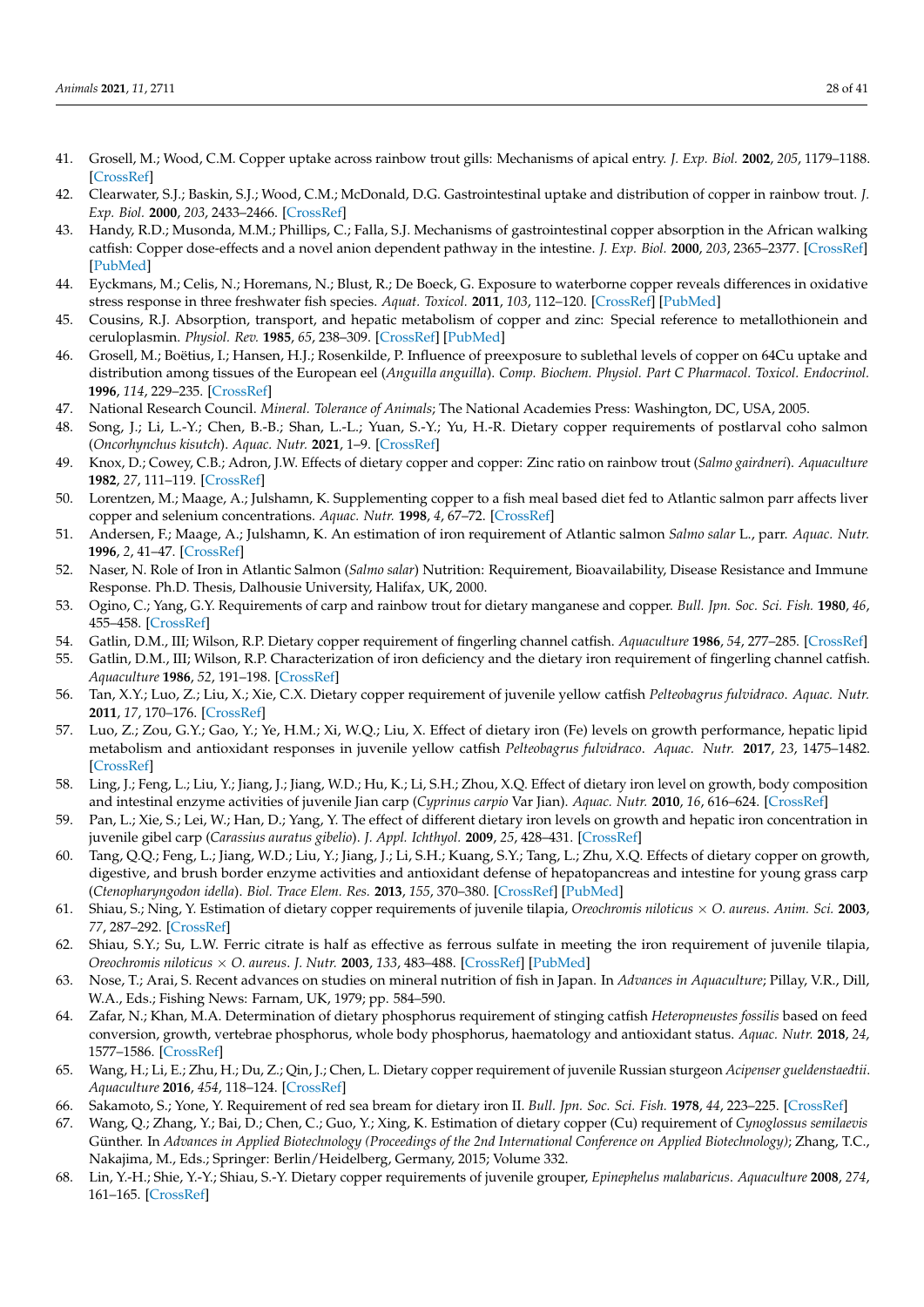- <span id="page-28-0"></span>69. Ye, C.X.; Liu, Y.J.; Mai, K.S.; Tian, L.X.; Yang, H.J.; Niu, J.; Huang, J.W. Effect of dietary iron supplement on growth, haematology and microelements of juvenile grouper, *Epinephelus coioides*. *Aquac. Nutr.* **2007**, *13*, 471–477. [\[CrossRef\]](http://doi.org/10.1111/j.1365-2095.2007.00501.x)
- <span id="page-28-1"></span>70. Lin, Y.H.; Shih, C.C.; Kent, M.; Shiau, S.-Y. Dietary copper requirement re-evaluation for juvenile grouper, Epinephelus malabaricus, with an organic copper source. *Aquaculture* **2010**, *310*, 173–177. [\[CrossRef\]](http://doi.org/10.1016/j.aquaculture.2010.10.004)
- <span id="page-28-2"></span>71. Cao, J.; Miao, X.; Xu, W.; Li, J.; Zhang, W.; Mai, K. Dietary copper requirements of juvenile large yellow croaker *Larimichthys croceus*. *Aquaculture* **2014**, *432*, 346–350. [\[CrossRef\]](http://doi.org/10.1016/j.aquaculture.2014.05.032)
- <span id="page-28-3"></span>72. Qiao, Y.G.; Mai, K.S.; Ai, Q.H.; Zhang, W.D.; Xu, W. Evaluation of iron methionine and iron sulphate as dietary iron sources for juvenile cobia (*Rachycentron canadum*). *Aquac. Nutr.* **2013**, *19*, 721–730. [\[CrossRef\]](http://doi.org/10.1111/anu.12019)
- <span id="page-28-4"></span>73. Satoh, S.; Yamamoto, H.; Takeuchi, T.; Watanabe, T. Effects on growth and mineral composition of carp of deletion of trace elements or magnesium from fish meal diet. *Nippon Suisan Gakkaishi* **1983**, *49*, 431–435. [\[CrossRef\]](http://doi.org/10.2331/suisan.49.431)
- <span id="page-28-5"></span>74. Jezierska, B.; Ługowska, K.; Witeska, M. The effects of heavy metals on embryonic development of fish: A review. *Fish Physiol. Biochem.* **2009**, *35*, 625–640. [\[CrossRef\]](http://doi.org/10.1007/s10695-008-9284-4) [\[PubMed\]](http://www.ncbi.nlm.nih.gov/pubmed/19020985)
- <span id="page-28-6"></span>75. Johnson, A.; Carew, E.; Sloman, K.A. The effects of copper on the morphological and functional development of zebrafish embryos. *Aquat. Toxicol.* **2007**, *84*, 431–438. [\[CrossRef\]](http://doi.org/10.1016/j.aquatox.2007.07.003) [\[PubMed\]](http://www.ncbi.nlm.nih.gov/pubmed/17714802)
- <span id="page-28-7"></span>76. Lanno, R.P.; Slinger, S.J.; Hilton, J.W. Maximum tolerable and toxicity levels of dietary copper in rainbow trout (*Salmo gairdneri* R). *Aquaculture* **1985**, *49*, 257–268. [\[CrossRef\]](http://doi.org/10.1016/0044-8486(85)90084-5)
- 77. Baker, R.T.M. Chronic dietary exposure to copper affects growth, tissue lipid peroxidation, and metal composition of the grey mullet, *Chelon labrosus*. *Mar. Environ. Res.* **1998**, *45*, 357–365. [\[CrossRef\]](http://doi.org/10.1016/S0141-1136(98)00098-1)
- 78. Berntssen, M.H.G.; Waagbø, R.; Toften, H.; Lundebye, A.K. Effects of dietary cadmium on calcium homeostasis, Ca mobilization and bone deformities in Atlantic salmon (*Salmo salar* L.) parr. *Aquac. Nutr.* **1999**, *9*, 175–183. [\[CrossRef\]](http://doi.org/10.1046/j.1365-2095.2003.00245.x)
- 79. Berntssen, M.H.G.; Lundebye, A.K.; Maage, A. Effects of elevated dietary copper concentrations on growth, feed utilisation and nutritional status of Atlantic salmon (*Salmo salar* L.) fry. *Aquaculture* **1999**, *174*, 167–181. [\[CrossRef\]](http://doi.org/10.1016/S0044-8486(99)00015-0)
- <span id="page-28-9"></span>80. Clearwater, S.J.; Farag, A.; Meyer, J. Bioavailability and toxicity of diet borne copper and zinc to fish. *Comp. Biochem. Physiol. Part C* **2002**, *132*, 269–313.
- 81. Hansen, J.A.; Lipton, J.; Welsh, P.G.; Cacela, D.; MacConnell, B. Reduced growth of rainbow trout (*Oncorhynchus mykiss*) fed a live invertebrate diet pre-exposed to metal-contaminated sediments. *Environ. Toxicol. Chem.* **2004**, *23*, 1902–1911. [\[CrossRef\]](http://doi.org/10.1897/02-619)
- 82. Kim, S.G.; Kang, J.C. Effect of dietary copper exposure on accumulation, growth and hematological parameters of the juvenile rockfish, *Sebastes schlegeli*. *Mar. Environ. Res.* **2004**, *58*, 65–82. [\[CrossRef\]](http://doi.org/10.1016/j.marenvres.2003.12.004)
- <span id="page-28-20"></span>83. Kang, J.C.; Kim, S.G.; Jang, S.W. Growth and hematological changes of rockfish, *Sebastes schlegeli* (Hilgendorf) exposed to dietary Cu and Cd. *J. World Aquac. Soc.* **2005**, *36*, 188–195. [\[CrossRef\]](http://doi.org/10.1111/j.1749-7345.2005.tb00384.x)
- 84. Shaw, B.J.; Handy, R.D. Dietary copper exposure and recovery in Nile tilapia, *Oreochromis niloticus*. *Aquat. Toxicol.* **2006**, *76*, 111–121. [\[CrossRef\]](http://doi.org/10.1016/j.aquatox.2005.10.002) [\[PubMed\]](http://www.ncbi.nlm.nih.gov/pubmed/16298437)
- 85. Hoyle, I.; Shaw, B.J.; Handy, R.D. Dietary copper exposure in the African walking catfish, *Clarias gariepinus*: Transient osmoregulatory disturbances and oxidative stress. *Aquat. Toxicol.* **2007**, *83*, 62–72. [\[CrossRef\]](http://doi.org/10.1016/j.aquatox.2007.03.014) [\[PubMed\]](http://www.ncbi.nlm.nih.gov/pubmed/17442412)
- <span id="page-28-8"></span>86. Damasceno, F.M.; Fleuri, L.F.; Sartori, M.M.P.; Amorim, R.L.; Pezzato, L.E.; da Silva, R.L.; Carvalho, P.L.; Barros, M.M. Effect of dietary inorganic copper on growth performance and hematological profile of Nile tilapia subjected to heat-induced stress. *Aquaculture* **2016**, *454*, 257–264. [\[CrossRef\]](http://doi.org/10.1016/j.aquaculture.2015.12.029)
- <span id="page-28-10"></span>87. Berntssen, M.H.G.; Lundebye, A.K.; Hamre, K. Tissue lipid peroxidative responses in Atlantic salmon (*Salmo salar* L.) parr fed high levels of dietary copper and cadmium. *Fish Physiol. Biochem.* **2000**, *21*, 35–48. [\[CrossRef\]](http://doi.org/10.1023/A:1007894816114)
- <span id="page-28-11"></span>88. EFSA. Scientific opinion on the revision of the currently authorised maximum copper content in complete feed. *EFSA J.* **2016**, *14*, 100. [\[CrossRef\]](http://doi.org/10.2903/j.efsa.2016.4563)
- <span id="page-28-12"></span>89. Pagenkopf, G.K. Gill surface interaction model for trace-metal toxicity to fishes: Role of complexation, pH, and water hardness. *Environ. Sci. Technol.* **1983**, *17*, 342–347. [\[CrossRef\]](http://doi.org/10.1021/es00112a007)
- <span id="page-28-13"></span>90. Niyogi, S.; Wood, C.M. Biotic ligand model, a flexible tool for developing site-specific water quality guidelines for metals. *Environ. Sci. Technol.* **2004**, *38*, 6177–6192. [\[CrossRef\]](http://doi.org/10.1021/es0496524)
- <span id="page-28-14"></span>91. Beaumont, M. Exposure of brown trout, *Salmo trutta*, to a sub-lethal concentration of copper in soft acidic water: Effects upon muscle metabolism and membrane potential. *Aquat. Toxicol.* **2000**, *51*, 259–272. [\[CrossRef\]](http://doi.org/10.1016/S0166-445X(00)00109-0)
- <span id="page-28-15"></span>92. Domínguez, D.; Rimoldi, S.; Robaina, L.E.; Torrecillas, S.; Terova, G.; Zamorano, M.J.; Karalazos, V.; Hamre, K.; Izquierdo, M. Inorganic, organic, and encapsulated minerals in vegetable meal based diets for *Sparus aurata* (Linnaeus, 1758). *Peer. J.* **2017**, *5*, e3710. [\[CrossRef\]](http://doi.org/10.7717/peerj.3710)
- <span id="page-28-16"></span>93. Kjoss, V.A.; Wood, C.M.; McDonald, D.G. Effects of different ligands on the bioaccumulation and subsequent depuration of Cu and Zn in juvenile rainbow trout *Oncorhynchus mykiss*. *Can. J. Fish. Aquat. Sci.* **2006**, *63*, 412–422. [\[CrossRef\]](http://doi.org/10.1139/f05-230)
- <span id="page-28-17"></span>94. Baker, D.J.; Ammerman, C.B. Copper bioavailability. In *Bioavailability of Nutrients for Animals: Amino Acids, Minerals and Vitamins*; Ammerman, C.B., Baker, D.J., Lewis, A.J., Eds.; Elsevier/Academic Press: San Diego, CA, USA, 1995; pp. 127–156.
- <span id="page-28-18"></span>95. Read, E.S.; Barrows, F.T.; Gaylord, T.G.; Paterson, J.; Petersen, M.K.; Sealey, W.M. Investigation of the effects of dietary protein source on copper and zinc bioavailability in fishmeal and plant-based diets for rainbow trout. *Aquaculture* **2014**, *432*, 97–105. [\[CrossRef\]](http://doi.org/10.1016/j.aquaculture.2014.04.029)
- <span id="page-28-19"></span>96. Lall, S.P. The Minerals. In *Fish Nutrition*, 4th ed.; Hardy, R.W., Ed.; Elsevier/Academic Press: San Diego, CA, USA, 2021.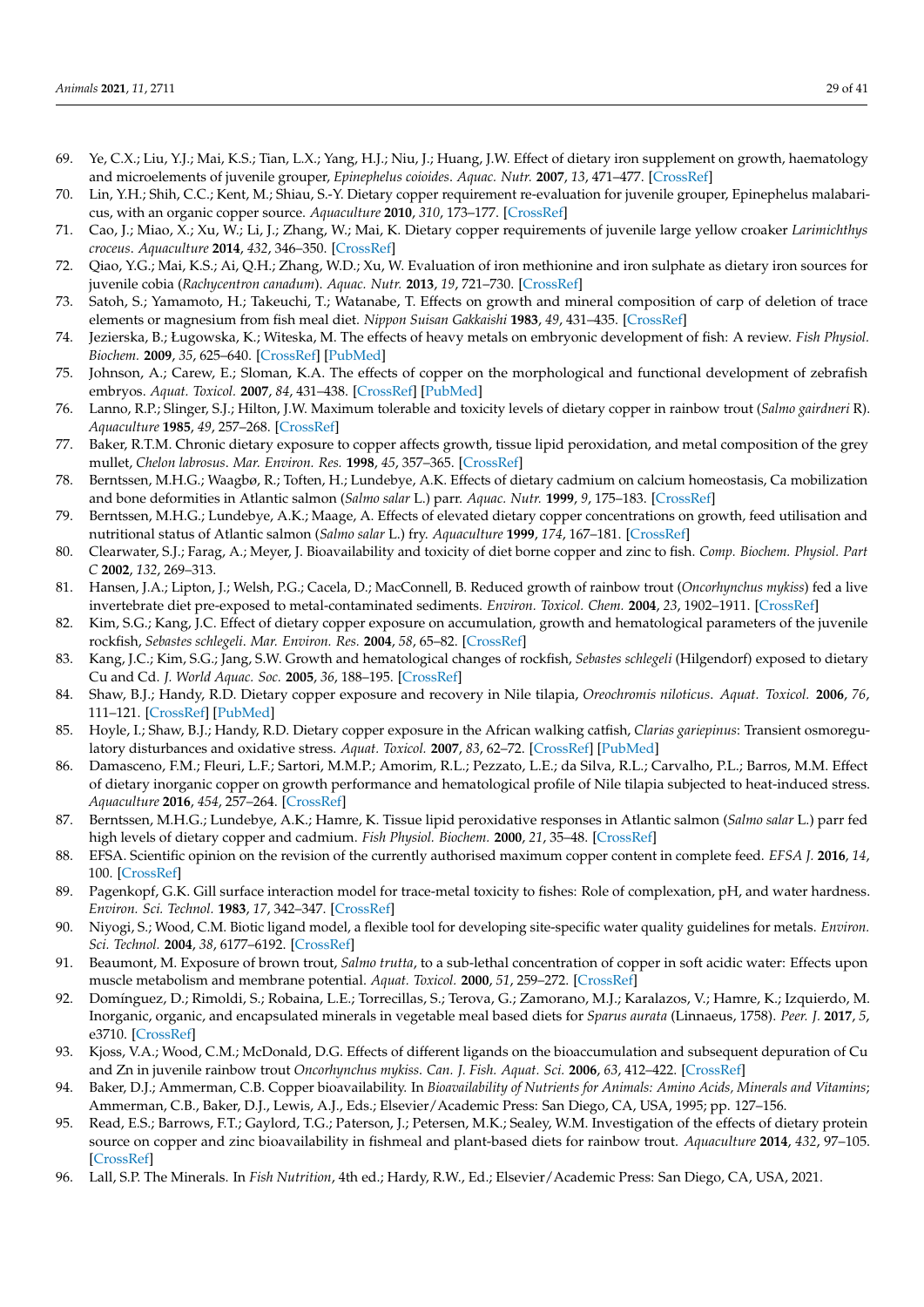- <span id="page-29-0"></span>97. Glover, C.N.; Hogstrand, C. Amino acid modulation of in vivo intestinal zinc uptake in freshwater rainbow trout. *J. Exp. Biol.* **2002**, *205*, 151–158. [\[CrossRef\]](http://doi.org/10.1242/jeb.205.1.151)
- <span id="page-29-1"></span>98. Andersen, F.; Lorentzen, M.; Waagbø, R.; Maage, A. Bioavailability and interactions with other micronutrients of three dietary iron sources in Atlantic salmon, *Salmo salar*, smolts. *Aquac. Nutr.* **1997**, *3*, 239–246. [\[CrossRef\]](http://doi.org/10.1046/j.1365-2095.1997.00096.x)
- <span id="page-29-2"></span>99. Cooper, C.A.; Bury, N.R. The gills as an important uptake route for the essential nutrient iron in freshwater rainbow trout *Oncorhynchus mykiss*. *J. Fish Biol.* **2007**, *71*, 115–128. [\[CrossRef\]](http://doi.org/10.1111/j.1095-8649.2007.01474.x)
- <span id="page-29-3"></span>100. Whitehead, M.W.; Thompson, R.P.H.; Powell, J.J. Regulation of metal absorption in the gastrointestinal tract. *Gut* **1996**, *39*, 625–628. [\[CrossRef\]](http://doi.org/10.1136/gut.39.5.625)
- <span id="page-29-4"></span>101. Bury, N.; Grosell, M. Iron acquisition by teleost fish. *Comp. Biochem. Physiol. Part C* **2003**, *135*, 97–105. [\[CrossRef\]](http://doi.org/10.1016/S1532-0456(03)00021-8)
- <span id="page-29-5"></span>102. Bury, N.R.; Boyle, D.; Cooper, C.A. Iron. In *Homeostasis and Toxicology of Essential Metals*; Wood, C.M., Farrell, A.P., Brauner, C.J., Eds.; Fish Physiology; Academic Press: Cambridge, MA, USA, 2012; Volume 31A, pp. 201–251.
- <span id="page-29-6"></span>103. Glover, C.N.; Hogstrand, C. Effects of dissolved metals and other hydrominerals on in vivo intestinal zinc uptake in freshwater rainbow trout. *Aquat. Toxicol.* **2003**, *62*, 281–293. [\[CrossRef\]](http://doi.org/10.1016/S0166-445X(02)00108-X)
- <span id="page-29-7"></span>104. Wilson, R.W.; Wilson, J.M.; Grosell, M. Intestinal bicarbonate secretion by marine teleost fish-why and how? *Biochim. Biophys. Acta* **2002**, *1566*, 182–193. [\[CrossRef\]](http://doi.org/10.1016/S0005-2736(02)00600-4)
- <span id="page-29-8"></span>105. Antony Jesu Prabhu, P.; Schrama, J.W.; Kaushik, S.J. Mineral requirements of fish: A systematic review. *Rev. Aquac.* **2016**, *8*, 172–219. [\[CrossRef\]](http://doi.org/10.1111/raq.12090)
- <span id="page-29-9"></span>106. Kawatsu, H. Studies on the anemia of fish. 5. Dietary iron deficient anemia in brook trout (*Salvelinus fontinalis*). *Bull. Freshw. Fish. Res. Lab.* **1972**, *22*, 59–67.
- <span id="page-29-10"></span>107. Desjardins, L.M.; Hicks, B.D.; Hilton, J.W. Iron catalysed oxidation of trout diets and its effect on growth and physiological response of rainbow trout. *Fish Physiol. Biochem.* **1987**, *3*, 173–182. [\[CrossRef\]](http://doi.org/10.1007/BF02180278) [\[PubMed\]](http://www.ncbi.nlm.nih.gov/pubmed/24233557)
- <span id="page-29-11"></span>108. Bjørnevik, M.; Maage, A. Effects of dietary iron supplementation on tissue iron concentration and haematology in Atlantic salmon (*Salmo salar*). *Fisk. Dir. Skr. Ser. Ernaer.* **1993**, *6*, 35–45.
- <span id="page-29-12"></span>109. Sakamoto, S.; Yone, Y. Requirement of red sea bream for dietary Fe. *Rep. Fish. Res. Lab. Kyushu Univ.* **1976**, *3*, 53–58.
- <span id="page-29-13"></span>110. Ikeda, Y.; Ozaki, H.; Vematsu, K. Effect of enriched diet with iron in culture of yellow-tail. *J. Tokyo Univ. Fish.* **1973**, *59*, 91–99.
- <span id="page-29-14"></span>111. Dalzell, D.J.B.; MacFarlane, N.A.A. The toxicity of iron to brown trout and effects on the gills: A comparison of two grades of iron sulphate. *J. Fish Biol.* **1999**, *55*, 301–315. [\[CrossRef\]](http://doi.org/10.1111/j.1095-8649.1999.tb00680.x)
- <span id="page-29-15"></span>112. Henry, P.R.; Miller, E.R. Iron bioavailability. In *Bioavailability of Nutrients for Animal: Amino Acids, Minerals, and Vitamins*; Elsevier/Academic Press: Cambridge, MA, USA, 1995; pp. 169–199.
- <span id="page-29-16"></span>113. Sakamoto, S.; Yone, Y. Availabilities of three iron compounds as dietary iron sources for red sea bream. *Bull. Jpn. Soc. Sci. Fish.* **1979**, *45*, 231–235. [\[CrossRef\]](http://doi.org/10.2331/suisan.45.231)
- <span id="page-29-17"></span>114. Huang, Q.C.; Kwaku, A.; Wang, E.L.; Dong, X.H. Iron bioavailability of different sources in juvenile grouper *Epinephelus coioides*. *Aquac. Res.* **2018**, *49*, 2799–2807. [\[CrossRef\]](http://doi.org/10.1111/are.13742)
- <span id="page-29-18"></span>115. Aschner, J.L.; Aschner, M. Nutritional aspects of manganese homeostasis. *Mol. Asp. Med.* **2005**, *26*, 353–362. [\[CrossRef\]](http://doi.org/10.1016/j.mam.2005.07.003)
- <span id="page-29-19"></span>116. Leach, R.M.; Harris, E.D.; O'Dell, B.L.; Sunde, R.A.E.; Dekker, M. Manganese. In *Handbook of Nutritionally Essential Minerals*; Marcel Dekker Inc.: New York, NY, USA, 1997; pp. 335–355.
- <span id="page-29-20"></span>117. Keen, C.L.; Ensunsa, J.L.; Clegg, M.S. Manganese metabolism in animals and humans including the toxicity of manganese. *Met. Ions Biol. Syst.* **1999**, *37*, 89–121.
- <span id="page-29-21"></span>118. Antony Jesu Prabhu, P.; Silva, M.S.; Kröeckel, S.; Holme, M.; Ørnsrud, R.; Amlund, H.; Erik-Jan Lock, E.J.; Waagbø, R. Effect of levels and sources of dietary manganese on growth and mineral composition of post-smolt Atlantic salmon fed low fish meal, plant-based ingredients. *Aquaculture* **2019**, *512*, 734287. [\[CrossRef\]](http://doi.org/10.1016/j.aquaculture.2019.734287)
- <span id="page-29-22"></span>119. Miller, D.W.; Vetter, R.J.; Atchison, G.J. Effect of temperature and dissolved oxygen on uptake and retention of 54Mn in fish. *Health Phys.* **1980**, *38*, 221–225. [\[PubMed\]](http://www.ncbi.nlm.nih.gov/pubmed/7372487)
- <span id="page-29-23"></span>120. Rouleau, C.; Tjalve, H.; Gottofrey, J.; Pelletier, E. Uptake, distribution, and elimination of <sup>54</sup>Mn(II) in brown trout (*Salmo trutta*). *Environ. Toxicol. Chem.* **1995**, *14*, 483–490. [\[CrossRef\]](http://doi.org/10.1002/etc.5620140318)
- <span id="page-29-24"></span>121. Peters, A.; Lofts, S.; Merrington, G.; Brown, B.; Stubblefield, W.; Harlow, K. Development of biotic ligand models for chronic manganese toxicity to fish, invertebrates, and algae. *Environ. Toxicol. Chem.* **2011**, *30*, 2407–2415. [\[CrossRef\]](http://doi.org/10.1002/etc.643) [\[PubMed\]](http://www.ncbi.nlm.nih.gov/pubmed/21842490)
- <span id="page-29-25"></span>122. Partridge, G.J.; Lymbery, A.J. The effect of salinity on the requirement for potassium by barramundi (*Lates calcarifer*) in saline groundwater. *Aquaculture* **2008**, *278*, 164–170. [\[CrossRef\]](http://doi.org/10.1016/j.aquaculture.2008.03.042)
- <span id="page-29-26"></span>123. Ye, C.X.; Tian, L.X.; Yang, H.J.; Liang, J.J.; Niu, J.; Liu, Y.J. Growth performance and tissue mineral content of juvenile grouper (*Epinephelus coioides*) fed diets supplemented with various levels of manganese. *Aquac. Nutr.* **2009**, *15*, 608–614. [\[CrossRef\]](http://doi.org/10.1111/j.1365-2095.2008.00628.x)
- <span id="page-29-27"></span>124. Vieira, M.C.; Torronteras, R.; Córdoba, F.; Canalejo, A. Acute toxicity of manganese in goldfish *Carassius auratus* is associated with oxidative stress and organ specific antioxidant responses. *Ecotox. Environ. Saf.* **2012**, *78*, 212–217. [\[CrossRef\]](http://doi.org/10.1016/j.ecoenv.2011.11.015) [\[PubMed\]](http://www.ncbi.nlm.nih.gov/pubmed/22154142)
- <span id="page-29-28"></span>125. Nie, J.Q.; Dong, X.H.; Tan, B.P.; Chi, S.Y.; Yang, Q.H.; Liu, H.Y.; Shuang, Z. Effects of dietary manganese sources and levels on growth performance, relative manganese bioavailability, antioxidant activities and tissue mineral content of juvenile cobia *(Rachycentron canadum* L). *Aquac. Res.* **2016**, *47*, 1402–1412. [\[CrossRef\]](http://doi.org/10.1111/are.12598)
- <span id="page-29-29"></span>126. Takeuchi, T.; Watanabe, T.; Ogino, C.; Saito, M.; Nishimura, K.; Nose, T. Effects of low protein-high calorie diets and deletion of trace elements from a fish meal diet on reproduction of rainbow trout. *Bull. Jpn. Soc. Sci. Fish.* **1981**, *47*, 645–654. [\[CrossRef\]](http://doi.org/10.2331/suisan.47.645)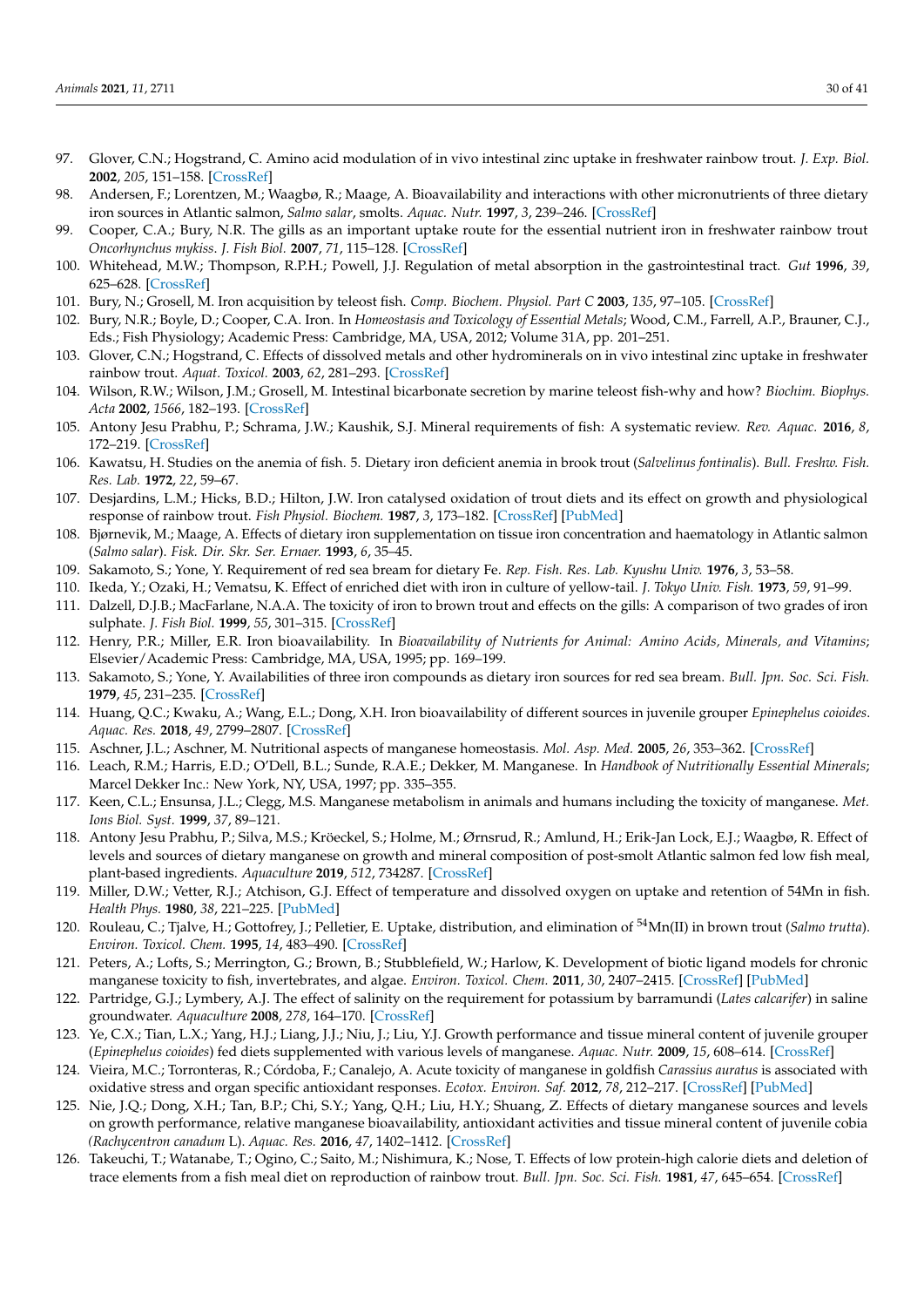- <span id="page-30-0"></span>127. Lorentzen, M.; Maage, A.; Julshamn, K. Manganese supplementation of a practical, fish meal based diet for Atlantic salmon parr. *Aquac. Nutr.* **1996**, *2*, 121–125. [\[CrossRef\]](http://doi.org/10.1111/j.1365-2095.1996.tb00019.x)
- <span id="page-30-1"></span>128. Maage, A.; Lygren, B.; El-Mowafi, A.F. Manganese requirement of Atlantic salmon (*Salmo salar*) fry. *Fish. Sci.* **2000**, *66*, 1–8. [\[CrossRef\]](http://doi.org/10.1046/j.1444-2906.2000.00001.x)
- <span id="page-30-2"></span>129. Gatlin, D.M., III; Wilson, R.P. Studies on the manganese requirement of fingerling channel catfish. *Aquaculture* **1984**, *41*, 85–92. [\[CrossRef\]](http://doi.org/10.1016/0044-8486(84)90085-1)
- <span id="page-30-3"></span>130. Tan, X.Y.; Xie, P.; Luo, Z.; Lin, H.Z.; Zhao, Y.H.; Xi, W.Q. Dietary manganese requirement of juvenile yellow catfish *Pelteobagrus fulvidraco,* and effects on whole body mineral composition and hepatic intermediary metabolism. *Aquaculture* **2012**, *326–329*, 68–73. [\[CrossRef\]](http://doi.org/10.1016/j.aquaculture.2011.11.013)
- <span id="page-30-4"></span>131. Pan, L.; Zhu, X.; Xie, S.; Lei, W.; Han, D.; Yang, Y. Effects of dietary manganese on growth and tissue manganese concentrations of juvenile gibel carp, *Carassius auratus gibelio*. *Aquac. Nutr.* **2008**, *14*, 459–463. [\[CrossRef\]](http://doi.org/10.1111/j.1365-2095.2007.00550.x)
- <span id="page-30-5"></span>132. Lin, Y.H.; Lin, S.M.; Shiau, S.Y. Dietary manganese requirements of juvenile tilapia, *Oreochromis niloticus* x *O. aureus*. *Aquaculture* **2008**, *284*, 207–210. [\[CrossRef\]](http://doi.org/10.1016/j.aquaculture.2008.07.049)
- <span id="page-30-6"></span>133. Zhang, H.; Sun, R.; Xu, W.; Zhou, H.; Zhang, W.; Mai, K. Dietary manganese requirement of juvenile large yellow croaker *Larimichthys crocea* (Richardson, 1846). *Aquaculture* **2016**, *450*, 74–79. [\[CrossRef\]](http://doi.org/10.1016/j.aquaculture.2015.07.010)
- <span id="page-30-7"></span>134. Liu, K.; Ai, Q.H.; Mai, K.S.; Zhang, W.B.; Zhang, L.; Zheng, S.X. Dietary manganese requirement for juvenile cobia, *Rachycentron canadum* L. *Aquac. Nutr.* **2012**, *19*, 461–467. [\[CrossRef\]](http://doi.org/10.1111/j.1365-2095.2012.00979.x)
- <span id="page-30-8"></span>135. Ishak, I.M.; Dollar, A.M. Studies on manganese uptake in *Tilapia mossambica* and *Salmo gairdneri*. I. Growth and survival of Tilapia mossambica in response to manganese. *Hydrobiologia* **1968**, *31*, 572–584. [\[CrossRef\]](http://doi.org/10.1007/BF00134455)
- <span id="page-30-9"></span>136. Yamamoto, H.; Satoh, S.; Takeuchi, T.; Watanabe, T. Effects on rainbow trout of deletion of manganese or trace elements from fish meal diet. *Nippon Suisan Gakkaishi* **1983**, *49*, 287–293. [\[CrossRef\]](http://doi.org/10.2331/suisan.49.287)
- <span id="page-30-10"></span>137. Knox, D.; Cowey, C.B.; Adron, J.W. Studies on the nutrition of salmonid fish. The magnesium requirement of rainbow trout (*Salmo gairdneri*). *Br. J. Nutr.* **1981**, *45*, 137–148. [\[CrossRef\]](http://doi.org/10.1079/BJN19810086)
- <span id="page-30-11"></span>138. Horning, K.J.; Caito, S.W.; Tipps, K.G.; Bowman, A.B.; Aschner, M. Manganese Is Essential for Neuronal Health. *Ann. Rev. Nutr.* **2015**, *35*, 71–108. [\[CrossRef\]](http://doi.org/10.1146/annurev-nutr-071714-034419) [\[PubMed\]](http://www.ncbi.nlm.nih.gov/pubmed/25974698)
- <span id="page-30-12"></span>139. Watanabe, T.; Kiron, V.; Satoh, S. Trace minerals in fish nutrition. *Aquaculture* **1997**, *151*, 185–207. [\[CrossRef\]](http://doi.org/10.1016/S0044-8486(96)01503-7)
- <span id="page-30-13"></span>140. Satoh, S.; Takeuchi, T.; Watanabe, T. Availability to carp of manganese in white fish meal and of various manganese compounds. *Nippon Suisan Gakkaishi* **1987**, *53*, 825–832. [\[CrossRef\]](http://doi.org/10.2331/suisan.53.825)
- <span id="page-30-14"></span>141. Ma, R.; Hou, H.; Mai, K.; Bharadwaj, A.S.; Ji, F.; Zhang, W. Comparative study on the effects of chelated or inorganic manganese in diets containing tricalcium phosphate and phytate on the growth performance and physiological responses of turbot *Scophthalmus maximus*. *Aquac. Nutr.* **2015**, *21*, 780–787. [\[CrossRef\]](http://doi.org/10.1111/anu.12206)
- <span id="page-30-15"></span>142. Lall, S.P.; Milley, J.E. Trace mineral requirements of fish and crustaceans. In *Trace Elements in Animal Production Systems*; Schlegel, P., Durosoy, S., Jongbloed, A.W., Eds.; Wageningen Academic Publishers: Wageningen, The Netherlands, 2008; pp. 203–214.
- <span id="page-30-16"></span>143. Antony Jesu Prabhu, P.; Fountoulaki, E.; Maas, R.; Heinsbroek, L.T.N.; Eding, E.H.; Kaushik, S.J.; Schrama, J.W. Dietary ingredient composition alters faecal characteristics and waste production in common carp reared in recirculation system. *Aquaculture* **2019**, *512*, 734357. [\[CrossRef\]](http://doi.org/10.1016/j.aquaculture.2019.734357)
- <span id="page-30-17"></span>144. EFSA. Scientific opinion on the safety and efficacy of manganese hydroxychloride as feed additive for all animal species. *EFSA J.* **2016**, *14*, 4474. [\[CrossRef\]](http://doi.org/10.2903/j.efsa.2016.4474)
- <span id="page-30-18"></span>145. Poston, H.A.; Combs, G.F.; Leibovitz, L. Vitamin E and selenium interrelations in the diet of Atlantic salmon (*Salmo salar*): Gross, histological and biochemical deficiency signs. *J. Nutr.* **1976**, *106*, 892–904. [\[CrossRef\]](http://doi.org/10.1093/jn/106.7.892)
- <span id="page-30-26"></span>146. Hilton, J.W.; Hodson, P.V.; Slinger, S.J. The requirement and toxicity of selenium in rainbow trout (*Salmo gairdneri*). *J. Nutr.* **1980**, *110*, 2527–2535. [\[CrossRef\]](http://doi.org/10.1093/jn/110.12.2527)
- <span id="page-30-19"></span>147. Hodson, P.V.; Hilton, J.W. The nutritional requirements and toxicity to fish of dietary and waterborne selenium. *Ecol. Bull.* **1983**, *35*, 335–340.
- <span id="page-30-20"></span>148. Labunsky, V.M.; Hatfield, D.L.; Gladyshev, V.N. Selenoproteins: Molecular pathways and physiological roles. *Physiol. Rev.* **2014**, *94*, 739–777. [\[CrossRef\]](http://doi.org/10.1152/physrev.00039.2013)
- <span id="page-30-21"></span>149. Roman, M.; Jitaru, P.; Barbante, C. Selenium biochemistry and its role for human health. *Metallomics* **2014**, *6*, 25–54. [\[CrossRef\]](http://doi.org/10.1039/C3MT00185G) [\[PubMed\]](http://www.ncbi.nlm.nih.gov/pubmed/24185753)
- <span id="page-30-22"></span>150. Mariotti, M.; Ridge, P.G.; Zhang, Y.; Lobanov, A.V.; Pringle, T.H.; Guigo, R.; Hatfield, D.L.; Gladyshev, V.N. Composition and evolution of the vertebrate and mammalian selenoproteomes. *PLoS ONE* **2012**, *7*, 33066. [\[CrossRef\]](http://doi.org/10.1371/journal.pone.0033066) [\[PubMed\]](http://www.ncbi.nlm.nih.gov/pubmed/22479358)
- <span id="page-30-23"></span>151. Hesketh, J. Nutrigenomics and selenium: Gene expression patterns, physiological targets, and genetics. *Ann. Rev. Nutr.* **2008**, *28*, 157–177. [\[CrossRef\]](http://doi.org/10.1146/annurev.nutr.28.061807.155446) [\[PubMed\]](http://www.ncbi.nlm.nih.gov/pubmed/18494599)
- <span id="page-30-24"></span>152. Papp, L.V.; Lu, J.; Holmgren, A.; Khanna, K.K. From selenium to selenoproteins: Synthesis, identity, and their role in human health. *Antioxid. Redox Signal.* **2007**, *9*, 775–806. [\[CrossRef\]](http://doi.org/10.1089/ars.2007.1528)
- <span id="page-30-25"></span>153. Arthur, J.R.; McKenzie, R.C.; Beckett, G.J. Selenium in the immune system. *J. Nutr.* **2003**, *133*, 1457–1459. [\[CrossRef\]](http://doi.org/10.1093/jn/133.5.1457S)
- 154. Fairweather-Tait, S.J.; Bao, Y.; Broadley, M.R.; Collings, R.; Ford, D.; Hesketh, J.E.; Hurst, R. Selenium in Human Health and Disease. *Antioxid. Redox Signal.* **2011**, *14*, 1337–1383. [\[CrossRef\]](http://doi.org/10.1089/ars.2010.3275)
- <span id="page-30-27"></span>155. Choi, Y.J.; Kim, N.N.; Shin, H.S.; Park, M.S.; Kil, G.S.; Choi, Y.C. Effects of waterborne selenium exposure on the antioxidant and immunological activity in the goldfish, *Carassius auratus*. *Mol. Cell. Toxicol.* **2013**, *9*, 365–373. [\[CrossRef\]](http://doi.org/10.1007/s13273-013-0045-9)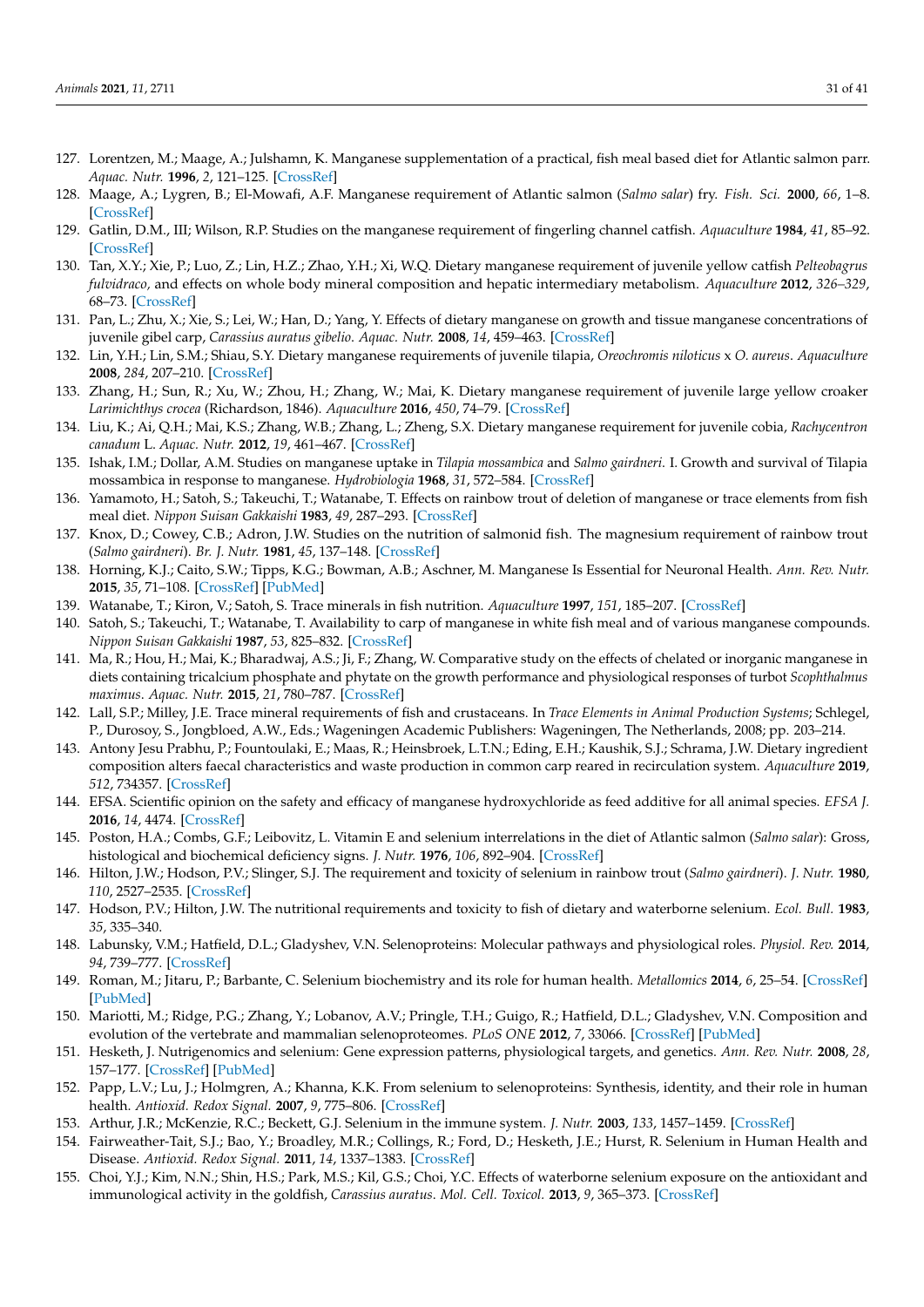- <span id="page-31-24"></span>156. Khan, K.U.; Zuberi, A.; Fernandes, J.B.K.; Ullah, I.; Sarwar, H. An overview of the ongoing insights in selenium research and its role in fish nutrition and fish health. *Fish Physiol. Biochem.* **2017**, *43*, 1689–1705. [\[CrossRef\]](http://doi.org/10.1007/s10695-017-0402-z)
- <span id="page-31-0"></span>157. Dalgaard, T.S.; Briens, M.; Engberg, R.M.; Lauridsen, C. The influence of selenium and selenoproteins on immune responses of poultry and pigs. *Anim. Feed Sci. Tech.* **2018**, *258*, 73–83. [\[CrossRef\]](http://doi.org/10.1016/j.anifeedsci.2018.01.020)
- <span id="page-31-1"></span>158. Janz, D.M. Selenium. In *Fish Physiology: Homeostasis and Toxicology of Essential Metals*; Wood, C.M., Farrell, A.M., Brauner, C.J., Eds.; Elsevier/Academic Press: Cambridge, MA, USA, 2012; pp. 329–374.
- <span id="page-31-2"></span>159. Janz, D.M.; DeForest, D.K.; Brooks, M.L.; Chapman, P.M.; Gilron, G.; Hoff, D.J.; Hoppkins, W.A.; McIntyre, D.O.; Mebane, C.A.; Palace, V.P.; et al. Selenium Toxicity to Aquatic Organisms. In *Ecological Assessment of Selenium in the Aquatic Environment*; Chapman, P.M., Adams, W.J., Brooks, M.L., Delos, C.G., Luoma, S.N., Maher, W.A., Ohlendorf, H.M., Presser, T.S., Shaw, D.P., Eds.; CRC Press: Boca Raton, FL, USA, 2019; pp. 141–231.
- <span id="page-31-3"></span>160. Burk, R.F.; Hill, K.E. Regulation of selenium metabolism and transport. *Ann. Rev. Nutr.* **2015**, *35*, 109–134. [\[CrossRef\]](http://doi.org/10.1146/annurev-nutr-071714-034250)
- <span id="page-31-4"></span>161. National Research Council. *Nutrient Requirements of Swine*; The National Academies Press: Washington, DC, USA, 2012.
- <span id="page-31-5"></span>162. Hosnedlova, B.; Kepinska, M.; Skalickova, S.; Fernandez, C.; Ruttkay-Nedecky, B.; Malevu, T.D.; Sochor, J.S.; Baron, M.; Melcova, M.; Zidkova, J.; et al. A summary of new findings on the biological effects of selenium in selected animal species—A critical review. *Int. J. Mol. Sci.* **2017**, *18*, 2209. [\[CrossRef\]](http://doi.org/10.3390/ijms18102209)
- <span id="page-31-6"></span>163. Fontagné-Dicharry, S.; Godin, S.; Liu, H.; Prabhu, P.A.J.; Bouyssiere, B.; Bueno, M.; Tacon, P.; Médale, F.; Kaushik, S.J. Influence of the forms and levels of dietary selenium on antioxidant status and oxidative stress-related parameters in rainbow trout (*Oncorhynchus mykiss*) fry. *Brit. J. Nutr.* **2015**, *113*, 1876–1887. [\[CrossRef\]](http://doi.org/10.1017/S0007114515001300) [\[PubMed\]](http://www.ncbi.nlm.nih.gov/pubmed/25990817)
- 164. Pacitti, D.; Lawan, M.M.; Sweetman, J.; Martin, S.A.M.; Feldmann, J.; Secombes, C.J. Selenium supplementation in fish: A combined chemical and biomolecular study to understand Sel-Plex assimilation and impact on selenoproteome expression in rainbow trout (*Oncorhynchus mykiss*). *PLoS ONE* **2015**, *10*, 0127041. [\[CrossRef\]](http://doi.org/10.1371/journal.pone.0127041)
- 165. Penglase, S.; Hamre, K.; Ellingsen, S. The selenium content of SEPP1 versus selenium requirements in vertebrates. *Peer J.* **2015**, 1244. [\[CrossRef\]](http://doi.org/10.7717/peerj.1244) [\[PubMed\]](http://www.ncbi.nlm.nih.gov/pubmed/26734501)
- <span id="page-31-7"></span>166. Wang, L.; Zhang, X.; Wu, L.; Liu, Q.; Zhang, D.; Yin, J. Expression of selenoprotein genes in muscle is crucial for the growth of rainbow trout (*Oncorhynchus mykiss*) fed diets supplemented with selenium yeast. *Aquaculture* **2018**, *492*, 82–90. [\[CrossRef\]](http://doi.org/10.1016/j.aquaculture.2018.03.054)
- <span id="page-31-8"></span>167. Berntssen, M.H.G.; Sundal, T.K.; Olsvik, P.A.; Amlund, H.; Rasinger, J.D.; Sele, V.; Hamre, K.; Hillsted, M.; Buttle, L.; Ørnsrud, R. Sensitivity and toxic mode of action of dietary organic and inorganic selenium in Atlantic salmon (*Salmo salar*). *Aquat. Toxicol.* **2017**, *192*, 116–126. [\[CrossRef\]](http://doi.org/10.1016/j.aquatox.2017.09.014)
- <span id="page-31-9"></span>168. Du, L.C.; Yu, H.R.; Li, L.Y.; Zhang, Q.; Tian, Q.; Liu, J.Q.; Shan, L.L. Dietary selenium requirement of coho salmon (*Oncorhynchus kisutch* W.) alevins. *Aquac. Int.* **2021**, *29*, 2291–2304. [\[CrossRef\]](http://doi.org/10.1007/s10499-021-00749-8)
- <span id="page-31-10"></span>169. Antony Jesu Prabhu, P.; Holen, E.; Espe, M.; Silva, M.S.; Holme, M.H.; Hamre, K.; Lock, E.; Waagbø, R. Dietary selenium required to achieve body homeostasis and attenuate pro-inflammatory responses in Atlantic salmon post-smolt exceeds the present EU legal limit. *Aquaculture* **2020**, *526*, 735413. [\[CrossRef\]](http://doi.org/10.1016/j.aquaculture.2020.735413)
- <span id="page-31-11"></span>170. Gatlin, D.M., III; Wilson, R.P. Dietary selenium requirement of fingerling channel catfish. *J. Nutr.* **1984**, *114*, 627–633. [\[CrossRef\]](http://doi.org/10.1093/jn/114.3.627)
- <span id="page-31-12"></span>171. Wang, C.; Lovell, R.T. Organic selenium sources, selenomethionine and selenoyeast, have higher bioavailability than an inorganic selenium source, sodium selenite, in diets for channel catfish (*Ictalurus puncatatus*). *Aquaculture* **1997**, *152*, 223–234. [\[CrossRef\]](http://doi.org/10.1016/S0044-8486(96)01523-2)
- <span id="page-31-13"></span>172. Han, D.; Xie, S.; Liu, M.; Xiao, X.; Liu, H.; Zhu, X.; Yang, Y. The effects of dietary selenium on growth performances, oxidative stress and tissue selenium concentration of gibel carp (*Carassius auratus gibelio*). *Aquac. Nutr.* **2011**, *17*, 741–749. [\[CrossRef\]](http://doi.org/10.1111/j.1365-2095.2010.00841.x)
- <span id="page-31-14"></span>173. Zhu, L.; Han, D.; Zhu, X.; Yang, Y.; Jin, J.; Liu, H.; Xie, S. Dietary selenium requirement for on-growing gibel carp (*Carassius auratus gibelio* var. CAS III). *Aquac. Res.* **2016**, *48*, 2841–2851. [\[CrossRef\]](http://doi.org/10.1111/are.13118)
- <span id="page-31-15"></span>174. Ning, L.; Yuwen, T.; Wang, W.; Wu, S.; Chen, F.; Zhang, H.; Pan, Q. Optimum selenium requirement of juvenile Nile tilapia, *Oreochromis niloticus*. *Aquac. Nutr.* **2020**, *26*, 528–535. [\[CrossRef\]](http://doi.org/10.1111/anu.13014)
- <span id="page-31-16"></span>175. Zhu, Y.; Chen, Y.; Liu, Y.; Yang, H.; Liang, G.; Tian, L. Effect of dietary selenium level on growth performance, body composition and hepatic glutathione peroxidase activities of largemouth bass *Micropterus salmoide*. *Aquac. Res.* **2011**, *43*, 1660–1668. [\[CrossRef\]](http://doi.org/10.1111/j.1365-2109.2011.02972.x)
- <span id="page-31-17"></span>176. Domínguez, D.; Sehnine, Z.; Castro, P.; Robaina, L.; Fontanillas, R.; Prabhu, P.A.J.; Izquierdo, M. Optimum selenium levels in diets high in plant-based feedstuffs for gilthead sea bream (*Sparus aurata*) fingerlings. *Aquac. Nutr.* **2019**, *26*, 579–589. [\[CrossRef\]](http://doi.org/10.1111/anu.13019)
- <span id="page-31-18"></span>177. Wang, L.; Xiao, J.X.; Hua, Y.; Xiang, X.W.; Zhou, Y.F.; Ye, L.; Shao, Q.J. Effects of dietary selenium polysaccharide on growth performance, oxidative stress and tissue selenium accumulation of juvenile black sea bream, *Acanthopagrus schlegelii*. *Aquaculture* **2019**, *503*, 389–395. [\[CrossRef\]](http://doi.org/10.1016/j.aquaculture.2019.01.033)
- <span id="page-31-19"></span>178. Lin, Y.H.; Shiau, S.Y. Dietary selenium requirements of juvenile grouper, *Epinephelus malabaricus*. *Aquaculture* **2005**, *250*, 356–363. [\[CrossRef\]](http://doi.org/10.1016/j.aquaculture.2005.03.022)
- <span id="page-31-20"></span>179. Lin, Y.H. Effects of dietary organic and inorganic selenium on the growth, selenium concentration and meat quality of juvenile grouper *Epinephelus malabaricus*. *Aquaculture* **2014**, *430*, 114–119. [\[CrossRef\]](http://doi.org/10.1016/j.aquaculture.2014.03.048)
- <span id="page-31-21"></span>180. Liu, K.; Wang, X.J.; Ai, Q.; Mai, K.; Zhang, W. Dietary selenium requirement for juvenile cobia, *Rachycentron canadum* L. *Aquac. Res.* **2010**, *41*, 594–601. [\[CrossRef\]](http://doi.org/10.1111/j.1365-2109.2010.02562.x)
- <span id="page-31-22"></span>181. Bell, J.G.; Cowey, C.B.; Adron, J.W.; Shanks, A.M. Some effects of vitamin E and selenium deprivation on tissue enzyme levels and indices of tissue peroxidation in rainbow trout (Salmo gairdneri). *Br. J. Nutr.* **1985**, *53*, 149–157. [\[CrossRef\]](http://doi.org/10.1079/BJN19850019)
- <span id="page-31-23"></span>182. Satoh, S.; Takeuchi, T.; Narabe, Y.; Watanabe, T. Effects of deletion of several trace elements from fish meal diets on growth and mineral composition of rainbow trout fingerlings. *Nippon Suisan Gakkaishi* **1983**, *49*, 1909–1916. [\[CrossRef\]](http://doi.org/10.2331/suisan.49.1909)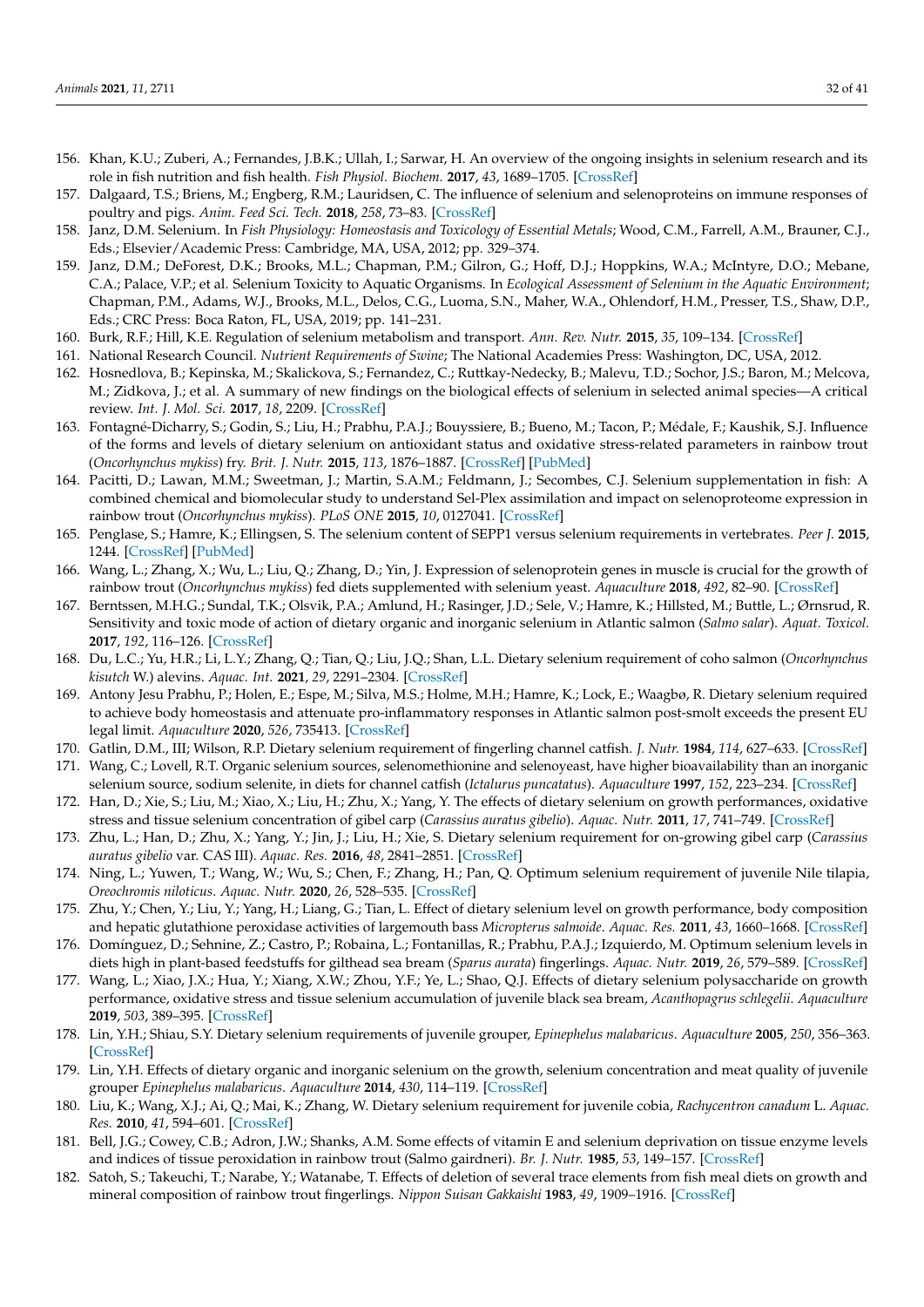- <span id="page-32-0"></span>183. Wischhusen, P.; Paraillous, M.; Geraert, P.-A.; Briens, M.; Bueno, M.; Mounicou, S.; Bouyssiere, B.; Prabhu, A.J.; Kaushik, S.; Fauconneau, B.; et al. Effect of dietary Se in rainbow trout (*Oncorhynchus mykiss*) broodstock on antioxidant status, its parental transfer and oxidative status in the progeny. *Aquaculture* **2019**, *507*, 126–138. [\[CrossRef\]](http://doi.org/10.1016/j.aquaculture.2019.04.006)
- <span id="page-32-1"></span>184. Hamilton, S.J. Review of selenium toxicity in the aquatic food chain. *Sci. Total Environ.* **2004**, *326*, 1–31. [\[CrossRef\]](http://doi.org/10.1016/j.scitotenv.2004.01.019)
- <span id="page-32-2"></span>185. Pedersen, T.V.; Block, M.; Part, P. Effect of selenium on the uptake of methyl mercury across perfused gills of rainbow trout *Oncorhynchus mykiss*. *Aquat. Toxicol.* **1998**, *40*, 361–373. [\[CrossRef\]](http://doi.org/10.1016/S0166-445X(97)00061-1)
- <span id="page-32-3"></span>186. Hamilton, S.J.; Buhl, K.J. Acute toxicity of boron molybdenum and selenium to fry of Chinook salmon and coho salmon. *Arch. Environ. Contam. Toxicol.* **1990**, *19*, 366–373. [\[CrossRef\]](http://doi.org/10.1007/BF01054980)
- <span id="page-32-4"></span>187. Berntssen, M.H.G.; Betancor, M.; Caballero, M.J.; Hillestad, M.; Rasinger, J.; Hamre, K.; Sele, V.; Amlund, H.; Ørnsrud, R. Safe limits of selenomethionine and selenite supplementation to plant-based Atlantic salmon feeds. *Aquaculture* **2018**, *495*, 617–630. [\[CrossRef\]](http://doi.org/10.1016/j.aquaculture.2018.06.041)
- <span id="page-32-5"></span>188. Tashjian, D.H.; Teh, S.J.; Sogomonyan, A.; Hung, S.S.O. Bioaccumulation and chronic toxicity of dietary l-selenomethionine in juvenile white sturgeon (*Acipenser transmontanus*). *Aquat. Toxicol.* **2006**, *79*, 401–409. [\[CrossRef\]](http://doi.org/10.1016/j.aquatox.2006.07.008)
- <span id="page-32-6"></span>189. De Riu, N.; Lee, J.W.; Huang, S.S.Y.; Moniello, G.; Hung, S.S.O. Effect of dietary selenomethionine on growth performance, tissue burden, and histopathology in green and white sturgeon. *Aquat. Toxicol.* **2014**, *148*, 65–73. [\[CrossRef\]](http://doi.org/10.1016/j.aquatox.2013.12.030)
- <span id="page-32-7"></span>190. Zee, J.; Patterson, S.; Wiseman, S.; Hecker, M. Is hepatic oxidative stress a main driver of dietary selenium toxicity in white sturgeon (*Acipenser transmontanus*). *Ecotox. Environ. Saf.* **2016**, *133*, 334–340. [\[CrossRef\]](http://doi.org/10.1016/j.ecoenv.2016.07.004)
- <span id="page-32-8"></span>191. Schultz, R.; Hermanutz, R. Transfer of toxic concentrations of selenium from parent to progeny in the fathead minnow (*Pimephales promelas*). *Bull. Environ. Contam. Toxicol.* **1990**, *45*, 568–573. [\[CrossRef\]](http://doi.org/10.1007/BF01700630)
- <span id="page-32-9"></span>192. Hicks, B.D.; Hilton, J.W.; Ferguson, H.W. Influence of dietary selenium on the occurrence of nephrocalcinosis in the rainbow trout, *Salmo gairdneri* Richardson. *J. Fish. Dis.* **1984**, *7*, 379–389. [\[CrossRef\]](http://doi.org/10.1111/j.1365-2761.1984.tb01202.x)
- <span id="page-32-10"></span>193. Kupsco, A.; Schlenk, D. Molecular mechanisms of selenium-Induced spinal deformities in fish. *Aquat. Toxicol.* **2016**, *179*, 143–150. [\[CrossRef\]](http://doi.org/10.1016/j.aquatox.2016.09.001) [\[PubMed\]](http://www.ncbi.nlm.nih.gov/pubmed/27611865)
- <span id="page-32-11"></span>194. EFSA. Scientific opinion on the safety and efficacy of selenium compounds (E8) as feed additives for all animal species: Sodium selenite, based on a dossier submitted by Retorte GmbH Selenium Chemicals and Metals. *EFSA J.* **2016**, *14*, 4398. [\[CrossRef\]](http://doi.org/10.2903/j.efsa.2016.4398)
- <span id="page-32-12"></span>195. Maier, K.J.; Knight, A.W. Ecotoxicology of selenium in freshwater systems. *Rev. Environ. Contam. Toxicol.* **1994**, *134*, 31–48.
- <span id="page-32-13"></span>196. Knight, R.; Marlatt, V.L.; Baker, J.A.; Lo, B.P.; Debruyn, A.M.H.; Elphick, J.R.; Martyniuk, C.J. Dietary selenium disrupts hepatic triglyceride stores and transcriptional networks associated with growth and Notch signaling in juvenile rainbow trout. *Aquat. Toxicol.* **2016**, *180*, 103–114. [\[CrossRef\]](http://doi.org/10.1016/j.aquatox.2016.09.014)
- <span id="page-32-14"></span>197. Pacitti, D.; Lawan, M.M.; Feldmann, J.; Sweetman, J.; Wang, T.; Martin, S.A.M.; Secombes, C.J. Impact of selenium supplementation on fish antiviral responses: A whole transcriptomic analysis in rainbow trout (Oncorhynchus mykiss) fed supra nutritional levels of Sel-Plex®. *BMC Genom.* **2016**, *17*, 1–26. [\[CrossRef\]](http://doi.org/10.1186/s12864-016-2418-7)
- <span id="page-32-15"></span>198. Rayman, M.P. The use of high-selenium yeast to raise selenium status: How does it measure up? *Br. J. Nutr.* **2004**, *92*, 557–573. [\[CrossRef\]](http://doi.org/10.1079/BJN20041251)
- <span id="page-32-16"></span>199. Schrauzer, G.N. Selenium yeast: Composition, quality, analysis, and safety. *Pure Appl. Chem.* **2006**, *78*, 105–109. [\[CrossRef\]](http://doi.org/10.1351/pac200678010105)
- <span id="page-32-17"></span>200. Scott, M.L.; Thompson, J.N. Selenium content of feedstuffs and effects of dietary selenium levels upon tissue selenium in chick and poults. *Poult. Sci.* **1971**, *50*, 1742–1748. [\[CrossRef\]](http://doi.org/10.3382/ps.0501742)
- <span id="page-32-18"></span>201. Canton, S.P.; Van Derveer, W.D. Selenium toxicity to aquatic life: An argument for sediment-based water quality criteria. *Environ. Toxicol. Chem.* **1997**, *16*, 1255–1259. [\[CrossRef\]](http://doi.org/10.1002/etc.5620160622)
- <span id="page-32-19"></span>202. Henry, P.R.; Ammerman, C.B. Selenium bioavailability. In *Bioavailability of Nutrients for Animal: Amino Acids, Minerals, and Vitamins*; Elsevier/Academic Press: Cambridge, MA, USA, 1995; pp. 303–336.
- <span id="page-32-20"></span>203. Fairweather-Tait, S.J.; Collings, R.; Hurst, R. Selenium bioavailability: Current knowledge and future research requirements. *Am. J. Clin. Nutr.* **2010**, *91*, 1484–1491. [\[CrossRef\]](http://doi.org/10.3945/ajcn.2010.28674J) [\[PubMed\]](http://www.ncbi.nlm.nih.gov/pubmed/20200264)
- <span id="page-32-21"></span>204. Thiry, C.; Ruttens, A.; De Temmerman, L.; Schneider, Y.J.; Pussemier, L. Current knowledge in species-related bioavailability of selenium in food. *Food Chem.* **2012**, *130*, 767–784. [\[CrossRef\]](http://doi.org/10.1016/j.foodchem.2011.07.102)
- <span id="page-32-22"></span>205. Rider, S.A.; Davies, S.J.; Jha, A.N.; Clough, R.; Sweetman, J.W. Bioavailability of co-supplemented organic and inorganic zinc and selenium sources in a white fishmeal-based rainbow trout (*Oncorhynchus mykiss*) diet. *J. Anim. Physiol. Anim. Nutr.* **2010**, *94*, 99–110. [\[CrossRef\]](http://doi.org/10.1111/j.1439-0396.2008.00888.x)
- <span id="page-32-26"></span>206. Sele, V.; Ørnsrud, R.; Sloth, J.J.; Berntssen, M.H.G.; Amlund, H. Selenium and selenium species in feeds and muscle tissue of Atlantic salmon. *J. Trace Elem. Med. Biol.* **2018**, *47*, 124–133. [\[CrossRef\]](http://doi.org/10.1016/j.jtemb.2018.02.005)
- 207. Le, K.T.; Fotedar, R. Bioavailability of selenium from different dietary sources in yellowtail kingfish (*Seriola lalandi*). *Aquaculture* **2014**, *420*, 457–462. [\[CrossRef\]](http://doi.org/10.1016/j.aquaculture.2013.10.034)
- <span id="page-32-23"></span>208. Mechlaoui, M.; Dominguez, D.; Robaina, L.; Geraert, P.A.; Kaushik, S.; Saleh, R.; Briens, M.; Montero, D.; Izquierdo, M. Effects of different dietary selenium sources on growth performance, liver and muscle composition, antioxidant status, stress response and expression of related genes in gilthead seabream (*Sparus aurata*). *Aquaculture* **2019**, *507*, 251–259. [\[CrossRef\]](http://doi.org/10.1016/j.aquaculture.2019.04.037)
- <span id="page-32-24"></span>209. Godin, S.; Fontagné-Dicharry, S.; Bueno, M.; Tacon, P.; Prabhu, P.A.J.; Kaushik, S.; Médale, F.; Bouyssiere, B. Influence of dietary selenium species on selenoamino acid levels in rainbow trout. *J. Agric. Food Chem.* **2015**, *63*, 6484–6492. [\[CrossRef\]](http://doi.org/10.1021/acs.jafc.5b00768)
- <span id="page-32-25"></span>210. Bell, J.G.; Cowey, C.B. Digestibility and bioavailability of dietary selenium from fishmeal, selenite, selenomethionine and selenocystine in Atlantic salmon (*Salmo salar*). *Aquaculture* **1989**, *81*, 61–68. [\[CrossRef\]](http://doi.org/10.1016/0044-8486(89)90230-5)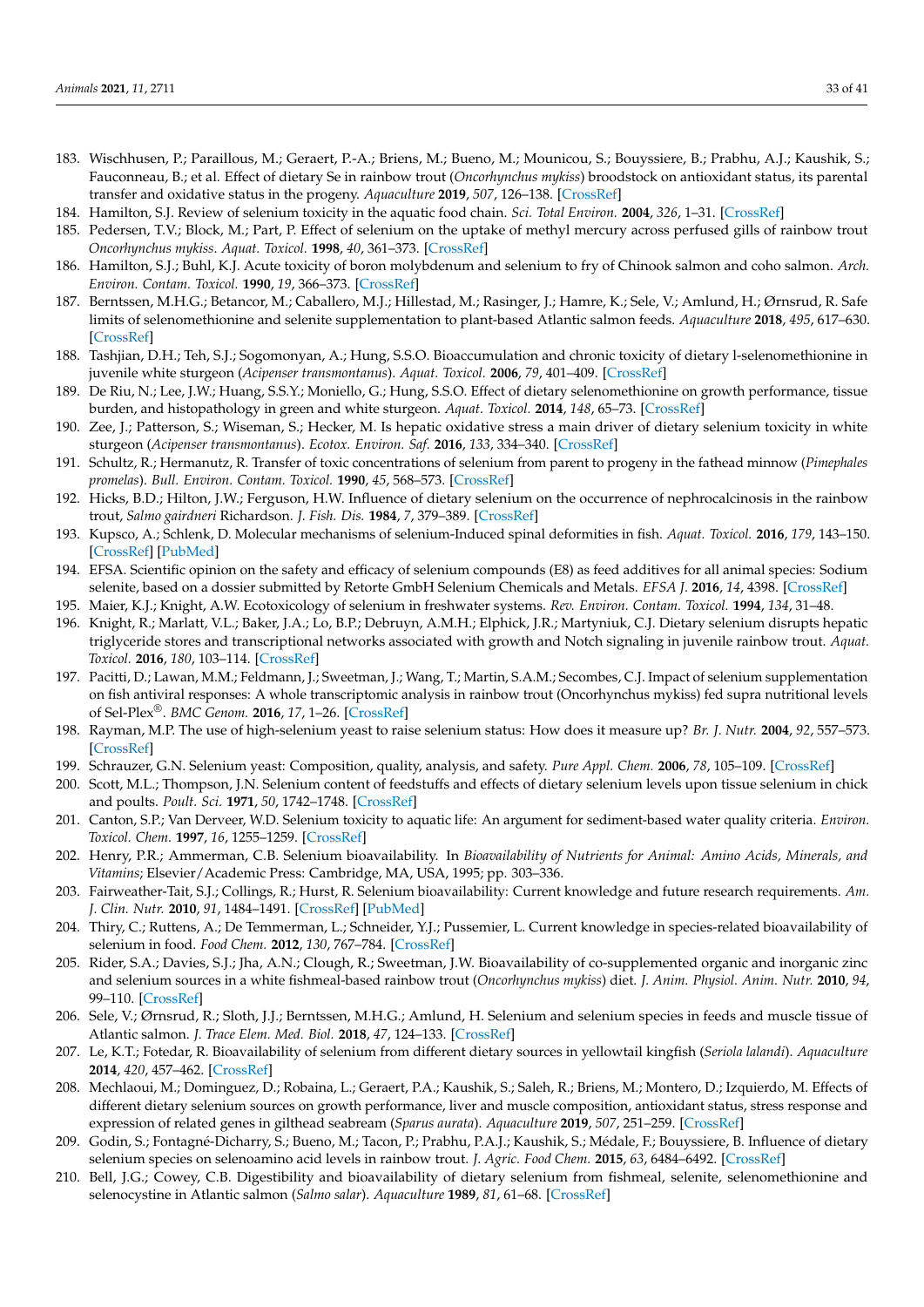- <span id="page-33-0"></span>211. Gabrielsen, B.J.; Opstvedt, J. Availability of selenium in fish meal in comparison with soybean meal, corn gluten meal and selenomethionine relative to selenium in sodium selenite for restoring glutathione peroxidase activity in selenium-depleted chicks. *J. Nutr.* **1980**, *110*, 1096–1100. [\[CrossRef\]](http://doi.org/10.1093/jn/110.6.1096)
- <span id="page-33-1"></span>212. Sissener, N.H.; Julshamn, K.; Espe, M.; Lunestad, B.T.; Hemre, G.I.; Waagbø, R.; Måge, A. Surveillance of selected nutrients, additives and undesirables in commercial Norwegian fish feeds in the years 2000–2010. *Aquac. Nutr.* **2013**, *19*, 555–572. [\[CrossRef\]](http://doi.org/10.1111/anu.12007)
- 213. Betancor, M.; Dam, T.; Walton, J.; Morken, T.; Campbell, P.; Tocher, D. Modulation of selenium tissue distribution and selenoprotein expression in Atlantic salmon (*Salmo salar* L.) fed diets with graded levels of plant ingredients. *Br. J. Nutr.* **2016**, *115*, 1325–1338. [\[CrossRef\]](http://doi.org/10.1017/S0007114516000416) [\[PubMed\]](http://www.ncbi.nlm.nih.gov/pubmed/26907361)
- <span id="page-33-2"></span>214. Silva, M.S.; Kröckel, S.; Jesu Prabhu, P.A.; Koppe, W.; Ørnsrud, R.; Waagbø, R.; Araujo, P.; Amlund, H. Apparent availability of zinc, selenium and manganese as inorganic metal salts or organic forms in plant-based diets for Atlantic salmon (*Salmo salar*). *Aquaculture* **2019**, *503*, 562–570. [\[CrossRef\]](http://doi.org/10.1016/j.aquaculture.2019.01.005)
- <span id="page-33-3"></span>215. Vallee, B.L.; Falchuk, K.H. The biochemical basis of zinc physiology. *Physiol. Rev.* **1993**, *73*, 79–118. [\[CrossRef\]](http://doi.org/10.1152/physrev.1993.73.1.79)
- <span id="page-33-4"></span>216. McCall, K.A.; Huang, C.-C.; Fierke, C.A. Function and mechanism of zinc metalloenzymes. *J. Nutr.* **2000**, *130*, 1437S–1446S. [\[CrossRef\]](http://doi.org/10.1093/jn/130.5.1437S) [\[PubMed\]](http://www.ncbi.nlm.nih.gov/pubmed/10801957)
- <span id="page-33-5"></span>217. Passerini, A.; Andreini, C.; Menchetti, S.; Rosato, A.; Frasconi, P. Predicting zinc binding at the proteome level. *BMC Bioinf* **2007**, *5*, 8–39. [\[CrossRef\]](http://doi.org/10.1186/1471-2105-8-39) [\[PubMed\]](http://www.ncbi.nlm.nih.gov/pubmed/17280606)
- <span id="page-33-6"></span>218. Maret, W. Zinc biochemistry: From a single zinc enzyme to key element of life. *Adv. Nutr.* **2013**, *4*, 82–91. [\[CrossRef\]](http://doi.org/10.3945/an.112.003038)
- <span id="page-33-7"></span>219. Kambe, T.; Tsuji, T.; Hashimoto, A.; Itsumura, N. The physiological, biochemical, and molecular roles of zinc transporters in zinc homeostasis and metabolism. *Physiol. Rev.* **2015**, *95*, 749–784. [\[CrossRef\]](http://doi.org/10.1152/physrev.00035.2014)
- <span id="page-33-8"></span>220. Fukada, T.; Kambe, T. Molecular and genetic features of zinc transporters in physiology and pathogenesis. *Metallomics* **2011**, *3*, 662–674. [\[CrossRef\]](http://doi.org/10.1039/c1mt00011j)
- <span id="page-33-9"></span>221. Feeney, G.P.; Zheng, D.; Kille, P.; Hogstrand, C. The phylogeny of teleost ZIP and ZnT zinc transporters and their tissue specific expression and response to zinc in zebrafish. *Biochim. Biophy. Acta (BBA) Gene Struct. Express* **2005**, *1732*, 88–95. [\[CrossRef\]](http://doi.org/10.1016/j.bbaexp.2005.12.002)
- <span id="page-33-10"></span>222. Zhao, L.; Xia, Z.; Wang, F. Zebrafish in the sea of mineral (iron, zinc, and copper) metabolism. *Front. Pharmacol.* **2014**, 5–33. [\[CrossRef\]](http://doi.org/10.3389/fphar.2014.00033)
- <span id="page-33-11"></span>223. Spry, D.I.; Hodson, P.V.; Wood, C.M. Relative contributions of dietary and waterborne zinc in rainbow trout, *Salmo gairdneri*. *Can. J. Fish. Aquat. Sci.* **1988**, *45*, 32–41. [\[CrossRef\]](http://doi.org/10.1139/f88-005)
- <span id="page-33-12"></span>224. Pentreath, R.J. The accumulation and retention of <sup>65</sup>Zn and <sup>54</sup>Mn by the plaice, *Pleuronectes platessa* L. *J. Exp. Mar. Biol. Ecol.* **1973**, *12*, 1–18. [\[CrossRef\]](http://doi.org/10.1016/0022-0981(73)90034-8)
- <span id="page-33-13"></span>225. Lall, S.P.; Bishop, F.J. Studies on mineral and protein utilization by Atlantic salmon (*Salmo salar*) grown in sea water. *Fish. Mar. Serv. Tech. Rep.* **1977**, *688*, 1–16.
- <span id="page-33-14"></span>226. Hogstrand, C.; Verbost, P.M.; Bonga, S.E.; Wood, C.M. Mechanisms of zinc uptake in gills of freshwater rainbow trout: Interplay with calcium transport. *Am. J. Physiol.* **1996**, *270*, 1141–1147. [\[CrossRef\]](http://doi.org/10.1152/ajpregu.1996.270.5.R1141) [\[PubMed\]](http://www.ncbi.nlm.nih.gov/pubmed/8928918)
- <span id="page-33-15"></span>227. Hardy, R.W.; Sullivan, C.V.; Koziol, A.M. Absorption, body distribution, and excretion of dietary zinc by rainbow trout (*Salmo gairdneri*). *Fish Physiol. Biochem.* **1987**, *3*, 133–143. [\[CrossRef\]](http://doi.org/10.1007/BF02180415) [\[PubMed\]](http://www.ncbi.nlm.nih.gov/pubmed/24233441)
- <span id="page-33-16"></span>228. Niyogi, S.; Wood, C.M. Interaction between dietary calcium supplementation and chronic waterborne zinc exposure in juvenile rainbow trout, *Oncorhynchus mykiss*. *Comp. Biochem. Physiol. Part C* **2006**, *143*, 91–102. [\[CrossRef\]](http://doi.org/10.1016/j.cbpc.2005.12.007)
- <span id="page-33-17"></span>229. Antony Jesu Prabhu, P.; Stewart, T.; Silva, M.; Amlund, H.; Ørnsrud, R.; Lock, E.J.; Waagbo, R.; Hogstrand, C. Zinc uptake in fish intestinal epithelial model RTgutGC: Impact of media ion composition and methionine chelation. *J. Trace Elem. Med. Biol.* **2018**, *50*, 377–383. [\[CrossRef\]](http://doi.org/10.1016/j.jtemb.2018.07.025) [\[PubMed\]](http://www.ncbi.nlm.nih.gov/pubmed/30262308)
- <span id="page-33-18"></span>230. Maage, A.; Julshamn, K. Assessment of zinc status in juvenile Atlantic salmon (*Salmo salar*) by measurement of whole body and tissue levels of zinc. *Aquaculture* **1993**, *117*, 179–191. [\[CrossRef\]](http://doi.org/10.1016/0044-8486(93)90134-K)
- <span id="page-33-19"></span>231. Ogino, C.; Yang, G.-Y. Requirement of rainbow trout for dietary zinc. *Bull. Jpn. Soc. Sci. Fish.* **1978**, *44*, 1015–1018. [\[CrossRef\]](http://doi.org/10.2331/suisan.44.1015)
- <span id="page-33-20"></span>232. Welker, T.; Barrows, F.; Overturf, K.; Gaylord, G.; Sealey, W. Optimizing zinc supplementation levels of rainbow trout (*Oncorhynchus mykiss*) fed practical type fishmeal- and plant-based diets. *Aquac. Nutr.* **2016**, *22*, 91–108. [\[CrossRef\]](http://doi.org/10.1111/anu.12232)
- <span id="page-33-21"></span>233. Gatlin, D.M., III; Wilson, R.P. Dietary zinc requirement of fingerling channel catfish. *J. Nutr.* **1983**, *113*, 630–635. [\[CrossRef\]](http://doi.org/10.1093/jn/113.3.630) [\[PubMed\]](http://www.ncbi.nlm.nih.gov/pubmed/6827380)
- <span id="page-33-22"></span>234. Luo, Z.; Tan, X.Y.; Zheng, J.L.; Chen, Q.L.; Liu, C.X. Quantitative dietary zinc requirement of juvenile yellow catfish *Pelteobagrus fulvidraco*, and effects on hepatic intermediary metabolism and antioxidant responses. *Aquaculture* **2011**, *319*, 150–155. [\[CrossRef\]](http://doi.org/10.1016/j.aquaculture.2011.06.047)
- <span id="page-33-23"></span>235. Ogino, C.; Yang, G.Y. Requirement of carp for dietary zinc. *Bull. Jpn. Soc. Sci. Fish.* **1979**, *45*, 967–969. [\[CrossRef\]](http://doi.org/10.2331/suisan.45.967)
- <span id="page-33-24"></span>236. Tan, L.N.; Feng, L.; Liu, Y.; Jiang, J.; Jiang, W.D.; Hu, K.; Zhou, X.Q. Growth, body composition and intestinal enzyme activities of juvenile Jian carp (*Cyprinus carpio* var. Jian) fed graded levels of dietary zinc. *Aquac. Nutr.* **2011**, *17*, 338–345. [\[CrossRef\]](http://doi.org/10.1111/j.1365-2095.2010.00793.x)
- <span id="page-33-25"></span>237. Liang, J.J.; Yang, H.J.; Liu, Y.J.; Tian, L.X.; Liang, G.Y. Dietary zinc requirement of juvenile grass carp (*Ctenopharyngodon idella*) based on growth and mineralization. *Aquac. Nutr.* **2012**, *18*, 380–387. [\[CrossRef\]](http://doi.org/10.1111/j.1365-2095.2011.00935.x)
- <span id="page-33-26"></span>238. Musharraf, M.; Khan, M.A. Dietary zinc requirement of fingerling Indian major carp, *Labeo rohita* (Hamilton). *Aquaculture* **2019**, *503*, 489–498. [\[CrossRef\]](http://doi.org/10.1016/j.aquaculture.2019.01.039)
- <span id="page-33-27"></span>239. Lin, Y.H.; Jiang, L.C.; Shiau, S.-Y. Dietary zinc requirements of juvenile tilapia, *Oreochromis niloticus* x *O. aureus*. *J. Fish. Soc. Taiwan* **2008**, *35*, 117–125.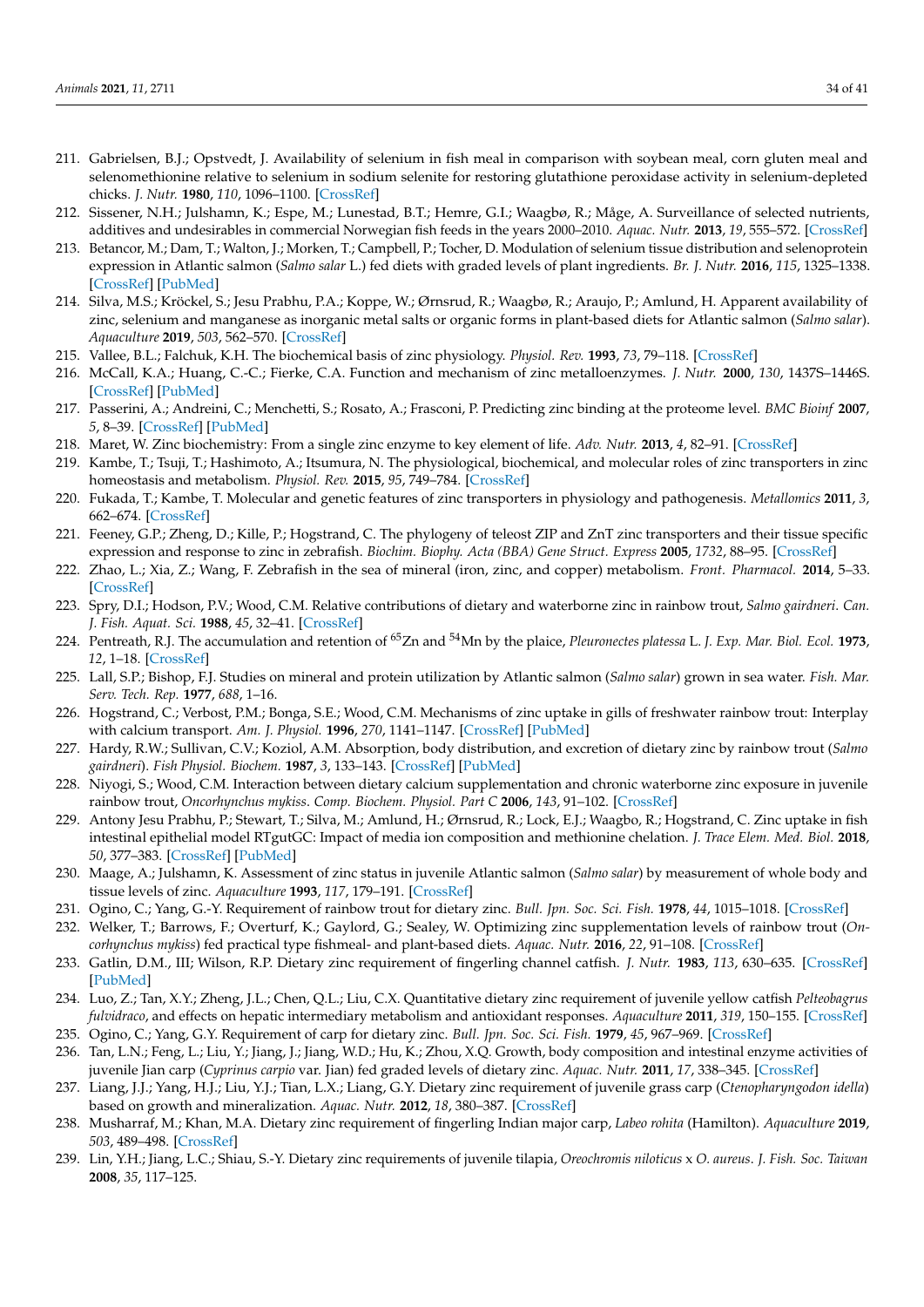- <span id="page-34-0"></span>240. Li, M.R.; Huang, C.H. Effect of dietary zinc level on growth, enzyme activity and body trace elements of hybrid tilapia, *Oreochromis niloticus* × *O. aureus*, fed soya bean meal-based diets. *Aquac. Nutr.* **2015**, *22*, 1320–1327. [\[CrossRef\]](http://doi.org/10.1111/anu.12332)
- <span id="page-34-1"></span>241. McLain, W.; Gatlin, D.M., III. Dietary zinc requirement of *Oreochromis aureus* and effects of dietary calcium and phytate on zinc bioavailability. *J. World Aquac. Soc.* **1988**, *19*, 103–108. [\[CrossRef\]](http://doi.org/10.1111/j.1749-7345.1988.tb01052.x)
- <span id="page-34-2"></span>242. Eid, A.E.; Ghonim, S.I. Dietary zinc requirement of fingerling *Oreochromis niloticus*. *Aquaculture* **1994**, *119*, 259–264. [\[CrossRef\]](http://doi.org/10.1016/0044-8486(94)90180-5)
- <span id="page-34-3"></span>243. Huang, F.; Jiang, M.; Wen, H.; Wu, F.; Liu, W.; Tian, J.; Yang, C. Dietary zinc requirement of adult Nile tilapia (*Oreochromis niloticus*) fed semi-purified diets, and effects on tissue mineral composition and antioxidant responses. *Aquaculture* **2015**, *439*, 53–59. [\[CrossRef\]](http://doi.org/10.1016/j.aquaculture.2015.01.018)
- <span id="page-34-4"></span>244. Moazenzadeh, K.; Islami, H.R.; Zamini, A.; Soltani, M. Dietary zinc requirement of Siberian sturgeon (*Acipenser baerii*, Brandt 1869) juveniles, based on the growth performance and blood parameters. *Int. Aquat. Res.* **2017**, *9*, 25–35. [\[CrossRef\]](http://doi.org/10.1007/s40071-017-0153-6)
- <span id="page-34-5"></span>245. Gatlin, D.M., III; O'Connell, J.P.; Scarpa, J. Dietary zinc requirement of the red drum, *Sciaenops ocellatus*. *Aquaculture* **1991**, *92*, 259–265. [\[CrossRef\]](http://doi.org/10.1016/0044-8486(91)90027-5)
- <span id="page-34-6"></span>246. Jiang, M.; Wu, F.; Huang, F.; Wen, H.; Liu, W.; Tian, J.; Changgeng, Y.; Wang, W. Effects of dietary Zn on growth performance, antioxidant responses, and sperm motility of adult blunt snout bream, *Megalobrama amblycephala*. *Aquaculture* **2016**, *464*, 121–128. [\[CrossRef\]](http://doi.org/10.1016/j.aquaculture.2016.06.025)
- <span id="page-34-7"></span>247. Houng-Yung, C.; Yu-Chun, C.; Li-Chi, H.; Meng-Hsien, C. Dietary zinc requirements of juvenile grouper, *Epinephelus malabaricus*. *Aquaculture* **2014**, *432*, 360–364. [\[CrossRef\]](http://doi.org/10.1016/j.aquaculture.2014.05.020)
- <span id="page-34-8"></span>248. Xu, Z.; Dong, X.; Liu, C. Dietary zinc requirement of juvenile cobia (*Rachycentron canadum*). *Fish. Sci.* **2007**, *26*, 138–141.
- <span id="page-34-9"></span>249. Ketola, H.G. Influence of dietary zinc on cataracts in rainbow trout (*Salmo gairdneri*). *J. Nutr.* **1979**, *105*, 965–969. [\[CrossRef\]](http://doi.org/10.1093/jn/109.6.965) [\[PubMed\]](http://www.ncbi.nlm.nih.gov/pubmed/109582)
- <span id="page-34-10"></span>250. Richardson, N.L.; Higgs, D.A.; Beames, R.M.; McBride, J.R. Influence of dietary calcium, phosphorus, zinc and sodium phytate level on cataract incidence, growth and histopathology in juvenile chinook salmon (*Oncorhynchus tshawytscha*). *J. Nutr.* **1985**, *115*, 553–567. [\[CrossRef\]](http://doi.org/10.1093/jn/115.5.553) [\[PubMed\]](http://www.ncbi.nlm.nih.gov/pubmed/3998857)
- <span id="page-34-11"></span>251. Waagbø, R.; Tröße, C.; Fontanillas, R.; Breck, O. Dietary histidine supplementation prevents cataract development in adult Atlantic salmon, *Salmo salar* L., in seawater. *Br. J. Nutr.* **2010**, *104*, 1460–1470. [\[CrossRef\]](http://doi.org/10.1017/S0007114510002485)
- <span id="page-34-12"></span>252. Bjerkås, E.; Breck, O.; Waagbø, R. The role of nutrition in cataract formation in farmed fish. *CAB Rev. Perspect. Agric. Vet. Scie. Nutr. Nat. Resour.* **2006**, *33*, 1–16. [\[CrossRef\]](http://doi.org/10.1079/PAVSNNR20061033)
- <span id="page-34-13"></span>253. Bjerkås, E.; Sveier, H. The influence of nutritional and environmental factors on osmoregulation and cataracts in Atlantic salmon (*Salmo salar* L). *Aquaculture* **2004**, *235*, 101–122. [\[CrossRef\]](http://doi.org/10.1016/j.aquaculture.2003.10.005)
- <span id="page-34-14"></span>254. Wekell, J.C.; Shearer, K.D.; Gauglitz, E.J., Jr. Zinc supplementation of trout diets: Tissue indicators of body zinc status. *Prog. Fish.-Cult.* **1986**, *48*, 205–212.
- <span id="page-34-15"></span>255. Wekell, J.C.; Shearer, K.D.; Houle, C.R. High zinc supplementation of rainbow trout diets. *Prog. Fish.-Cult.* **1983**, *45*, 144–147. [\[CrossRef\]](http://doi.org/10.1577/1548-8659(1983)45[144:HZSORT]2.0.CO;2)
- <span id="page-34-16"></span>256. Jeng, S.S.; Sun, L.T. Effects of dietary zinc levels on zinc concentrations in tissues of common carp. *J. Nutr.* **1981**, *111*, 134–140. [\[CrossRef\]](http://doi.org/10.1093/jn/111.1.134)
- <span id="page-34-17"></span>257. Alsop, D.H.; Wood, C.M. Influence of waterborne cations on zinc uptake and toxicity in rainbow trout, *Oncorhynchus mykiss*. *Can. J. Fish. Aquat. Sci.* **1999**, *56*, 2112–2119. [\[CrossRef\]](http://doi.org/10.1139/f99-156)
- <span id="page-34-18"></span>258. Bielmyer, G.K.; Bullington, J.B.; DeCarlo, C.A.; Chalk, S.J.; Smith, K. The effects of salinity on acute toxicity of zinc to two euryhaline species of fish, *Fundulus heteroclitus* and *Kryptolebias marmoratus*. *Integ. Comp. Biol.* **2012**, *52*, 753–760. [\[CrossRef\]](http://doi.org/10.1093/icb/ics045) [\[PubMed\]](http://www.ncbi.nlm.nih.gov/pubmed/22523126)
- <span id="page-34-19"></span>259. Loro, V.L.; Nogueira, L.; Nadella, S.R.; Wood, C.M. Zinc bioaccumulation and ionoregulatory impacts in *Fundulus heteroclitus* exposed to sublethal waterborne zinc at different salinities. *Comp. Biochem. Physiol. Toxic. Pharm.* **2014**, *166 C*, 96–104. [\[CrossRef\]](http://doi.org/10.1016/j.cbpc.2014.07.004)
- <span id="page-34-20"></span>260. Satoh, S.; Tabata, K.; Izume, K.; Takeuchi, T.; Watanabe, T. Effect of dietary tricalcium phosphate on availability of zinc to rainbow trout. *Nippon Suisan Gakkaishi* **1987**, *53*, 1199–1205.
- 261. Satoh, S.; Poe, W.E.; Wilson, R.P. Effect of supplemental phytate and/or tricalcium phosphate on weight gain, feed efficiency and zinc content in vertebrae of channel catfish. *Aquaculture* **1989**, *80*, 155–161. [\[CrossRef\]](http://doi.org/10.1016/0044-8486(89)90281-0)
- <span id="page-34-21"></span>262. Apines-Amar, M.J.S.; Satoh, S.; Caipang, C.M.A.; Kiron, V.; Watanabe, T.; Aoki, T. Amino acid-chelate: A better source of Zn, Mn and Cu for rainbow trout, *Oncorhynchus mykiss*. *Aquaculture* **2004**, *240*, 345–358. [\[CrossRef\]](http://doi.org/10.1016/j.aquaculture.2004.01.032)
- <span id="page-34-22"></span>263. EFSA. Scientific opinion on the safety and efficacy of zinc compounds (E6) as feed additives for all animal species (zinc acetate, dihydrate; zinc chloride, anhydrous; zinc oxide; zinc sulphate, heptahydrate; zinc sulphate, monohydrate; zinc chelate of amino acids, hydrate; zinc chelate of glycine, hydrate), based on a dossier submitted by FEFANA asbl. *EFSA J.* **2015**, *13*, 46. [\[CrossRef\]](http://doi.org/10.2903/j.efsa.2015.4058)
- <span id="page-34-23"></span>264. Apines, M.J.S.; Satoh, S.; Kiron, V.; Watanabe, T.; Aoki, T. Availability of supplemental amino acid-chelated trace elements in diets containing tricalcium phosphate and phytate to rainbow trout, *Oncorhynchus mykiss*. *Aquaculture* **2003**, *225*, 431–444. [\[CrossRef\]](http://doi.org/10.1016/S0044-8486(03)00307-7)
- 265. Apines, M.J.S.; Satoh, S.; Kiron, V.; Watanabe, T.; Fujita, S. Bioavailability and tissue distribution of amino acid chelated trace elements in rainbow trout *Oncorhynchus mykiss*. *Fish. Sci.* **2003**, *69*, 722–730. [\[CrossRef\]](http://doi.org/10.1046/j.1444-2906.2003.00679.x)
- <span id="page-34-24"></span>266. Rider, S.A.; Davies, S.J.; Jha, A.N.; Fisher, A.A.; Knight, J.; Sweetman, J.W. Supra-nutritional dietary intake of selenite and selenium yeast in normal and stressed rainbow trout (*Oncorhynchus mykiss*): Implications on selenium status and health responses. *Aquaculture* **2009**, *295*, 282–291. [\[CrossRef\]](http://doi.org/10.1016/j.aquaculture.2009.07.003)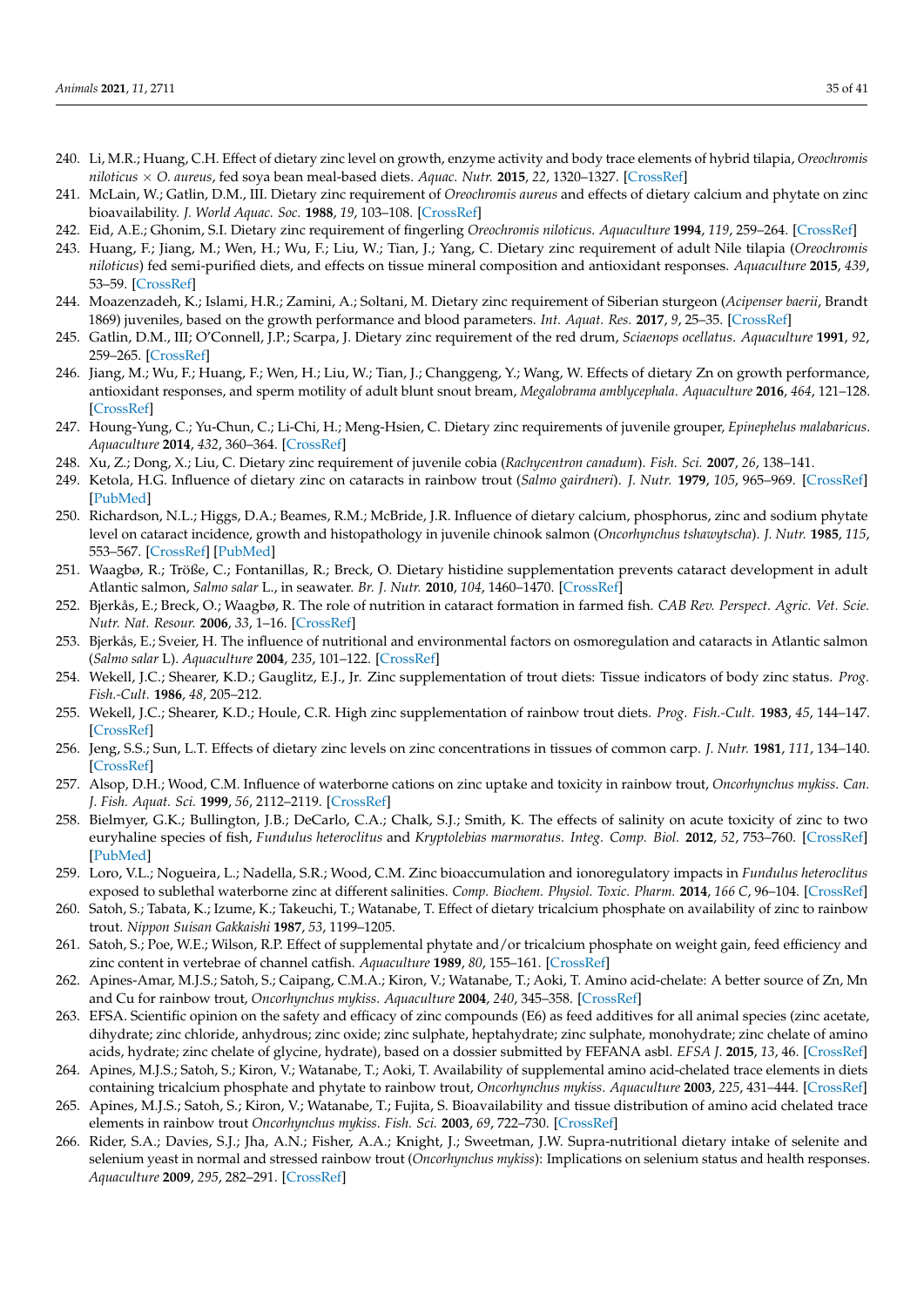- <span id="page-35-0"></span>267. Li, M.H.; Robinson, E.H. Comparison of chelated zinc and zinc sulfate as zinc sources for growth and bone mineralization of channel catfish (*Ictalurus punctatus*) fed practical diets. *Aquaculture* **1996**, *146*, 237–243. [\[CrossRef\]](http://doi.org/10.1016/S0044-8486(96)01388-9)
- <span id="page-35-1"></span>268. Domínguez, D.; Robaina, L.; Zamorano, M.J.; Karalazos, V.; Izquierdo, M. Effects of zinc and manganese sources on gilthead seabream (*Sparus aurata*) fingerlings. *Aquaculture* **2019**, *505*, 386–392. [\[CrossRef\]](http://doi.org/10.1016/j.aquaculture.2019.03.004)
- <span id="page-35-2"></span>269. Hardy, R.W.; Shearer, K. Effect of dietary calcium phosphate and zinc supplementation on whole body zinc concentration of rainbow trout (*Salmo gairdneri*). *Can. J. Fish. Aquat. Sci.* **1985**, *42*, 181–184. [\[CrossRef\]](http://doi.org/10.1139/f85-022)
- <span id="page-35-3"></span>270. Lönnerdal, B. Dietary factors influencing zinc absorption. *J. Nutr.* **2000**, *130*, 1378–1383. [\[CrossRef\]](http://doi.org/10.1093/jn/130.5.1378S)
- <span id="page-35-4"></span>271. Kumar, V.; Sinha, A.K.; Makkar, H.P.S.; De Boeck, G.; Becker, K. Phytate and phytase in fish nutrition. *J. Anim. Physiol. Anim. Nutr.* **2012**, *96*, 335–364. [\[CrossRef\]](http://doi.org/10.1111/j.1439-0396.2011.01169.x)
- <span id="page-35-5"></span>272. Hetzel, B.S.; Welby, M.C. Iodine. In *Handbook of Nutritionally Essential Mineral Elements*; O'Dell, B.L., Sunde, R.A., Eds.; Marcel Dekker Inc.: New York, NY, USA, 1997; pp. 557–582.
- <span id="page-35-6"></span>273. Higgs, D.A.; Fagerlund, U.H.M.; Eales, J.G.; McBride, J.R. Application of thyroid and steroid hormones as anabolic agents in fish culture. *Comp. Biochem. Physiol. Part B Comp. Biochem.* **1982**, *73*, 143–176. [\[CrossRef\]](http://doi.org/10.1016/0305-0491(82)90206-1)
- <span id="page-35-7"></span>274. Cyr, D.G.; Eales, J.G. Interrelationships between thyroidal and reproductive systems in Fish. *Rev. Fish. Biol. Fish.* **1996**, *6*, 165–200. [\[CrossRef\]](http://doi.org/10.1007/BF00182342)
- <span id="page-35-8"></span>275. Cyr, D.G.; Bromage, N.R.; Dustin, J.; Eales, J.G. Seasonal patterns in serum levels of thyroid hormones and sex steroids in relation to photoperiod-induced changes in spawning time in rainbow trout, *Salmo gairdneri*. *Gen. Comp. Endoc.* **1988**, *69*, 217–225. [\[CrossRef\]](http://doi.org/10.1016/0016-6480(88)90008-1)
- <span id="page-35-9"></span>276. Lebel, J.M.; Leloup, J. La triiodothyronine est necessaire á l'acclimation á l'eau de mer de la truite fario (*Salmo trutta*) ou arc en ciel (*Oncorhynchus mykiss*). *Comput. Rendus Acad. Sci. Paris* **1992**, *314*, 461–468.
- <span id="page-35-10"></span>277. Blanton, M.L.; Specker, J.L. The hypothalamic-pituitary-thyroid (HPT) axis in fish and its role in fish development and reproduction. *Crit. Rev. Toxicol.* **2007**, *37*, 97–115. [\[CrossRef\]](http://doi.org/10.1080/10408440601123529)
- <span id="page-35-11"></span>278. Power, D.M.; Einarsdottir, I.E.; Pittman, K.; Sweeney, G.E.; Hildahl, J.; Campinho, M.A.; Silva, N.; Saele, Ø.; Burgos, M.G.; Smaradottir, H.; et al. The molecular and endocrine basis of flatfish metamorphosis. *Rev. Fish. Sci.* **2008**, *16*, 95–111. [\[CrossRef\]](http://doi.org/10.1080/10641260802325377)
- <span id="page-35-12"></span>279. Eales, J.G. The relationship between ingested thyroid hormones, thyroid homeostasis and iodine metabolism in humans and teleost fish. *Gen. Comp. Endoc.* **2019**, *280*, 62–72. [\[CrossRef\]](http://doi.org/10.1016/j.ygcen.2019.04.012) [\[PubMed\]](http://www.ncbi.nlm.nih.gov/pubmed/30980803)
- <span id="page-35-13"></span>280. Moren, M.; Sloth, J.J.; Hamre, K. Uptake of iodide from water in Atlantic halibut larvae (*Hippoglossus hippoglossus* L). *Aquaculture* **2008**, *285*, 174–178. [\[CrossRef\]](http://doi.org/10.1016/j.aquaculture.2008.08.007)
- <span id="page-35-14"></span>281. Geven, E.J.W.; Nguyen, N.-K.; Boogaart, M.; Spanings, F.A.T.; Flik, G.; Klaren, P.H.M. Comparative thyroidology: Thyroid gland location and iodothyronine dynamics in Mozambique tilapia (*Oreochromis mossambicus* Peters) and common carp (*Cyprinus carpio* L.). *J. Exp. Biol.* **2007**, *210*, 4005–4015. [\[CrossRef\]](http://doi.org/10.1242/jeb.010462)
- <span id="page-35-15"></span>282. Hunt, D.W.C.; Eales, J.G. Iodine balance in rainbow trout (Salmo gairdneri) and effects of testosterone propionate. *J. Fish. Res. Board Can.* **1979**, *36*, 282–285. [\[CrossRef\]](http://doi.org/10.1139/f79-044)
- <span id="page-35-16"></span>283. Speacker, J.L.; Eales, J.G.; Tagawa, M.; Tyler, W.A., III. Parr-smolt transformation in Atlantic salmon: Thyroid hormone deiodination in liver and brain and endocrine correlates of change in rheotactic behavior. *Can. J. Zool.* **2000**, *78*, 696–705. [\[CrossRef\]](http://doi.org/10.1139/z99-258)
- <span id="page-35-17"></span>284. Habibi, H.R.; Nelson, E.R.; Allan, E.R.O. New insights into thyroid hormone function and modulation of reproduction in goldfish. *Gen. Comp. Endoc* **2012**, *175*, 19–26. [\[CrossRef\]](http://doi.org/10.1016/j.ygcen.2011.11.003)
- <span id="page-35-18"></span>285. Brown, C.L.; Urbinati, E.C.; Zhang, W.; Brown, S.B.; McComb-Kobza, M. Maternal thyroid and glucocorticoid hormone interactions in larval fish development, and their applications in aquaculture. *Rev. Fish. Sci. Aquac.* **2014**, *22*, 207–220. [\[CrossRef\]](http://doi.org/10.1080/23308249.2014.918086)
- <span id="page-35-19"></span>286. Einarsdottir, I.E.; Silva, N.; Power, D.M.; Smaradottir, H.; Bjornsson, B.T. Thyroid and pituitary gland development from hatching through metamorphosis of a teleost flatfish, the Atlantic halibut. *Anat. Embryol.* **2006**, *211*, 247–260. [\[CrossRef\]](http://doi.org/10.1007/s00429-005-0055-z)
- <span id="page-35-26"></span>287. Ribeiro, A.R.A.; Ribeiro, L.; Saele, O.; Dinis, M.T.; Moren, M. Iodine and selenium supplementation increased survival and changed thyroid hormone status in Senegalese sole (*Solea senegalensis*) larvae reared in a recirculation system. *Fish Physiol. Biochem.* **2012**, *38*, 725–734. [\[CrossRef\]](http://doi.org/10.1007/s10695-011-9554-4)
- <span id="page-35-20"></span>288. Penglase, S.; Harboe, T.; Sæle, Ø.; Helland, S.; Nordgreen, A.; Hamre, K. Iodine nutrition and toxicity in Atlantic cod (*Gadus morhua*) larvae. *Peer J.* **2013**, *1*, 20. [\[CrossRef\]](http://doi.org/10.7717/peerj.20) [\[PubMed\]](http://www.ncbi.nlm.nih.gov/pubmed/23638355)
- <span id="page-35-21"></span>289. Hamre, K.; Yúfera, M.; Rønnestad, I.; Boglione, C.; Conceição, L.E.C.; Izquierdo, M. Fish larval nutrition and feed formulation: Knowledge gaps and bottlenecks for advances in larval rearing. *Rev. Aquac.* **2013**, *5*, 26–58. [\[CrossRef\]](http://doi.org/10.1111/j.1753-5131.2012.01086.x)
- <span id="page-35-22"></span>290. Sherrill, J.; Whitaker, B.R.; Wong, G.T.F. Effects of ozonation on the speciation of dissolved iodine in artificial seawater. *J. Zoo Wild. Med.* **2004**, *35*, 347–355. [\[CrossRef\]](http://doi.org/10.1638/03-025) [\[PubMed\]](http://www.ncbi.nlm.nih.gov/pubmed/15526890)
- <span id="page-35-23"></span>291. Tonacchera, M.; Pinchera, A.; Dimida, A.; Ferrarini, E.; Agretti, P.; Vitti, P.; Santini, F.; Crump, K.; Gibbs, J. Relative potencies and additivity of perchlorate, thiocyanate, nitrate, and iodide on the inhibition of radioactive iodide uptake by the human sodium iodide symporter. *Thyroid* **2004**, *14*, 1012–1019. [\[CrossRef\]](http://doi.org/10.1089/thy.2004.14.1012)
- <span id="page-35-24"></span>292. Morris, A.L.; Hamlin, H.J.; Francis-Floyd, R.; Sheppard, B.J.; Guillette, L.J. Nitrate-induced goiter in captive white spotted bamboo sharks *Chiloscyllium plagiosum*. *J. Aquat. Anim. Health* **2011**, *23*, 92–99. [\[CrossRef\]](http://doi.org/10.1080/08997659.2011.574079)
- <span id="page-35-25"></span>293. Marine, D. Further observations and experiments on goiter in brook trout. *J. Exp. Med.* **1914**, *19*, 70–75. [\[CrossRef\]](http://doi.org/10.1084/jem.19.1.70)
- <span id="page-35-27"></span>294. Delange, F. The disorders induced by iodine deficiency. *J. Thyroid* **1994**, *4*, 107–128. [\[CrossRef\]](http://doi.org/10.1089/thy.1994.4.107)
- <span id="page-35-28"></span>295. Vanderpas, J. Nutritional epidemiology and thyroid hormone metabolism. *Ann. Rev. Nutr.* **2006**, *26*, 293–322. [\[CrossRef\]](http://doi.org/10.1146/annurev.nutr.26.010506.103810)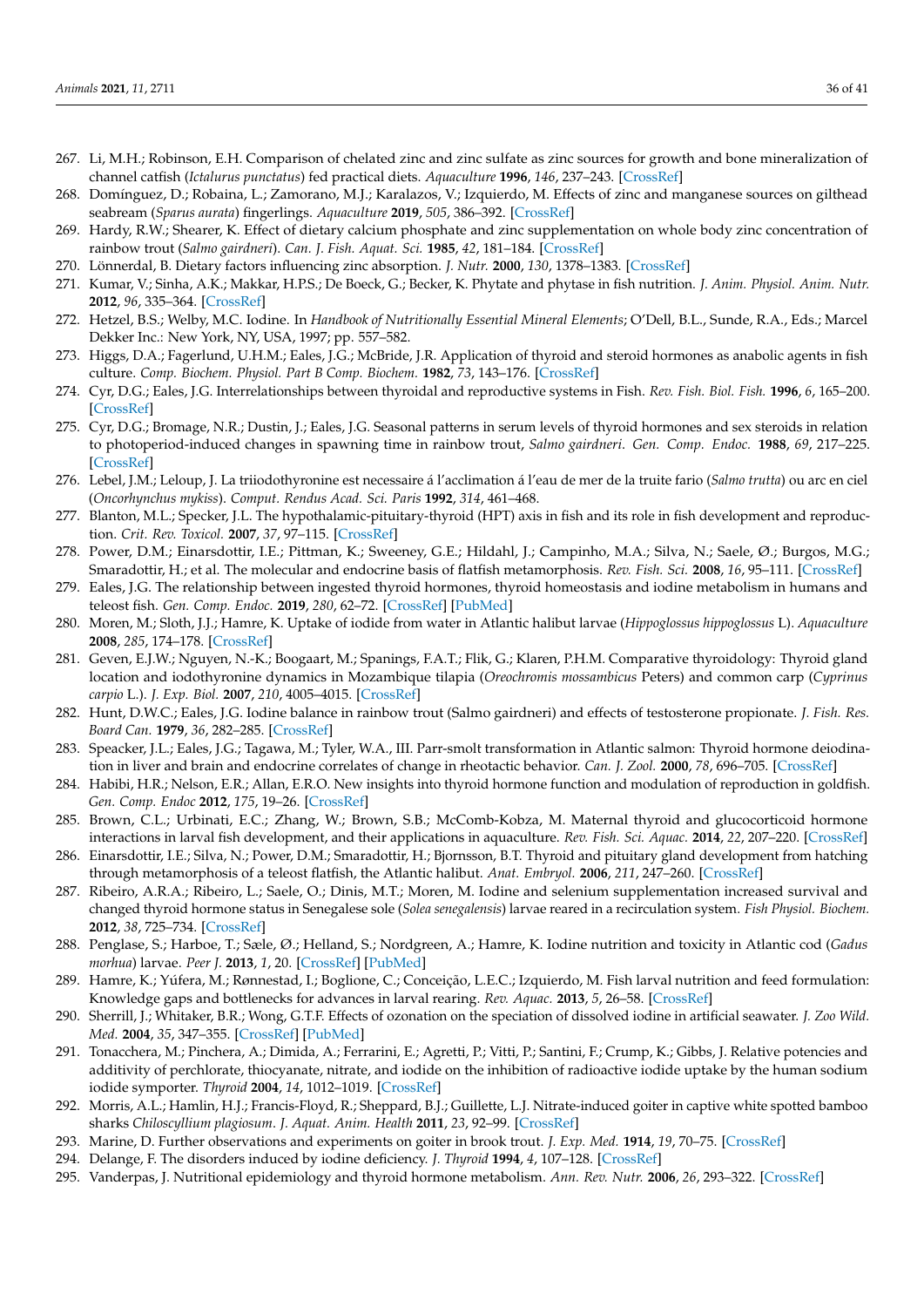- <span id="page-36-0"></span>296. Woodall, A.N.; LaRoche, G. Nutrition of salmonid fishes. 11. Iodide requirements of chinook salmon. *J. Nutr.* **1964**, *82*, 475–482. [\[CrossRef\]](http://doi.org/10.1093/jn/82.4.475) [\[PubMed\]](http://www.ncbi.nlm.nih.gov/pubmed/14151136)
- <span id="page-36-1"></span>297. Lall, S.P.; Paterson, W.D.; Hines, J.A.; Adams, N.J. Control of bacterial kidney disease in Atlantic salmon *Salmo salar* L. by dietary modification. *J. Fish. Dis.* **1985**, *8*, 113–124. [\[CrossRef\]](http://doi.org/10.1111/j.1365-2761.1985.tb01192.x)
- <span id="page-36-2"></span>298. Julshamn, K.; Dahl, L.; Eckhoff, K. Determination of iodine in seafood by inductively coupled plasma/mass spectrometry. *J. Assoc. Off. Anal. Chem.* **2001**, *84*, 1976–1983. [\[CrossRef\]](http://doi.org/10.1093/jaoac/84.6.1976)
- <span id="page-36-3"></span>299. Lall, S.P. Macro and trace elements in fish and shellfish. In *Fish and Fishery Products: Composition, Nutritive Properties and Stability*; Ruiter, A., Ed.; CAB International: Wallingford, UK, 1995; pp. 187–213.
- <span id="page-36-4"></span>300. Teas, J.; Pino, S.; Critchley, A.; Braverman, L.E. Variability of iodine content in common commercially available edible seaweeds. *Thyroid* **2004**, *14*, 836–841. [\[CrossRef\]](http://doi.org/10.1089/thy.2004.14.836)
- <span id="page-36-5"></span>301. Bell, J.M. Nutrients and toxicants in rapeseed meal: A review. *J. Anim. Sci.* **1984**, *58*, 996–1010. [\[CrossRef\]](http://doi.org/10.2527/jas1984.584996x) [\[PubMed\]](http://www.ncbi.nlm.nih.gov/pubmed/6202670)
- <span id="page-36-6"></span>302. Mawson, R.; Heaney, R.K.; Zdunczyk, Z.; Kozlowska, H. Rapeseed meal—Glucosinolates and their antinutritional effects. Part 4. Goitrogenicity and internal organs abnormalities in animals. *Nahrung* **1994**, *38*, 178–191. [\[CrossRef\]](http://doi.org/10.1002/food.19940380210)
- <span id="page-36-7"></span>303. Leatherland, J.F.; Hilton, J.W.; Slinger, S.J. Effects of thyroid hormone supplementation of canola meal-based diets on growth, and interrenal and thyroid gland physiology of rainbow trout (*Salmo gairdneri*). *Fish Physiol. Biochem.* **1987**, *3*, 73–82. [\[CrossRef\]](http://doi.org/10.1007/BF02183001) [\[PubMed\]](http://www.ncbi.nlm.nih.gov/pubmed/24233336)
- <span id="page-36-8"></span>304. Burel, C.; Boujard, T.; Kaushik, S.; Boeuf, G.; Mol, K.; van der Geyten, S.; Darras, V.; Kühn, E.; Pradet-Balade, B.; Quérat, B. Effects of rapeseed meal-glucosinolates on thyroid metabolism and feed utilization in rainbow trout. *Gen. Comp. Endocrinol.* **2001**, *124*, 343–358. [\[CrossRef\]](http://doi.org/10.1006/gcen.2001.7723)
- <span id="page-36-9"></span>305. Francis, G.; Makkar, H.P.S.; Becker, K. Antinutritional factors present in plant-derived alternate feed ingredients and their effects in fish. *Aquaculture* **2001**, *199*, 197–227. [\[CrossRef\]](http://doi.org/10.1016/S0044-8486(01)00526-9)
- <span id="page-36-10"></span>306. Vincent, J.B. The biochemistry of chromium. *J. Nutr.* **2000**, *130*, 715–718. [\[CrossRef\]](http://doi.org/10.1093/jn/130.4.715) [\[PubMed\]](http://www.ncbi.nlm.nih.gov/pubmed/10736319)
- <span id="page-36-11"></span>307. Vincent, J.B. New evidence against chromium as an essential trace element. *J. Nutr.* **2017**, *147*, 2212–2219. [\[CrossRef\]](http://doi.org/10.3945/jn.117.255901) [\[PubMed\]](http://www.ncbi.nlm.nih.gov/pubmed/29021369)
- <span id="page-36-12"></span>308. EFSA. Scientific opinion on dietary reference values for chromium. *EFSA J.* **2014**, *12*, 1–27. [\[CrossRef\]](http://doi.org/10.2903/j.efsa.2014.NNNN)
- <span id="page-36-13"></span>309. Hertz, Y.; Madar, Z.; Hepher, B.; Gertler, A. Glucose metabolism in the common carp (*Cyprinus carpio* L.): The effects of cobalt and chromium. *Aquaculture* **1989**, *76*, 255–267. [\[CrossRef\]](http://doi.org/10.1016/0044-8486(89)90079-3)
- 310. Shiau, S.Y.; Lin, S.F. Effects of supplementation of dietary chromium and vanadium on the utilisation of different carbohydrates in tilapia, (*Oreochromis niloticus* x *O. aureus*). *Aquaculture* **1993**, *110*, 321–330. [\[CrossRef\]](http://doi.org/10.1016/0044-8486(93)90379-D)
- 311. Ng, W.K.; Wilson, R.P. Chromic oxide inclusion in the diet does not affect glucose utilization or chromium retention by channel catfish, *Ictalurus punctatus*. *J. Nutr.* **1997**, *127*, 2357–2362. [\[CrossRef\]](http://doi.org/10.1093/jn/127.12.2357)
- 312. Fernandez, F.; Miquel, A.G.; Martinez, R.; Serra, E.; Guinea, J.; Narbaiza, F.J.; Caseras, A.; Baanante, I.V. Dietary chromium oxide does not affect the utilization of organic compounds but can alter the utilization of mineral salts in gilthead sea bream *Sparus aurata*. *J. Nutr.* **1999**, *129*, 1053–1059. [\[CrossRef\]](http://doi.org/10.1093/jn/129.5.1053)
- 313. Liu, T.; Wen, H.; Jiang, M.; Yuan, D.; Gao, P.; Zhao, Y.; Wu, F.; Liu, W. Effect of dietary chromium picolinate on growth performance and blood parameters in grass carp fingerling, *Ctenopharyngodon idellus*. *Fish Physiol. Biochem.* **2010**, *36*, 565–572. [\[CrossRef\]](http://doi.org/10.1007/s10695-009-9327-5)
- 314. Giri, A.F.; Sahu, N.P.; Saharan, N.; Dash, G. Effect of dietary supplementation of chromium on growth and biochemical parameters of *Labeo rohita* (Hamilton) fingerlings. *Ind. J. Fish.* **2014**, *61*, 73–81.
- 315. Wang, J.; Ai, Q.; Mai, K.; Xu, H.; Zuo, R. Dietary chromium polynicotinate enhanced growth performance, feed utilization, and resistance to Cryptocaryon irritans in juvenile large yellow croaker (*Larmichthys crocea*). *Aquaculture* **2014**, *432*, 321–326. [\[CrossRef\]](http://doi.org/10.1016/j.aquaculture.2014.05.027)
- <span id="page-36-14"></span>316. Shiau, S.Y.; Shy, S.M. Dietary chromic oxide inclusion level required to maximize glucose utilization in hybrid tilapia (*Oreochromis niloticus* x *O. aureus*). *Aquaculture* **1998**, *161*, 357–364. [\[CrossRef\]](http://doi.org/10.1016/S0044-8486(97)00283-4)
- <span id="page-36-15"></span>317. Tacon, A.G.J.; Beveridge, M.M. Effects of dietary trivalent chromium on rainbow trout. *Nutr. Rep. Int.* **1982**, *25*, 49–56.
- <span id="page-36-16"></span>318. Jain, K.K.; Sinha, A.; Srivastava, P.P.; Berendra, D.K. Chromium: An efficient growth enhancer in Indian major carp, *Labeo rohita*. *J. Aquac. Trop.* **1994**, *9*, 49–54.
- <span id="page-36-17"></span>319. Calamari, D.; Solbé, J.F. Report on chromium and freshwater fish. In *Water Quality for Freshwater Fish*; Howells, G., Ed.; Gordon and Breach Science Publisher: Yverdon, Switzerland, 1994; pp. 1–30.
- <span id="page-36-18"></span>320. Gatta, P.P.; Thomson, K.D.; Smullen, R.; Piva, A.; Testi, S.; Adams, A. Dietary organic chromium supplementation and its effect on the immune response of rainbow trout (*Oncorhynchus mykiss*). *Fish. Shellfish Immun.* **2001**, *11*, 371–382. [\[CrossRef\]](http://doi.org/10.1006/fsim.2000.0323)
- <span id="page-36-19"></span>321. Reid, S.D. Molybdenum and chromium. *Fish Physiol.* **2012**, *31A*, 376–415.
- <span id="page-36-20"></span>322. Bakshi, A.; Panigrahi, A.K. A comprehensive review on chromium induced alterations in fresh water fishes. *Tox. Rep.* **2018**, *5*, 440–447. [\[CrossRef\]](http://doi.org/10.1016/j.toxrep.2018.03.007)
- <span id="page-36-21"></span>323. Lovell, R.T.; Limsuwan, T. Intestinal synthesis and dietary non-essentiality of vitamin B<sup>12</sup> for *Tilapia niloticus*. *Trans. Am. Fish. Soc.* **1982**, *111*, 485–490. [\[CrossRef\]](http://doi.org/10.1577/1548-8659(1982)111<485:ISADNO>2.0.CO;2)
- <span id="page-36-22"></span>324. Shiau, S.Y.; Lung, C.Q. No dietary vitamin B<sup>12</sup> required for juvenile tilapia *Oreochromis niloticus* × *O. aureus*. *Comp. Biochem. Physiol.* **1993**, *105A*, 147–150.
- <span id="page-36-23"></span>325. Limsuwan, T.; Lovell, R.T. Intestinal synthesis and absorption of vitamin B<sup>12</sup> in channel catfish. *J. Nutr.* **1981**, *111*, 2125–2132. [\[CrossRef\]](http://doi.org/10.1093/jn/111.12.2125) [\[PubMed\]](http://www.ncbi.nlm.nih.gov/pubmed/7310537)
- <span id="page-36-24"></span>326. Anadu, D.I.; Anozie, O.C.; Anthony, A.D. Growth responses of *Tilapia zillii* fed diets containing various levels of ascorbic acid and cobalt chloride. *Aquaculture* **1990**, *88*, 329–336. [\[CrossRef\]](http://doi.org/10.1016/0044-8486(90)90158-J)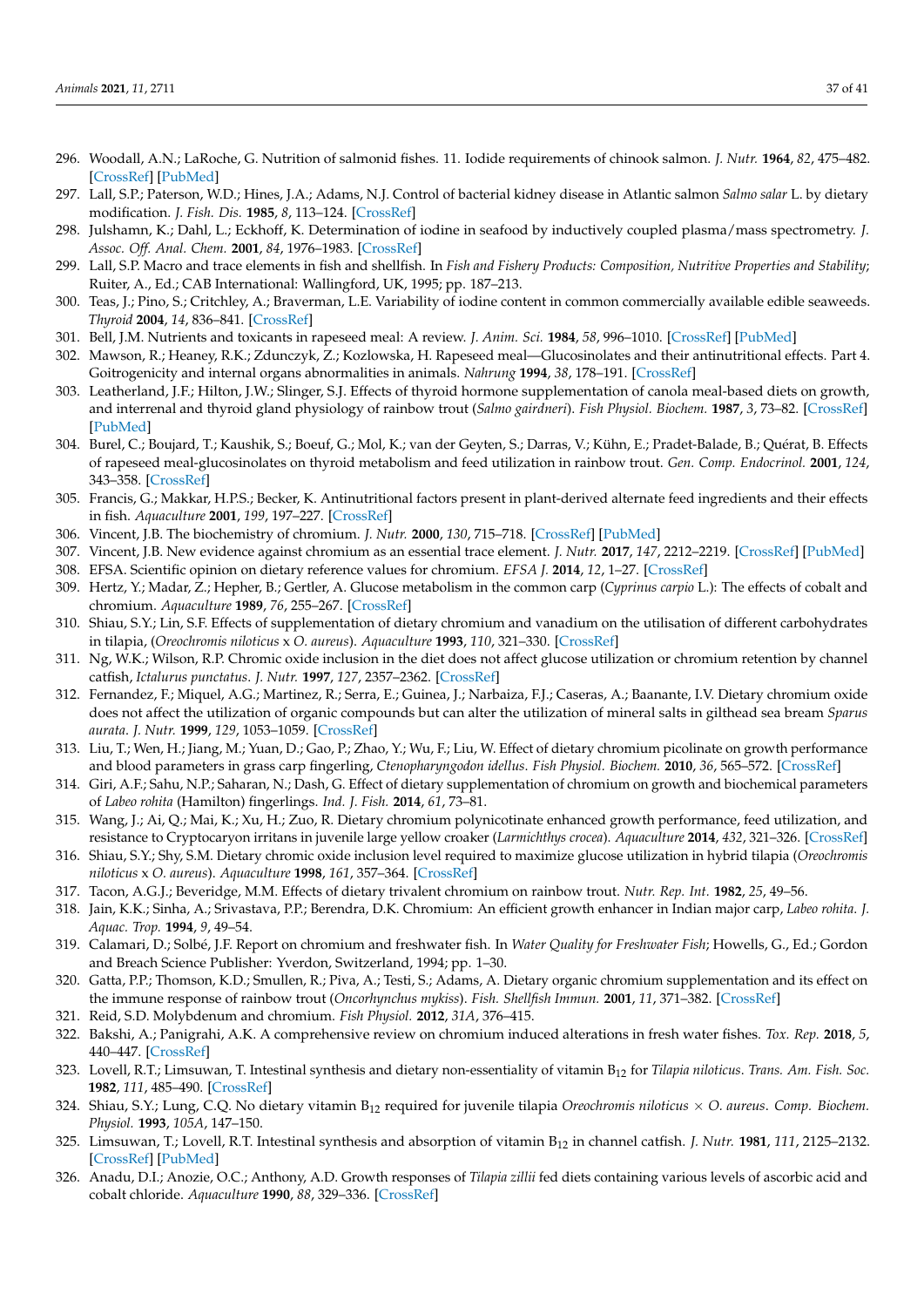- <span id="page-37-0"></span>327. Lin, Y.H.; Wu, J.Y.; Shiau, S.Y. Dietary cobalt can promote gastrointestinal bacterial production of vitamin  $B_{12}$  in sufficient amounts to supply growth requirements of grouper, *Epinephelus malabaricus*. *Aquaculture* **2010**, *302*, 89–93.
- <span id="page-37-1"></span>328. Baudin, J.P.; Veran, M.P.; Adam, C.; Garnier-LaPlace, J. Dietary uptake, retention and tissue distribution of <sup>54</sup>Mn, <sup>60</sup>Co and <sup>137</sup>Cs in rainbow trout, *Oncorhynchus mykiss* Walbaum. *Water Res.* **2000**, *34*, 2869–2878.
- <span id="page-37-2"></span>329. Blust, R. Cobalt. In *Fish Physiology: Homeostasis and Toxicology of Essential Metals*; Wood, C.M., Farrell, A.M., Brauner, C.J., Eds.; Elsevier/Academic Press: Cambridge, MA, USA, 2012; pp. 291–326.
- <span id="page-37-3"></span>330. Kuenze, J.; Buhringer, H.; Harms, V. Accumulation of cobalt during embryonic development of rainbow trout (*Salmo gairdneri* Rich). *Aquaculture* **1978**, *13*, 61–66. [\[CrossRef\]](http://doi.org/10.1016/0044-8486(78)90128-X)
- <span id="page-37-4"></span>331. Eckhert, C.D.; Rowe, R.I. Embryonic dysplasia and adult retinal dystrophy in boron-deficient zebrafish. *J. Trace Elem. Exp. Med.* **1999**, *12*, 213–219. [\[CrossRef\]](http://doi.org/10.1002/(SICI)1520-670X(1999)12:3<213::AID-JTRA5>3.0.CO;2-0)
- <span id="page-37-5"></span>332. Eckhert, C.D. Boron stimulates embryonic trout growth. *J. Nutr.* **1998**, *128*, 2488–2493. [\[CrossRef\]](http://doi.org/10.1093/jn/128.12.2488) [\[PubMed\]](http://www.ncbi.nlm.nih.gov/pubmed/9868197)
- <span id="page-37-6"></span>333. Hunt, C.D. Dietary boron: Progress in establishing essential roles in human physiology. *J. Trace Elem. Med. Biol.* **2012**, *26*, 157–160. [\[CrossRef\]](http://doi.org/10.1016/j.jtemb.2012.03.014)
- <span id="page-37-7"></span>334. Nielsen, F.H. Update on human health effects of boron. *J. Trace Elem. Med. Biol.* **2014**, *28*, 383–387. [\[CrossRef\]](http://doi.org/10.1016/j.jtemb.2014.06.023) [\[PubMed\]](http://www.ncbi.nlm.nih.gov/pubmed/25063690)
- <span id="page-37-8"></span>335. Miller, E.P.; Wu, Y.; Carrano, C.J. Boron uptake, localization, and speciation in marine brown algae. *Metallomics* **2016**, *8*, 161–169.
- <span id="page-37-9"></span>336. Verbost, P.M.; Rooij, J.; Flik, G.; Lock, R.A.C.; Wendelaar Bonga, S.E. The movement of cadmium through freshwater trout branchial epithelium and its interference with calcium transport. *J. Exp. Biol.* **1989**, *145*, 185–197. [\[CrossRef\]](http://doi.org/10.1242/jeb.145.1.185)
- <span id="page-37-10"></span>337. Adamse, P.; Van der Fels-Klerx, H.J.I.; de Jong, J. Cadmium, lead, mercury and arsenic in animal feed and feed materials—Trend analysis of monitoring results. *Food Addit. Contam. Part A* **2017**, *34*, 1298–1311. [\[CrossRef\]](http://doi.org/10.1080/19440049.2017.1300686)
- <span id="page-37-11"></span>338. Francesconi, K.; Kuehnelt, D. Arsenic Compounds in the Environment. In *Environmental Chemistry of Arsenic*; Frankenberger, J., Ed.; Marcel Dekker Inc.: New York, NY, USA, 2002; pp. 51–94.
- <span id="page-37-12"></span>339. Ackley, K.; Bhymer, C.; Sutton, K.; Caruso, J. Speciation of arsenic in fish tissue using microwave-assisted extraction followed by HPLC–ICP–MS. *J. Anal. Atom. Spectrom.* **1999**, *14*, 845–885. [\[CrossRef\]](http://doi.org/10.1039/a807466f)
- <span id="page-37-13"></span>340. Camurati, J.R.; Salomone, V.N. Arsenic in edible macroalgae: An integrated approach. *J. Toxicol. Environ. Health Part B* **2019**, *23*, 1–12. [\[CrossRef\]](http://doi.org/10.1080/10937404.2019.1672364) [\[PubMed\]](http://www.ncbi.nlm.nih.gov/pubmed/31578125)
- <span id="page-37-14"></span>341. Sele, V.; Sloth, J.J.; Lundebye, A.-K.; Larsen, E.H.; Berntssen, M.H.G.; Amlund, H. Arsenolipìds in marine oils and fats: A review of occurrence, chemistry and future research needs. *Food Chem.* **2012**, *133*, 618–630. [\[CrossRef\]](http://doi.org/10.1016/j.foodchem.2012.02.004)
- <span id="page-37-15"></span>342. Cockell, K.A.; Hilton, J.W.; Bettger, W.J. Chronic toxicity of dietary disodium arsenate heptahydrate to juvenile rainbow trout (*Oncorhynchus mykiss*). *Arch. Environ. Contam. Toxicol* **1991**, *21*, 518–527. [\[CrossRef\]](http://doi.org/10.1007/BF01183873) [\[PubMed\]](http://www.ncbi.nlm.nih.gov/pubmed/1759847)
- <span id="page-37-16"></span>343. Erickson, R.J.; Mount, D.R.; Highland, T.L.; Russell Hockett, J.; Jenson, C.T. The relative importance of waterborne and dietborne arsenic exposure on survival and growth of juvenile rainbow trout. *Aquat. Toxicol* **2011**, *104*, 108–115. [\[CrossRef\]](http://doi.org/10.1016/j.aquatox.2011.04.003)
- <span id="page-37-17"></span>344. Sloth, J.J.; Julshamn, K.; Lundebye, A.K. Total arsenic and inorganic arsenic content in Norwegian fish feed products. *Aquac. Nutr.* **2005**, *11*, 61–66. [\[CrossRef\]](http://doi.org/10.1111/j.1365-2095.2004.00334.x)
- <span id="page-37-18"></span>345. Biancarosa, I.; Sele, V.; Belghit, I.; Ørnsrud, R.; Lock, E.-J.; Amlund, H. Replacing fish meal with insect meal in the diet of Atlantic salmon (*Salmo salar*) does not impact the amount of contaminants in the feed and it lowers accumulation of arsenic in the fillet. *Food Addit. Contam. Part A* **2019**, *36*, 1191–1205. [\[CrossRef\]](http://doi.org/10.1080/19440049.2019.1619938)
- <span id="page-37-19"></span>346. Zimmer, A.M.; Brix, K.V.; Wood, C.M. Mechanisms of Ca2+ uptake in freshwater and seawater-acclimated killifish, *Fundulus heteroclitus*, and their response to acute salinity transfer. *J. Comp. Physiol. B* **2019**, *189*, 47–60.
- <span id="page-37-20"></span>347. Persson, P.; Sundell, K.; Björnsson, B.T.; Lundqvist, H. Calcium metabolism and osmoregulation during sexual maturation of river running Atlantic salmon. *J. Fish Biol.* **1998**, *52*, 334–349. [\[CrossRef\]](http://doi.org/10.1111/j.1095-8649.1998.tb00801.x)
- <span id="page-37-21"></span>348. Kwon, H.; Hayashi, S.; Mugiya, Y. Vitellogenin induction by estradiol-17β in primary hepatocyte culture in the rainbow trout, Oncorhynchus mykiss. *Comp. Biochem. Physiol. Part B Comp. Biochem.* **1993**, *104*, 381–386. [\[CrossRef\]](http://doi.org/10.1016/0305-0491(93)90383-G)
- <span id="page-37-22"></span>349. Flik, G.; Verbost, P.M.; Bonga, S.E.W. Calcium transport processes in fishes. *Fish Physiol.* **1995**, *12*, 317–342.
- 350. Lin, C.H.; Hwang, P.P. The control of calcium metabolism in zebrafish (*Danio rerio*). *Int. J. Mol. Sci.* **2016**, *17*, 1783. [\[CrossRef\]](http://doi.org/10.3390/ijms17111783) [\[PubMed\]](http://www.ncbi.nlm.nih.gov/pubmed/27792163)
- <span id="page-37-23"></span>351. Marshall, W.S.N. Cl−, Ca2+, and Zn2+ transport by fish gills: Retrospective review and prospective synthesis. *J. Exp. Zool.* **2002**, *293*, 264–283. [\[CrossRef\]](http://doi.org/10.1002/jez.10127)
- <span id="page-37-24"></span>352. Sundell, K.; Bishop, J.E.; Bjornsson, B.T.; Norman, A.W. 1,25-Dihydroxyvitamin-D3 in the Atlantic cod-plasma-levels, a plasma binding component, and organ distribution of a high affinity receptor. *Endocrinology* **1992**, *131*, 2279–2286. [\[CrossRef\]](http://doi.org/10.1210/endo.131.5.1330497)
- 353. Graff, I.E.; Aksnes, L.; Lie, O. In vitro hydroxylation of vitamin D<sup>3</sup> and 25-hydroxy vitamin D<sup>3</sup> in tissues of Atlantic salmon *Salmo salar*, Atlantic mackerel Scomber scombrus, Atlantic halibut *Hippoglossus hippoglossus* and Atlantic cod *Gadus morhua*. *Aquac. Nutr.* **1999**, *5*, 23–32. [\[CrossRef\]](http://doi.org/10.1046/j.1365-2095.1999.00084.x)
- <span id="page-37-25"></span>354. Fraser, D.R. Evolutionary biology: Mysteries of vitamin D in fish. In *Vitamin D (Fourth Edition) Volume 1: Biochemistry, Physiology and Diagnostics*; Feldman, D., Pike, J.W., Bouillon, R., Giovannucci, E., Hewison, M., Eds.; Academic Press: San Diego, CA, USA, 2018; Volume 1, pp. 13–27.
- <span id="page-37-26"></span>355. Coloso, R.; King, K.; Fletcher, J.W.; Hendrix, H.A.; Subrmanyam, M.; Weiss, P.; Ferraris, R.A. Phosphorus utilization in rainbow trout (*Oncorhynchus mykiss*) fed practical diets and its consequences on effluent phosphorus levels. *Aquaculture* **2003**, *220*, 801–820. [\[CrossRef\]](http://doi.org/10.1016/S0044-8486(02)00403-9)
- <span id="page-37-27"></span>356. Hernando, N.; Wagner, C.A. Mechanisms and regulation of intestinal phosphate absorption. *Compreh. Physiol.* **2018**, *8*, 1065–1090.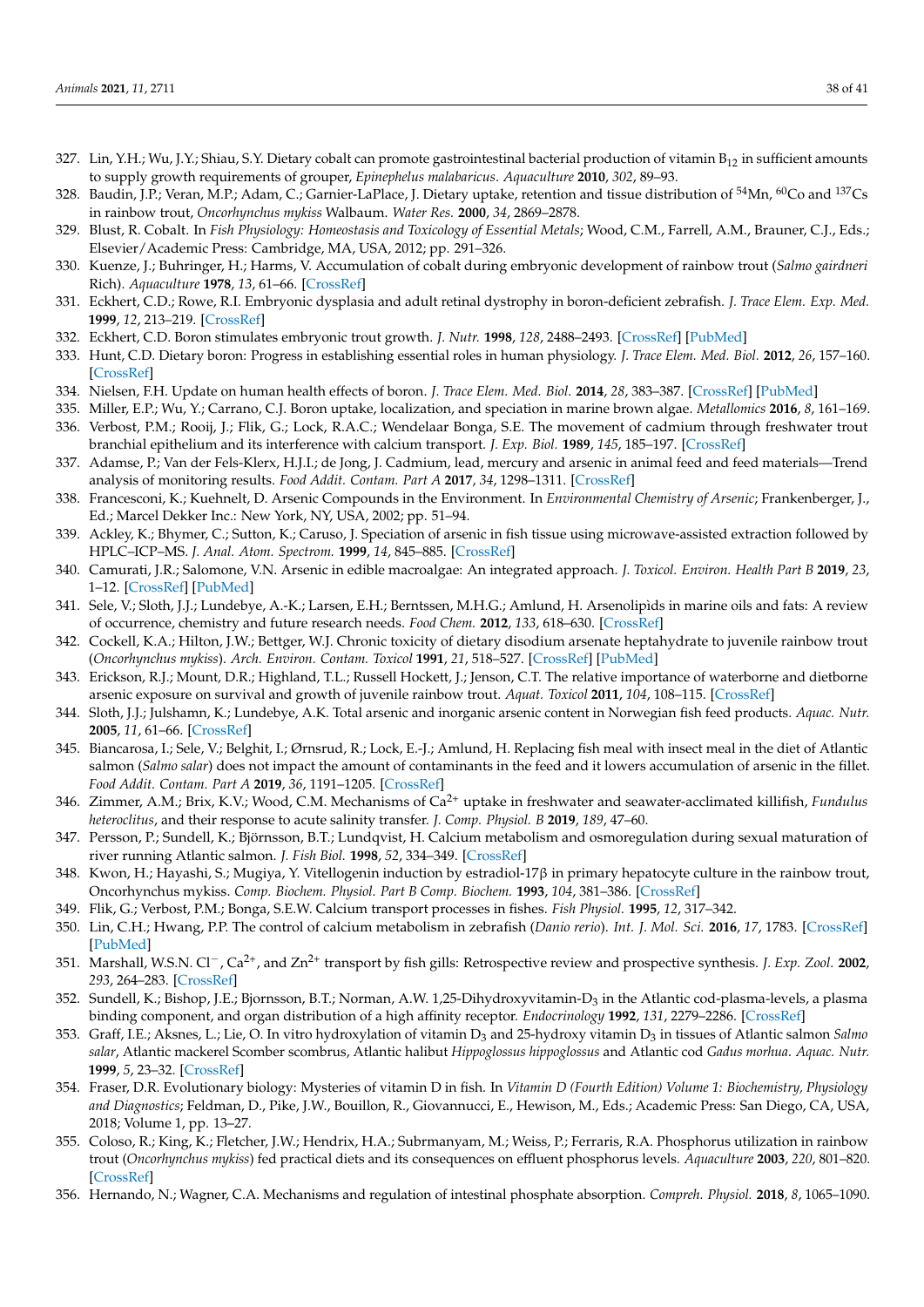- <span id="page-38-0"></span>357. Wagner, G.F. Stanniocalcin: Structure, function, and regulation. In *The Biochemistry and Molecular Biology of Fishes*; Hochachka, P.W., Mommsen, T.P., Eds.; Elsevier Science: Amsterdam, The Netherlands, 1993; pp. 419–434.
- <span id="page-38-1"></span>358. Wagner, G.F.; Jaworski, E.M.; Haddad, M. Stanniocalcin in the seawater salmon: Structure, function, and regulation. *Am. J. Physiol.* **1998**, *274*, 117–118. [\[CrossRef\]](http://doi.org/10.1152/ajpregu.1998.274.4.R1177)
- <span id="page-38-2"></span>359. Potts, J.T. Parathyroid hormone: Past and present. *J. Endocrinol.* **2005**, *187*, 311–325. [\[CrossRef\]](http://doi.org/10.1677/joe.1.06057)
- <span id="page-38-3"></span>360. Guerreiro, P.M.; Renfro, J.L.; Power, D.M.; Canario, A.V. The parathyroid hormone family of peptides: Structure, tissue distribution, regulation, and potential functional roles in calcium and phosphate balance in fish. *Am. J. Physiol. Regul. Integr. Comp. Physiol.* **2007**, *292*, 679–696. [\[CrossRef\]](http://doi.org/10.1152/ajpregu.00480.2006) [\[PubMed\]](http://www.ncbi.nlm.nih.gov/pubmed/17023665)
- <span id="page-38-4"></span>361. Wendalaar Bonga, S.E.; Flik, G. Calcium regulation in fish. In *Aquaculture: Fundamental and Applied Research*; Lahlou, B., Vitiello, P., Eds.; American Geophysical Union: Washington, DC, USA, 1995; pp. 47–59.
- <span id="page-38-5"></span>362. Fenwick, J.C.; Vermette, M.G. Vitamin D<sup>3</sup> and the renal handling of phosphate in American eels. *Fish Physiol. Biochem.* **1989**, *177*, 351–358. [\[CrossRef\]](http://doi.org/10.1007/BF00004728)
- <span id="page-38-6"></span>363. Vielma, J.; Lall, S.; Koskela, J.; Mattila, P. Influence of low dietary cholecalciferol intake on phosphorus and trace element metabolism by rainbow trout *(Oncorhynchus mykiss*, Walbaum). *Comp. Biochem. Physiol. Mol. Integr. Physiol.* **1999**, *122B*, 117–125. [\[CrossRef\]](http://doi.org/10.1016/S1095-6433(98)10171-X)
- <span id="page-38-7"></span>364. Fjelldal, P.G.; Lock, E.J.; Hansen, T.J.; Waagbø, R.; Wargelius, A.; Martens, L.G.; El-Mowafi, A.; Ørnsrud, R. Continous light induces bone resorption and affects vertebral morphology in Atlantic salmon (*Salmo salar* L.) fed a phosphorous deficient diet. *Aquac. Nutr.* **2012**, *18*, 610–619. [\[CrossRef\]](http://doi.org/10.1111/j.1365-2095.2011.00918.x)
- <span id="page-38-8"></span>365. Hossain, M.A.; Yoshimatsu, T. Dietary calcium requirements of fishes. *Aquac. Nutr.* **2014**, *20*, 1–11. [\[CrossRef\]](http://doi.org/10.1111/anu.12135)
- <span id="page-38-9"></span>366. Nakamura, Y.; Yamada, J. Effects of dietary calcium levels. Ca/P ratios, and calcium components on calcium absorption rate in carp. *Bull. Fac. Fish. Hokkaido Univ.* **1980**, *31*, 277–282.
- <span id="page-38-15"></span>367. Ogino, C.; Takeda, H. Mineral requirements in fish. 3. Calcium and phosphorus requirements of carp. *Bull. Jpn. Soc. Sci. Fish.* **1976**, *42*, 793–799. [\[CrossRef\]](http://doi.org/10.2331/suisan.42.793)
- 368. Robinson, E.; Rawles, S.D.; Yette, H.E.; Greene, L.W. An estimate of the dietary calcium requirement of fingerling *Tilapia aurea* reared in calcium-free water. *Aquaculture* **1984**, *41*, 389–393. [\[CrossRef\]](http://doi.org/10.1016/0044-8486(84)90206-0)
- 369. Sakamoto, S.; Yone, Y. Effect of dietary calcium/phosphorus ratio upon growth, feed efficiency and blood serum Ca and P level in red sea bream. *Bull. Jpn. Soc. Sci. Fish.* **1973**, *39*, 343–348. [\[CrossRef\]](http://doi.org/10.2331/suisan.39.343)
- <span id="page-38-19"></span>370. Lovell, R.T. Dietary phosphorus requirement of channel catfish (*Ictalurus punctatus*). *Trans. Am. Fish. Soc.* **1978**, *107*, 617–621. [\[CrossRef\]](http://doi.org/10.1577/1548-8659(1978)107<617:DPROCC>2.0.CO;2)
- <span id="page-38-10"></span>371. Dougall, D.S.; Woods, L.C.; Douglass, L.W.; Soares, J.H. Dietary phosphorus requirement of juvenile striped bass *Morone saxatilis*. *J. World Aquac. Soc.* **1996**, *27*, 82–91. [\[CrossRef\]](http://doi.org/10.1111/j.1749-7345.1996.tb00597.x)
- <span id="page-38-11"></span>372. Robinson, E.; Rawles, S.D.; Yette, H.E.; Greene, L.W. Dietary calcium requirement of channel catfish (*Ictalurus punctatus*), reared in calcium-free water. *Aquaculture* **1986**, *53*, 263–270. [\[CrossRef\]](http://doi.org/10.1016/0044-8486(86)90356-X)
- <span id="page-38-12"></span>373. Robinson, E.H.; LaBomascus, D.; Brown, P.B.; Linton, T.L. Dietary calcium and phosphorus requirements of *Oreochromis aureus* reared in calcium-free water. *Aquaculture* **1987**, *64*, 267–276. [\[CrossRef\]](http://doi.org/10.1016/0044-8486(87)90189-X)
- <span id="page-38-13"></span>374. Åsgård, T.; Shearer, K.D. Dietary phosphorus requirement of juvenile Atlantic salmon, *Salmo salar* L. *Aquac. Nutr.* **1997**, *3*, 17–23. [\[CrossRef\]](http://doi.org/10.1046/j.1365-2095.1997.00069.x)
- 375. Ketola, H.G. Requirement of Atlantic salmon for dietary phosphorus. *Trans. Am. Fish. Soc.* **1975**, *104*, 548–551. [\[CrossRef\]](http://doi.org/10.1577/1548-8659(1975)104<548:ROASFD>2.0.CO;2)
- <span id="page-38-14"></span>376. Vielma, J.; Lall, S.P. Phosphorus utilization by Atlantic salmon (*Salmo salar)* reared in freshwater is not influenced by higher dietary calcium intake. *Aquaculture* **1998**, *160*, 117–128. [\[CrossRef\]](http://doi.org/10.1016/S0044-8486(97)00300-1)
- <span id="page-38-16"></span>377. Rodehutscord, M. Response of rainbow trout (*Oncorhynchus mykiss*) growing from 50 to 200 g to supplements of dibasic sodium phosphate in a semipurified diet. *J. Nutr.* **1996**, *126*, 324–331. [\[CrossRef\]](http://doi.org/10.1093/jn/126.1.324) [\[PubMed\]](http://www.ncbi.nlm.nih.gov/pubmed/8558318)
- <span id="page-38-17"></span>378. Ketola, H.G.; Richmond, M.E. Requirement of rainbow trout for dietary phosphorus and its relationship to the amount discharged in hatchery effluents. *Trans. Am. Fish. Soc.* **1994**, *123*, 587–594. [\[CrossRef\]](http://doi.org/10.1577/1548-8659(1994)123<0587:RORTFD>2.3.CO;2)
- <span id="page-38-18"></span>379. Watanabe, T.; Murakami, A.; Takeuchi, L.; Nose, T.; Ogino, C. Mineral requirements in fish 9. Requirement of chum salmon held in fresh-water for dietary phosphorus. *Bull. Jpn. Soc. Sci. Fish.* **1980**, *46*, 361–367. [\[CrossRef\]](http://doi.org/10.2331/suisan.46.361)
- <span id="page-38-20"></span>380. Andrews, J.W.; Murai, T.; Campbell, C. Effects of dietary calcium and phosphorus on growth, food conversion, bone ash and hematocrit levels of catfish. *J. Nutr.* **1973**, *103*, 766–771. [\[CrossRef\]](http://doi.org/10.1093/jn/103.5.766) [\[PubMed\]](http://www.ncbi.nlm.nih.gov/pubmed/4710088)
- <span id="page-38-21"></span>381. Wilson, R.P.; Robinson, E.H.; Gatlin, D.M., III; Poe, W.E. Dietary phosphorus requirement of channel catfish. *J. Nutr.* **1988**, *112*, 1197–1202. [\[CrossRef\]](http://doi.org/10.1093/jn/112.6.1197) [\[PubMed\]](http://www.ncbi.nlm.nih.gov/pubmed/7201013)
- <span id="page-38-22"></span>382. Borlongan, I.; Satoh, S. Dietary phosphorus requirement of juvenile milkfish, *Chanos chanos* Forsskal. *Aquac. Res.* **2001**, *32*, 26–32. [\[CrossRef\]](http://doi.org/10.1046/j.1355-557x.2001.00003.x)
- <span id="page-38-23"></span>383. Carvalho, P.L.P.F.; Koch, J.F.A.; Cintra, F.T.; Fernandes, A.C., Jr.; Sartori, M.M.P.; Barros, M.; Padihla, P.D.; Pezzato, L.L. Available phosphorus as a reproductive performance enhancer for female Nile tilapia. *Aquaculture* **2018**, *486*, 202–209. [\[CrossRef\]](http://doi.org/10.1016/j.aquaculture.2017.12.023)
- <span id="page-38-24"></span>384. Yao, Y.F.; Jiang, M.; Wen, H.; Wu, F.; Liu, W.; Tian, J.; Yang, C.G. Dietary phosphorus requirement of GIFT strain of Nile tilapia *Oreochromis niloticus* reared in fresh water. *Aquac. Nutr.* **2014**, *20*, 273–280. [\[CrossRef\]](http://doi.org/10.1111/anu.12075)
- <span id="page-38-25"></span>385. Xie, D.; Han, D.; Zhu, X.; Yang, Y.; Jin, J.; Liu, H.; Xie, S. Dietary available phosphorus requirement for on-growing gibel carp (*Carassius auratus gibelio* var CAS III). *Aquac. Nutr.* **2017**, *23*, 1104–1112. [\[CrossRef\]](http://doi.org/10.1111/anu.12478)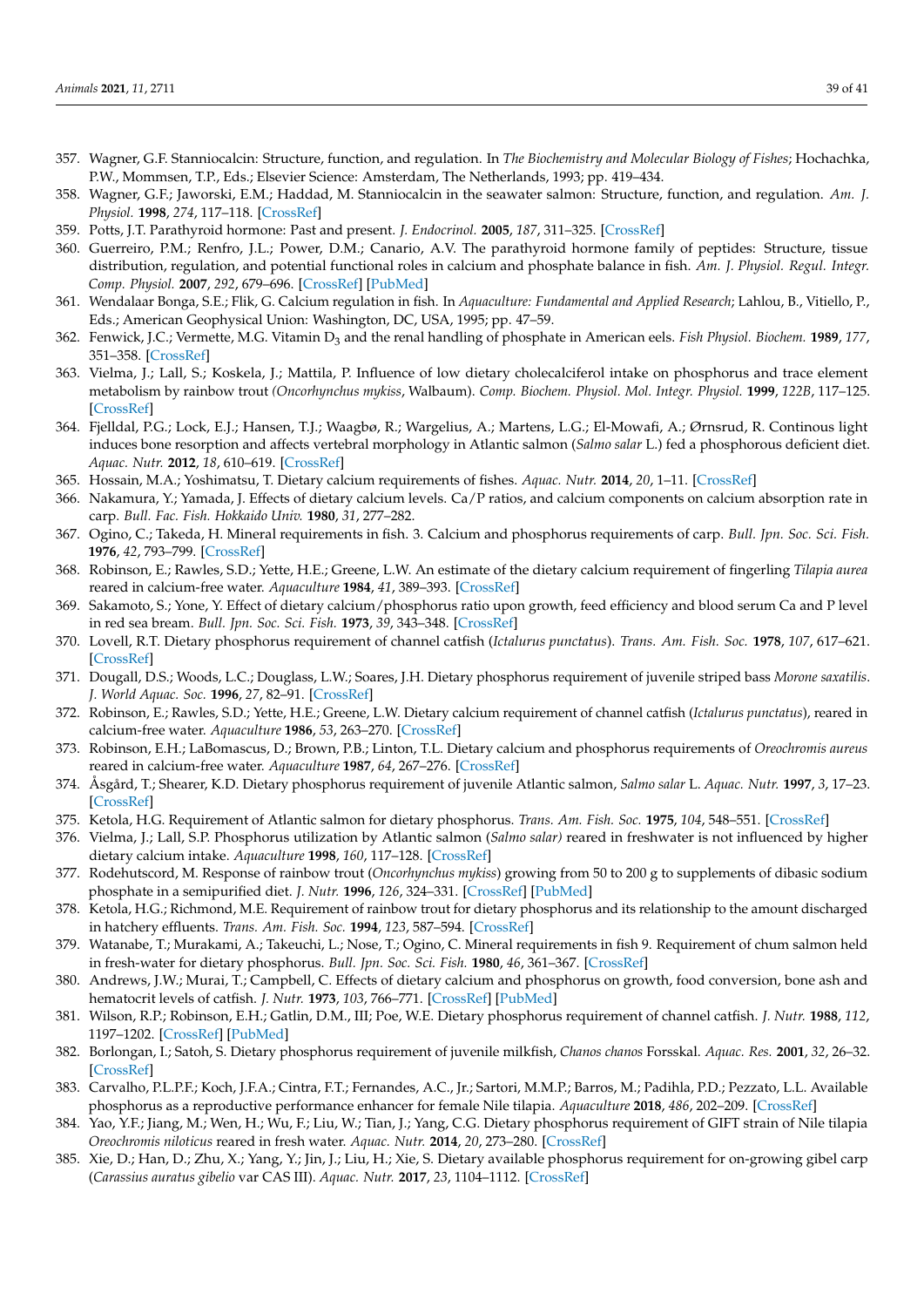- <span id="page-39-0"></span>386. Liang, J.J.; Liu, Y.J.; Tian, L.X.; Yang, H.J.; Liang, G.Y. Dietary available phosphorus requirement of juvenile grass carp (*Ctenopharyngodon idella*). *Aquac. Nutr.* **2012**, *18*, 181–188. [\[CrossRef\]](http://doi.org/10.1111/j.1365-2095.2011.00887.x)
- <span id="page-39-1"></span>387. Sun, Y.; Li, B.; Zhang, X.; Chen, M.; Tang, H.; Yu, X. Dietary available phosphorus requirement of crucian carp, *Carassius auratus*. *Aquac. Nutr.* **2018**, *24*, 1494–1501. [\[CrossRef\]](http://doi.org/10.1111/anu.12686)
- <span id="page-39-2"></span>388. Nwanna, L.C.; Adebayo, I.A.; Omitoyin, B.O. Phosphorus requirements of African catfish, *Clarias gariepinus*, based on broken-line regression analysis methods. *ScienceAsia* **2009**, *35*, 227–233. [\[CrossRef\]](http://doi.org/10.2306/scienceasia1513-1874.2009.35.227)
- <span id="page-39-3"></span>389. Yu, H.R.; Zhang, Q.; Xiong, D.M.; Huang, G.Q.; Li, W.Z.; Liu, S.W. Dietary available phosphorus requirement of juvenile walking catfish. *Clarias Leather. Aquac. Nutr.* **2012**, *19*, 483–490. [\[CrossRef\]](http://doi.org/10.1111/j.1365-2095.2012.00982.x)
- <span id="page-39-4"></span>390. Yuan, Y.C.; Yang, H.J.; Gong, S.Y.; Luo, Z.; Yu, D.H.; Yan, J.L.; Yang, X.F. Dietary phosphorus requirement of juvenile Chinese sucker *Myxocyprinus asiaticus*. *Aquac. Nutr.* **2011**, *17*, 159–169. [\[CrossRef\]](http://doi.org/10.1111/j.1365-2095.2009.00719.x)
- <span id="page-39-5"></span>391. Brown, M.L.; Jaramillo, F., Jr.; Gatlin, D.M., III. Dietary phosphorus requirement of juvenile sunshine bass, *Morone chrysops* × *M. saxatilis*. *Aquaculture* **1993**, *113*, 355–363. [\[CrossRef\]](http://doi.org/10.1016/0044-8486(93)90405-N)
- <span id="page-39-6"></span>392. Shen, H.M.; Chen, X.R.; Chen, W.Y.; Lin, S.M.; Chen, Y.J.; Zhang, L.; Luo, L. Influence of dietary phosphorus levels on growth, body composition, metabolic response and antioxidant capacity of juvenile snakehead (*Channa argus* × *Channa maculata*). *Aquac. Nutr.* **2016**, *23*, 662–670. [\[CrossRef\]](http://doi.org/10.1111/anu.12433)
- <span id="page-39-7"></span>393. Araújo, J.G.; Guimarães, I.G.; Mota, C.S.; Paula, F.G.; Café, M.B.; Pádua, D.M.C. Dietary available phosphorus requirement for tambaqui, *Colossoma macropomum*, juveniles based on growth, haematology and bone mineralization. *Aquac. Nutr.* **2016**, *23*, 822–832. [\[CrossRef\]](http://doi.org/10.1111/anu.12449)
- <span id="page-39-8"></span>394. Davis, D.A.; Robinson, E.H. Dietary phosphorus requirement of juvenile red drum *Sciaenops ocellatus*. *J. World Aquac. Soc.* **1987**, *18*, 129–136. [\[CrossRef\]](http://doi.org/10.1111/j.1749-7345.1987.tb00431.x)
- <span id="page-39-9"></span>395. Sakamoto, S.; Yone, Y. Effect of dietary phosphorus level on chemical composition of red sea bream. *Bull. Jpn. Soc. Sci. Fish.* **1978**, *44*, 227–229. [\[CrossRef\]](http://doi.org/10.2331/suisan.44.227)
- <span id="page-39-10"></span>396. Pimentel Rodrigues, A.; Oliva Teles, A. Phosphorus requirements of gilthead sea bream (*Sparus aurata* L.) juveniles. *Aquac. Res.* **2001**, *32*, 15–161. [\[CrossRef\]](http://doi.org/10.1046/j.1355-557x.2001.00013.x)
- <span id="page-39-11"></span>397. Shao, Q.; Ma, J.; Xu, Z.; Hu, W.; Xu, J.; Xie, S. Dietary phosphorus requirement of juvenile black seabream, *Sparus macrocephalus*. *Aquaculture* **2008**, *277*, 92–100. [\[CrossRef\]](http://doi.org/10.1016/j.aquaculture.2008.01.029)
- <span id="page-39-12"></span>398. Roy, P.K.; Lall, S.P. Dietary phosphorus requirement of juvenile haddock (*Melanogrammus aeglefinus* L). *Aquaculture* **2003**, *221*, 451–468. [\[CrossRef\]](http://doi.org/10.1016/S0044-8486(03)00065-6)
- <span id="page-39-13"></span>399. Zhang, C.; Mai, K.; Ai, Q.; Zhang, W.; Duan, Q.; Tan, B.; Ma, H.; Xu, W.; Linfu, Z.; Wang, X. Dietary phosphorus requirement of juvenile Japanese seabass, *Lateolabrax japonicus*. *Aquaculture* **2006**, *255*, 201–209. [\[CrossRef\]](http://doi.org/10.1016/j.aquaculture.2005.11.040)
- <span id="page-39-14"></span>400. Olivia-Teles, A.; Pimentel-Rodrigues, A. Phosphorus requirement of European sea bass (*Dicentrarchus labrax* L.) juveniles. *Aquac. Res.* **2004**, *35*, 636–642. [\[CrossRef\]](http://doi.org/10.1111/j.1365-2109.2004.01059.x)
- <span id="page-39-15"></span>401. Ye, C.X.; Liu, Y.J.; Tian, L.X.; Mai, K.S.; Du, Z.Y.; Yang, H.J.; Niu, J. Effect of dietary calcium and phosphorus on growth, feed efficiency, mineral content and body composition of juvenile grouper, *Epinephelus coioides*. *Aquaculture* **2006**, *255*, 263–271. [\[CrossRef\]](http://doi.org/10.1016/j.aquaculture.2005.12.028)
- <span id="page-39-16"></span>402. Mai, K.; Zhang, C.; Ai, Q.; Duan, Q.; Xu, W.; Zhang, L.; Liufu, Z.; Tan, B. Dietary phosphorus requirement of large yellow croaker, *Pseudosciaena crocea* R. *Aquaculture* **2006**, *251*, 346–353. [\[CrossRef\]](http://doi.org/10.1016/j.aquaculture.2005.05.038)
- <span id="page-39-17"></span>403. Choi, S.M.; Kim, K.W.; Kang, Y.J.; Wang, X.J.; Kim, J.W.; Yoo, G.Y.; Bai, S.C. Re-evaluation of the phosphorus requirement of juvenile olive flounder *Paralichthys olivaceus* and the bioavailability of various inorganic phosphorus sources. *J. World Aquac. Soc.* **2005**, *36*, 217–222. [\[CrossRef\]](http://doi.org/10.1111/j.1749-7345.2005.tb00388.x)
- 404. Uyan, O.; Koshio, S.; Ishikawa, M.; Uyan, S.; Ren, T.; Yokoyama, S.; Komilus, F.C.; Michael, F.R. Effects of dietary phosphorus and phospholipid level on growth, and phosphorus deficiency signs in juvenile Japanese flounder, *Paralichthys olivaceus*. *Aquaculture* **2007**, *267*, 44–54. [\[CrossRef\]](http://doi.org/10.1016/j.aquaculture.2007.01.020)
- <span id="page-39-18"></span>405. Wang, X.J.; Choi, S.; Park, S.; Yoo, G.; Kim, K.; Kang, J.C.; Bai, S.C. Optimum dietary phosphorus level of juvenile Japanese flounder *Paralichthys olivaceus* reared in the recirculating system. *Fish. Sci.* **2005**, *71*, 168–173. [\[CrossRef\]](http://doi.org/10.1111/j.1444-2906.2005.00944.x)
- <span id="page-39-19"></span>406. Antony Jesu Prabhu, P.; Schrama, J.W.; Kaushik, S.J. Quantifying the dietary phosphorus requirement of fish—A meta-analytic approach. *Aquac. Nutr.* **2013**, *19*, 243–249. [\[CrossRef\]](http://doi.org/10.1111/anu.12042)
- <span id="page-39-20"></span>407. National-Research-Council, N. *Nutrient Requirements of Swine*; The National Academies Press: Washington, DC, USA, 2012.
- <span id="page-39-21"></span>408. Skonberg, D.I.; Yogev, L.; Hardy, R.W.; Dong, F.M. Metabolic response to dietary phosphorus intake in rainbow trout (*Oncorhynchus mykiss*). *Aquaculture* **1997**, *157*, 11–24. [\[CrossRef\]](http://doi.org/10.1016/S0044-8486(97)00141-5)
- <span id="page-39-22"></span>409. Sugiura, S.H.; Hardy, R.W.; Roberts, R.J. The pathology of phosphorus deficiency in fish—A review. *J. Fish. Dis* **2004**, *27*, 255–265. [\[CrossRef\]](http://doi.org/10.1111/j.1365-2761.2004.00527.x) [\[PubMed\]](http://www.ncbi.nlm.nih.gov/pubmed/15139904)
- <span id="page-39-24"></span>410. Lall, S.P.; Lewis-McCrea, L.M. Role of nutrients in skeletal metabolism and pathology in fish-An overview. *Aquaculture* **2007**, *267*, 3–19. [\[CrossRef\]](http://doi.org/10.1016/j.aquaculture.2007.02.053)
- <span id="page-39-23"></span>411. Baeverfjord, G.; Antony Jesu Prabhu, P.; Fjelldal, P.G.; Albrektsen, S.; Hatlen, B.; Denstadli, V.; Waagbø, R. Mineral nutrition and bone health in salmonids. *Rev. Aquac.* **2019**, *11*, 740–765. [\[CrossRef\]](http://doi.org/10.1111/raq.12255)
- <span id="page-39-25"></span>412. Drábiková, L.; Fjelldal, P.G.; De Clercq, A.M.N.; Morken, T.; McGurk, C.; Witten, P.E. Vertebral column adaptations in juvenile Atlantic salmon *Salmo salar*, L. as a response to dietary phosphorus. *Aquaculture* **2021**, *541*, 736776. [\[CrossRef\]](http://doi.org/10.1016/j.aquaculture.2021.736776)